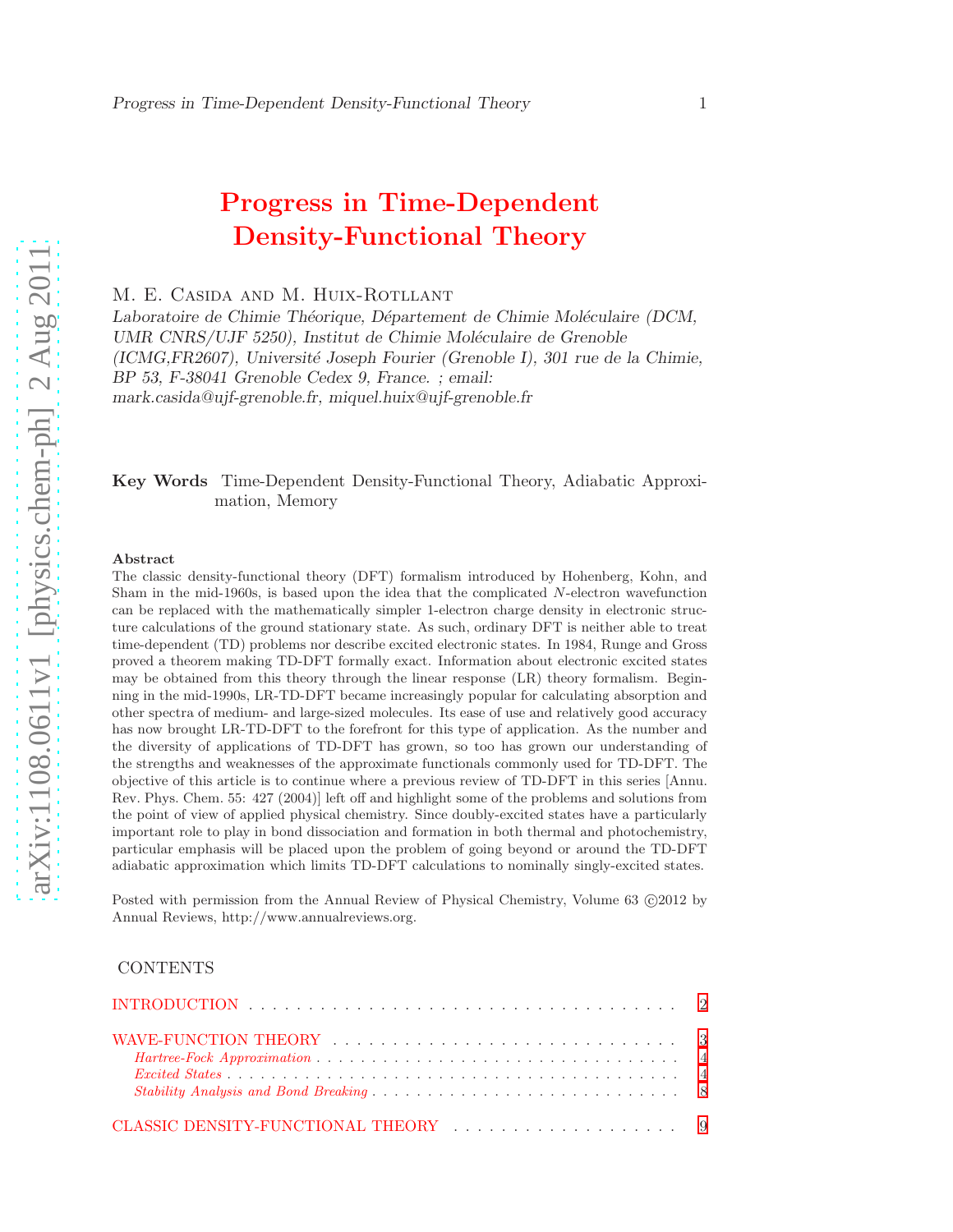|                                                         | 10<br>12<br>13 |
|---------------------------------------------------------|----------------|
| TIME-DEPENDENT DENSITY-FUNCTIONAL THEORY                | 14             |
|                                                         | 15             |
|                                                         | 17             |
|                                                         | 20             |
| GOING BEYOND THE ADIABATIC APPROXIMATION                | 25             |
|                                                         | 25             |
|                                                         | 26             |
| Time-Dependent Reduced Density Matrix Functional Theory | 28             |
| GOING AROUND THE ADIABATIC APPROXIMATION                | 28             |
|                                                         | 28             |
|                                                         |                |
|                                                         | 29             |
| PERSPECTIVES                                            |                |

#### Annu. Rev. Phys. Chem. 2011 1 1056-8700/97/0610-00

# <span id="page-1-0"></span>1 INTRODUCTION

Space and spin coordinates have been denoted by,  $1, 2, \dots = \mathbf{r}_1 \sigma_1, \mathbf{r}_2 \sigma_2, \dots$ 

DFT: density-functional theory. A functional is a function of a function. It is designated by a square bracket notation. Thus  $v[\rho](\mathbf{r})$  is simultaneously a functional of the function  $\rho$  and a function of the position, r.

Unless explicitly present, we take  $\hbar = m_e = e = 1$ (i.e., we will use Hartree atomic units) throughout this article.

TD: time dependent UV-Vis: ultraviolet-visible NLO: nonlinear optics

ab initio: Latin meaning "from the beginning" used in quantum chemistry for first principles wave function calculations but often includes DFT in other contexts LR: linear response

Even after the Born-Oppenheimer separation, the time-independent Schrödinger equation for  $N$  electrons in an "external potential" consisting of  $M$  nuclei and any applied electric fields,  $H\Psi(1, 2, \dots, N) = E\Psi(1, 2, \dots, N)$ , is still notoriously difficult to solve. Yet such amazing progress has been made in solving this equation for increasingly complex systems since its introduction early in that century that we may well refer to the 20th century as the "Century of Quantum Mechanics." Of course, computers have helped quite a bit, but improved approximation methods based upon progress in our understanding of the mathematical and physical properties of the underlying objects of quantum mechanics has also been instrumental in finding more efficient solutions. One of the landmarks has been Hohenberg-Kohn-Sham [\(1,](#page-31-0) [2\)](#page-31-1) density-functional theory (DFT), in which it is recognized that the complicated many-electron wave function,  $\Psi(1, 2, \dots, N)$ , may be replaced with functionals of a simpler object—namely the charge density,  $\rho(\mathbf{r}_1) = N \sum_{\sigma_1} \int \int \cdots \int |\Psi(\mathbf{r}_1 \sigma_1, 2, \cdots, N)|^2 d2d3 \cdots dN$  in calculating properties of the ground-stationary state. DFT was a mighty advance but it was to remain pretty much in the shadow of wave-function theory as far as quantum chemistry was concerned until into the 1980s when the tide turned. Approximate exchange-correlation functionals had advanced to the point where they could often compete with accurate ab initio wave-function methods, particularly for larger molecules of experimental interest. Nevertheless the restriction to the ground-stationary state was clearly disappointing for such popular applications as UV-Vis spectroscopy, nonlinear optics (NLO), and photochemistry. But, as with everything else, it seemed that "it was all just a matter of time." The formal basis of modern time-dependent (TD) DFT is the Runge-Gross theorem showing that, for a system initially in its ground stationary state exposed to a time-dependent perturbation, the time-dependent charge density,  $\rho(\mathbf{r},t)$ , determines the timedependent external potential up to an additive function of time [\(3\)](#page-31-2). Once again there is a formally-exact functional which must be approximated but which then gives immediate access to NLO properties and, via linear-response (LR) theory, to excited-state information. The LR-TD-DFT equations introduced by one of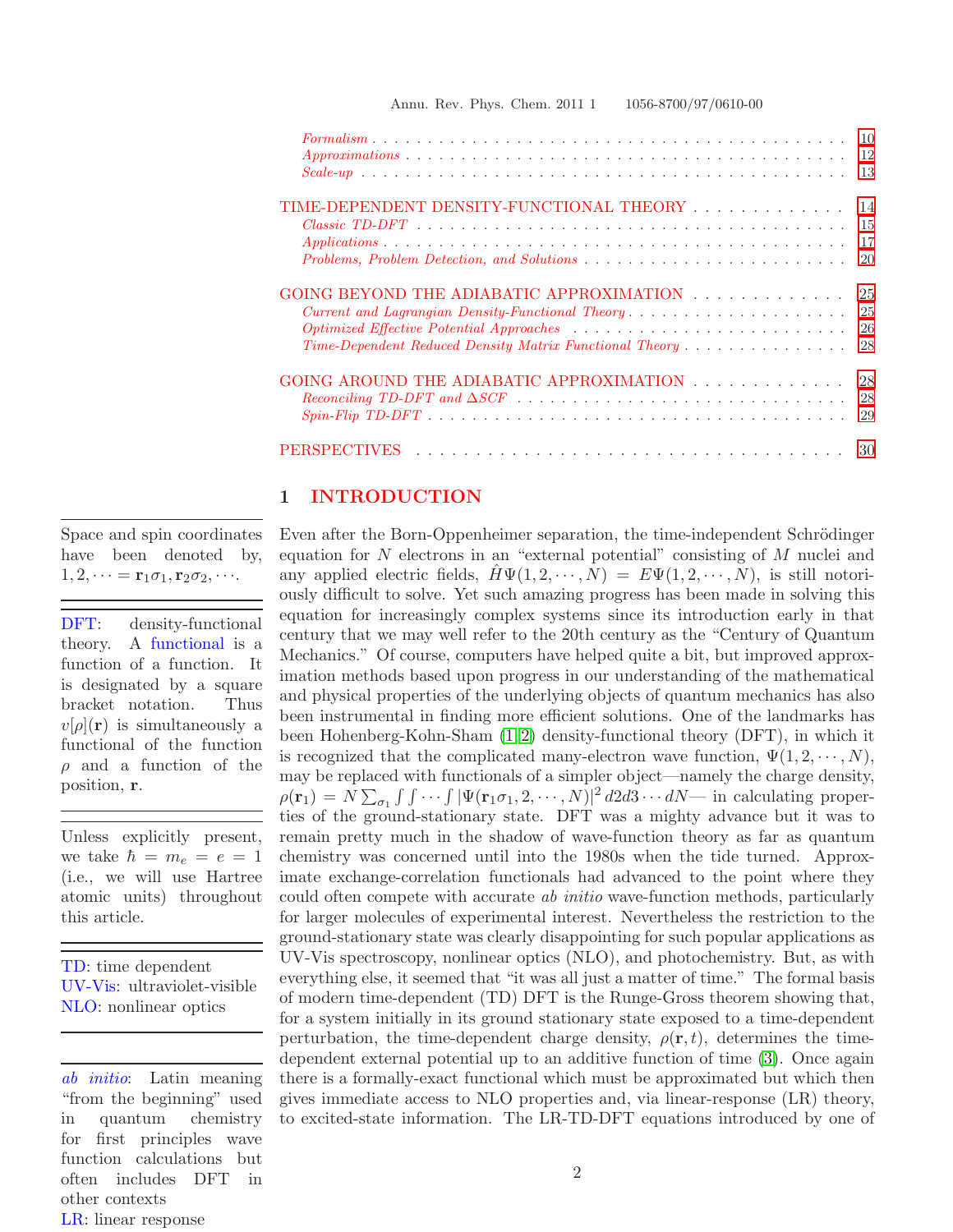us [\(4\)](#page-31-3) have been programmed in most quantum chemistry and quantum physics electronic structure codes and are probably currently the mostly widely-used method to treat the excited states of medium- to large-sized molecules. Many review articles have been written on various aspects of TD-DFT, some special volumes devoted to TD-DFT have appeared or will soon appear, and three books have been published or will soon be published (see the references cited in Ref. [\(5\)](#page-31-4) as well as the newer Refs. [\(6,](#page-31-5)[7\)](#page-31-6).) The present review may be regarded as a follow up to an earlier review of TD-DFT in the present series [\(8\)](#page-31-7).

We take the point of view of theoretical physical chemists interested in spectroscopy and photoprocesses and particular emphasis will be given to advances made over the last seven years. **Figure [1](#page-42-0)** provides a schematic summary, sampling the breadth of chemical and physical phenomena that physical chemists might wish to describe. We will often want to refer to various features on this diagram. We will also often take pains to first review wave-function theory before discussing (TD-)DFT. Our idea in doing this is to concentrate more fully afterwards on what is different in (TD-)DFT when compared to wave-function theory.

This review is organized as follows. The next section reviews elementary wavefunction theory. Section [3](#page-8-0) reviews conventional time-independent ground state DFT. This is necessary in order to keep the chapter somewhat self-contained because TD-DFT shares many features in common with DFT and problems in approximate functionals used in TD-DFT may often be traced back to problems inherited from approximate functionals in TD-DFT. Section [4](#page-13-0) then introduces formal TD-DFT, the adiabatic approximation (AA) which defines conventional TD-DFT, typical applications, and then discusses problems with conventional TD-DFT, how to test for problems, and how problems can be fixed or at least attenuated. Some of these problems come from the very nature of the TD-DFT AA. TD-DFT should be exact provided the exact frequency- and initial statedependent exchange-correlation (xc) functional of TD-DFT is used. This is not the same as the xc-functional of ordinary DFT which is simply borrowed by TD- xc: exchange-correlation DFT whenever the AA is used and so a true TD-DFT xc-functional should go beyond the AA to include frequency and possibly also initial state dependence. Section [5](#page-24-0) discusses what is known about the exact xc-functional of TD-DFT and discusses attempts at creating and using approximate functionals which go beyond the TD-DFT AA. As these attempts are still in a more or less embryonic stage, it is also interesting to consider practical working methods to overcome the limitations of the TD-DFT AA without introducing any frequency dependence. This is the topic addressed in Sec. [6.](#page-27-1) Section [7](#page-29-0) sums up with some perspectives regarding future developments in TD-DFT.

# <span id="page-2-0"></span>2 WAVE-FUNCTION THEORY

Modern DFT and TD-DFT resemble wave function theory in its simplest incarnations. For this reason it is useful to review basic wave-function theory if only to establish some notation and to make sure that key concepts are fresh in the mind of the reader.

Ref. [\(8\)](#page-31-7): Marques MAL, Gross EKU, Annu. Rev. Phys. Chem. 55:427 (2004), "Time-Dependent Density-Functional Theory".

AA: adiabatic approximation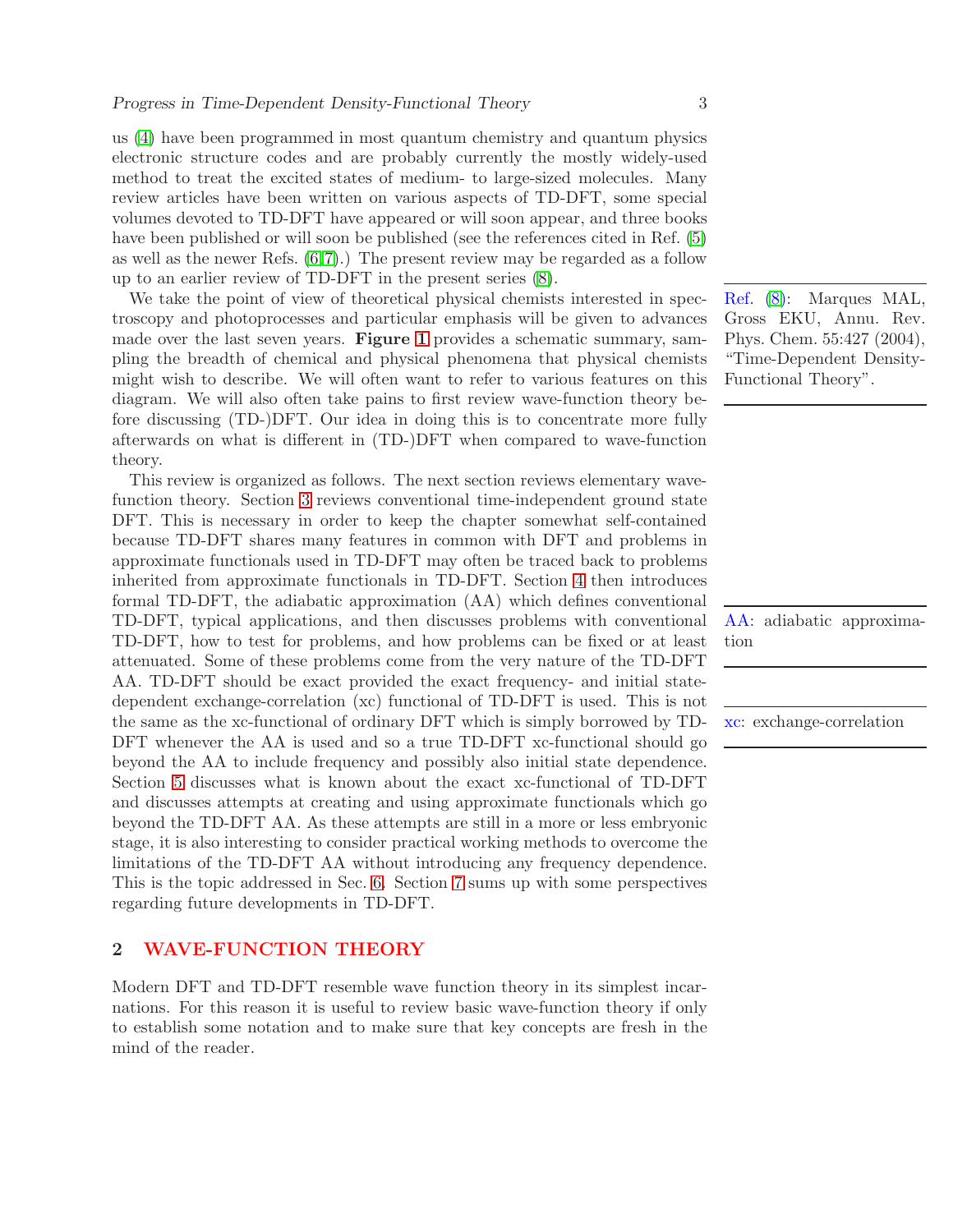# 2.1 Hartree-Fock Approximation

According to basic quantum mechanics, it is the wavefunction,  $\Psi$ , which describes the fundamental state of the system and so we should aim to solve the Schrödinger equation. Except for exceptionally simple systems, we can only solve the Schrödinger equation approximately with the help of powerful approximation techniques such as the well-known variational principle.

HF: Hartree-Fock. The Hartree-Fock (HF) approximation consists of using a trial wavefunction in the form of a single Slater determinant of orthonormal orbitals. Varational minimization of the energy subject to the orbital orthonormality constraint leads to the HF equation,

<span id="page-3-2"></span>
$$
\hat{f}\psi_i(1) = \epsilon_i \psi_i(1) \,, \tag{1}
$$

given in a spin-orbital notation. Here the one-electron Fock operator,  $\hat{f}$ , is the sum of the one-electron kinetic energy operator,  $\hat{t}$ , the external potential,  $v_{ext}(\mathbf{r})$ , which is a multiplicative operator describing the interaction of the electron with the electric fields generated by the  $M$  nuclei and any applied electronic fields. The SCF: Self-consistent field. Fock operator also includes a self-consistent field (SCF) composed of a Hartree term,  $v_H(\mathbf{r}_1) = \int \rho(\mathbf{r}_2)/r_{12} d\mathbf{r}_2$ , (also known as the Coulomb term), and an exchange operator,  $\hat{\Sigma}_x$  (designated here as the exchange self-energy using the terminology and notation of Green's function theory.) As described in elementary quantum chemistry textbooks,

<span id="page-3-4"></span>
$$
\hat{\Sigma}_x \phi(1) = -\int \frac{\gamma(1,2)}{r_{12}} \phi(2) \, d2 \,, \tag{2}
$$

is a complicated integral operator, where  $\gamma(1,2) = \sum_i \psi_i(1) n_i \psi_i^*(2)$  is the oneelectron reduced density matrix (1-RDM) and the  $n_i$  are orbital occupation numbers. For completeness, we note the HF energy expression for the total energy,

1-RDM: one-electron reduced density matrix.

<span id="page-3-3"></span>
$$
E = \sum_{i} n_i \langle \phi_i | \hat{t} | \phi_i \rangle + \int v_{ext}(\mathbf{r}) \rho(\mathbf{r}) d\mathbf{r} + E_H[\rho] + E_x[\gamma], \tag{3}
$$

where  $\hat{t}$  is the one-electron kinetic energy operator,  $v_{ext}$  is any potential external (i.e., the nuclear attraction and any applied electric fields) external to the system of N-electrons, the Hartree energy,

$$
E_H[\rho] = \frac{1}{2} \int \int \frac{\rho(\mathbf{r}_1)\rho(\mathbf{r}_2)}{r_{12}} d\mathbf{r}_1 d\mathbf{r}_2 , \qquad (4)
$$

and the exchange energy,

$$
E_x[\gamma] = -\frac{1}{2} \int \int \frac{|\gamma(1,2)|^2}{r_{12}} d1 d2. \tag{5}
$$

According to Koopmans' theorem [\(9\)](#page-32-0), the occupied orbital energies,  $\epsilon_i$ , in Eq. [\(1\)](#page-3-2) may be interpretted as minus ionization potentials and the unoccupied orbital energies as minus electron affinities. That is, occupied orbitals "see"  $N-1$ electrons while unoccupied orbitals "see" N electrons.

## <span id="page-3-1"></span>2.2 Excited States

Let us now turn to the excited-state problem. We will begin with the equation-ofmotion (EOM) formalism. This has the advantage of conceptual simplicity and,

<span id="page-3-0"></span>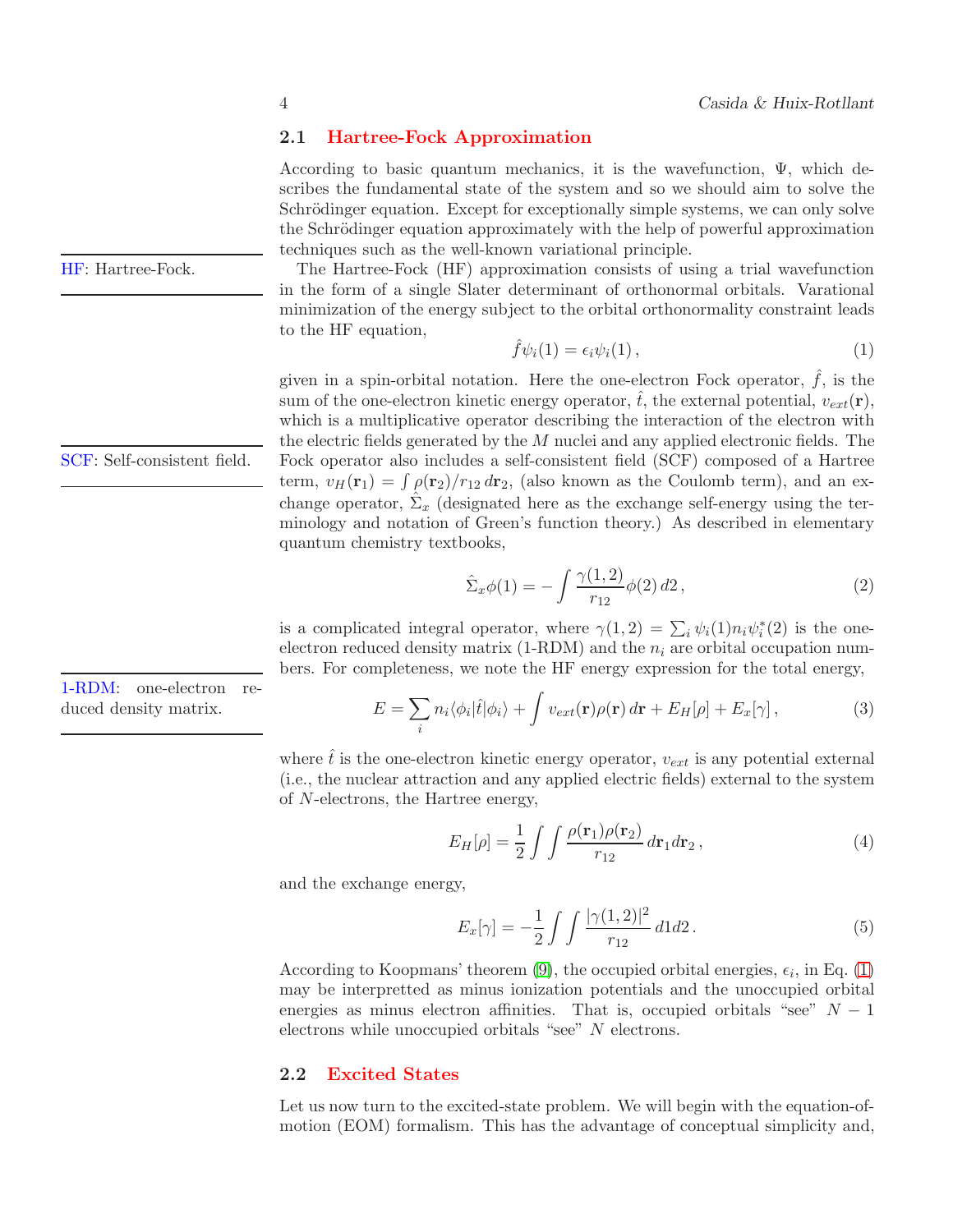though we will not show it here, can be directly linked to linear response theory [\(10\)](#page-32-1). The operator,  $|I\rangle\langle 0|$ , which destroys the ground state ( $|0\rangle$ ) and creates the Ith excited state  $(|I\rangle)$  and its adjoint,  $|0\rangle\langle I|$ , are solutions of the EOM,

$$
[\hat{H}, \hat{\mathcal{O}}^{\dagger}] = \omega \hat{\mathcal{O}}^{\dagger}.
$$
 (6)

Evidently  $\omega = E_I - E_0$  is an excitation energy in the case of  $|I\rangle\langle 0|$  and  $\omega = E_0 - E_I$ is a de-excitation in the case of  $|0\rangle\langle I|$ .

We will now seek a solution of the EOM of the form,

$$
\hat{\mathcal{O}}^{\dagger} = \sum_{i,a} a^{\dagger} i X_{ia} + \sum_{i,a} i^{\dagger} a Y_{ia} . \tag{7}
$$

That is we develop  $\hat{\mathcal{O}}^{\dagger}$  in a basis set of one-particle/one-hole (1p1h) excitation and de-excitation operators. This operator basis and the EOM operator "metric" defined by  $(\hat{A}, \hat{B}) = \langle \Phi_{HF} | [\hat{A}^{\dagger}, \hat{B}] | \Phi_{HF} \rangle$  then allows us to develop a matrix form of the EOM, namely,

<span id="page-4-0"></span>
$$
\begin{bmatrix} \mathbf{A} & \mathbf{B} \\ \mathbf{B}^* & \mathbf{A}^* \end{bmatrix} \begin{pmatrix} \vec{X} \\ \vec{Y} \end{pmatrix} = \omega \begin{bmatrix} 1 & 0 \\ 0 & -1 \end{bmatrix} \begin{pmatrix} \vec{X} \\ \vec{Y} \end{pmatrix},
$$
 (8)

where the notation  $\vec{X}$  and  $\vec{Y}$  is deliberately chosen to indicate that these objects are to be treated as column vectors in Eq. [\(8\)](#page-4-0). The matrices are defined by,

<span id="page-4-2"></span>
$$
A_{ia,jb} = \delta_{i,j}\delta_{a,b} (\epsilon_a - \epsilon_i) + K_{ia,jb}
$$
  
\n
$$
B_{ia,jb} = K_{ia,bj}, \qquad (9)
$$

where the coupling matrix,

<span id="page-4-1"></span>
$$
K_{pq,rs} = (pq|f_H|sr) - (pr|f_H|sq).
$$
 (10)

Note that here and hence forth we adapt the molecular orbital (MO) index convention,

$$
\underbrace{a, b, c, \cdots, g, h}_{unoccupied} \underbrace{i, j, k, l, m, n}_{occupied} \underbrace{o, p, q, \cdots, y, z}_{free},
$$
\n<sup>(11)</sup>

where "free" means "free to be either occupied or unoccupied." We are also using a "lazy version" of second-quantized notation where  $p = \hat{a}_p$  and  $p^{\dagger} = \hat{a}_p^{\dagger}$ , and Mulliken "charge cloud" notation,

$$
(pq|f|sr) = \int \int \psi_p^*(1)\psi_q(1)f(1,2)\psi_s^*(2)\psi_r(2) d1d2, \qquad (12)
$$

where we have taken f to be the Hartree kernel,  $f_H(1, 2) = 1/r_{12}$ .

Equation [\(8\)](#page-4-0) is often called the random phase approximation (RPA) for purely historical reasons. Some caution is in order when using this term since the RPA was originally developed in nuclear and solid-state physics without the second integral in the coupling matrix [Eq. [\(10\)](#page-4-1)]. Although we have chosen an EOM derivation of Eq. [\(10\)](#page-4-1), this equation also emerges from LR-TD-HF and so may be referred to by that name (see for example, Ref. [\(10\)](#page-32-1) pp. 122-134, 144- 151). It is a pseudoeigenvalue problem with an operator "overlap matrix" on the right-hand side which is simplectic rather than positive definite as would be a true overlap matrix. It also has paired excitation,  $(\vec{X}, \vec{Y})$ , and de-excitation

EOM: equation-of-motion. npmh: n-particle/m-hole.

MO: molecular orbital.

RPA: random phase approximation. Sometimes one talks of RPA with exchange (RPAE or RPAX) in order to emphasize inclusion of the second integral in Eq. [\(10\)](#page-4-1). However it is often left up to the reader to figure out whether this integral is included or not in the term RPA.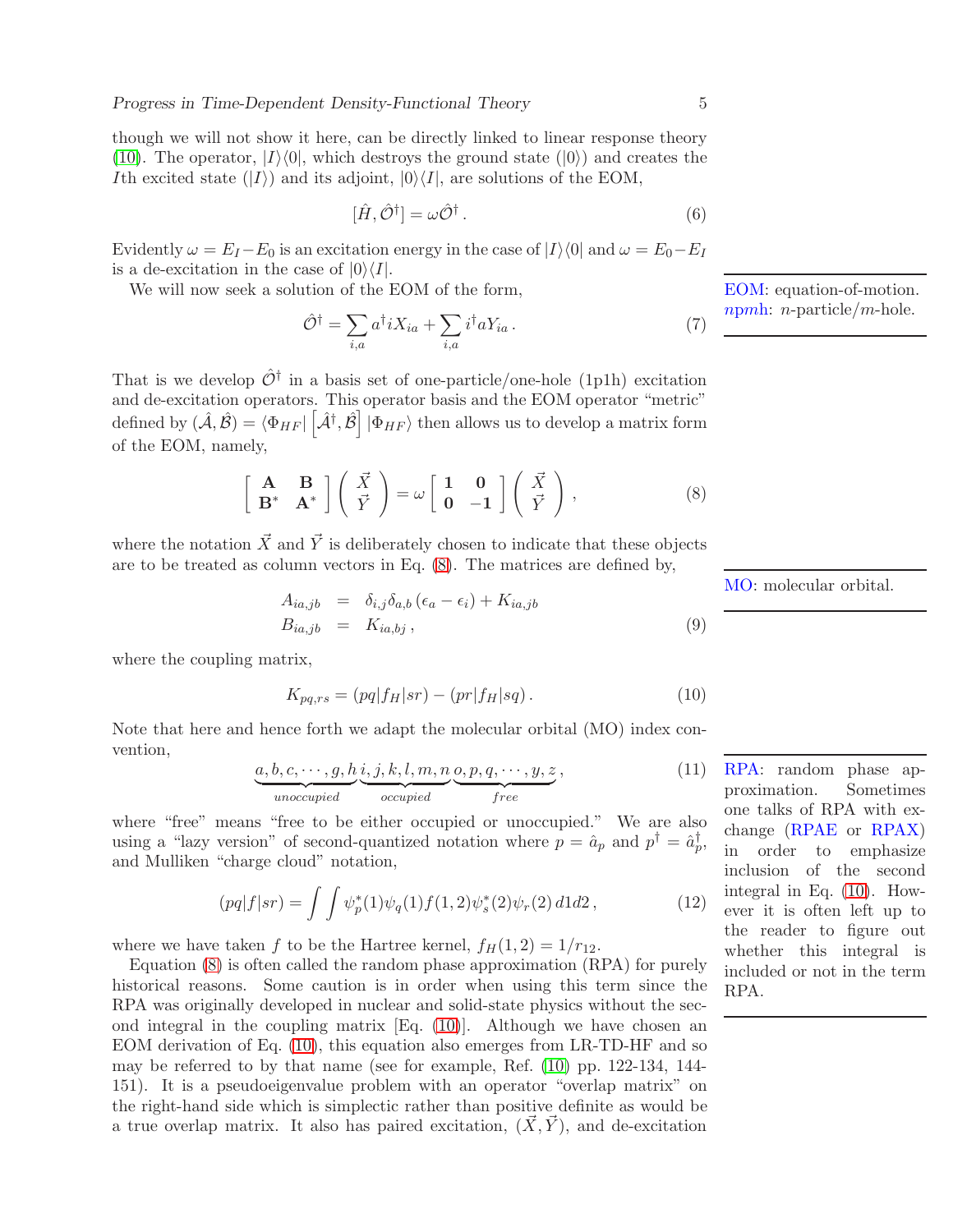solutions,  $(\vec{Y}^*, \vec{X}^*)$ , whose corresponding excitation/de-excitation energies,  $\omega$ , differ only by a sign change. The normalization of the solutions is given by  $(\hat{\mathcal{O}}^{\dagger}|\hat{\mathcal{O}}^{\dagger}) = \vec{X}^{\dagger}\vec{X} - \vec{Y}^{\dagger}\vec{Y}$ , which is typically positive for excitations and negative for de-excitations. Potential energy surfaces (PESs) may be calculated from the excited-state energies,  $E_I = E_{HF} + \omega_I$ . Since analytic derivatives are available for LR-TD-HF [\(11\)](#page-32-2), automatic searching for critical points on excited-state PESs (Fig. [1](#page-42-0)) is possible in this model.

An important point that will only be mentioned here is that the LR-TD-HF equation provides not only excitation energies,  $\omega_I$ , but also the corresponding oscillator strengths,

<span id="page-5-0"></span>
$$
f_I = \frac{2m_e}{3\hbar}\omega_I |\langle 0|\mathbf{r}|I\rangle|^2
$$
\n(13)

which may be calculated from the coefficient vector,  $(\vec{X}, \vec{Y})$ , and the dipole matrix. Oscillator strengths are pure numbers and, in a complete basis set (or other basis set satisfying the relation  $[x, \hat{p}_x] = +i\hbar$ , satisfy the Thomas-Reiche-Kuhn (TRK) f-sum rule,  $\sum_I f_I = N$ , where N is the number of electrons. Equation [\(13\)](#page-5-0) has been deliberately expressed in Gaussian, rather than atomic, units so that it may be more easily related to the molar extinction coefficient,  $\epsilon$ , in an absorption experiment. In SI units, the frequency spectrum is given to a first

$$
\epsilon(\nu) = \sum_{I} \frac{N_A e^2}{4m_e c \ln(10)\epsilon_0} \mathcal{S}(\nu - \nu_I)
$$
  
= (6.94 × 10<sup>+18</sup> L/cm.s)  $\sum_{I} \mathcal{S}(\nu - \nu_I)$ , (14)

where  $N_A$  is Avogadro's number and  $\mathcal{S}(\nu)$  is a spectral shape function (typically a Gaussian whose area is normalized to unity and whose full-width-at-halfmaximum is determined from experiment.)

An approximation which is frequently made is the Tamm-Dancoff approximation (TDA), which consists of neglecting the B matrix in the LR-TD-HF equation, thus decoupling the excitations from the de-excitations. The TRK  $f$ -sum rule is lost when the TDA is made, but the resultant equation is variational in the wave function sense. In particular, the minimal acceptable model for the excited states of a closed-shell molecule is to take the wave function as a linear combination of 1p1h (singly-excited) HF configurations,  $\Phi_I^{CIS} = \sum_{i,a} a^{\dagger} i \Phi_{HF} C_{ia,I} = \hat{\mathcal{O}}_I^{\dagger} \Phi_{HF}.$ Use of the variational principle to find the coefficients which minimize the energy then yields the equation,

$$
\mathbf{A}\vec{X}_I = \omega_I \vec{X}_I , \qquad (15)
$$

where  $\vec{C}_I$  has been renamed  $\vec{X}_I$  and the notations  $\mathbf{A} = \mathbf{H} - E_{HF}$  and  $\omega_I =$  $E_I - E_{HF}$  have been introduced in order to make the correspondence with the TDA of LR-TD-HF clear. Because of the variational nature of the TDA, for some applications, this "approximation" sometimes gives better results than the original RPA equation (vide infra).

It is useful for interpretational purposes to restrict ourselves to the case where an electron is excited from an initial MO  $i$  to a target MO  $a$  neglecting any orbital relaxation. This two-orbital two-electron model (TOTEM) corresponds to the spin-preserving excitations in Fig. [2](#page-42-1) and yields one singlet and one triplet excitation energy, as shown in Table [1](#page-43-0).

TRK: Thomas-Reiche-Kuhn f-sum rule.

SI: Système International. approximation by,

TDA: Tamm-Dancoff approximation. CIS: configuration interaction singles.

TOTEM: two-electron two-orbital model

MSM: multiplet sum method

PES: surface.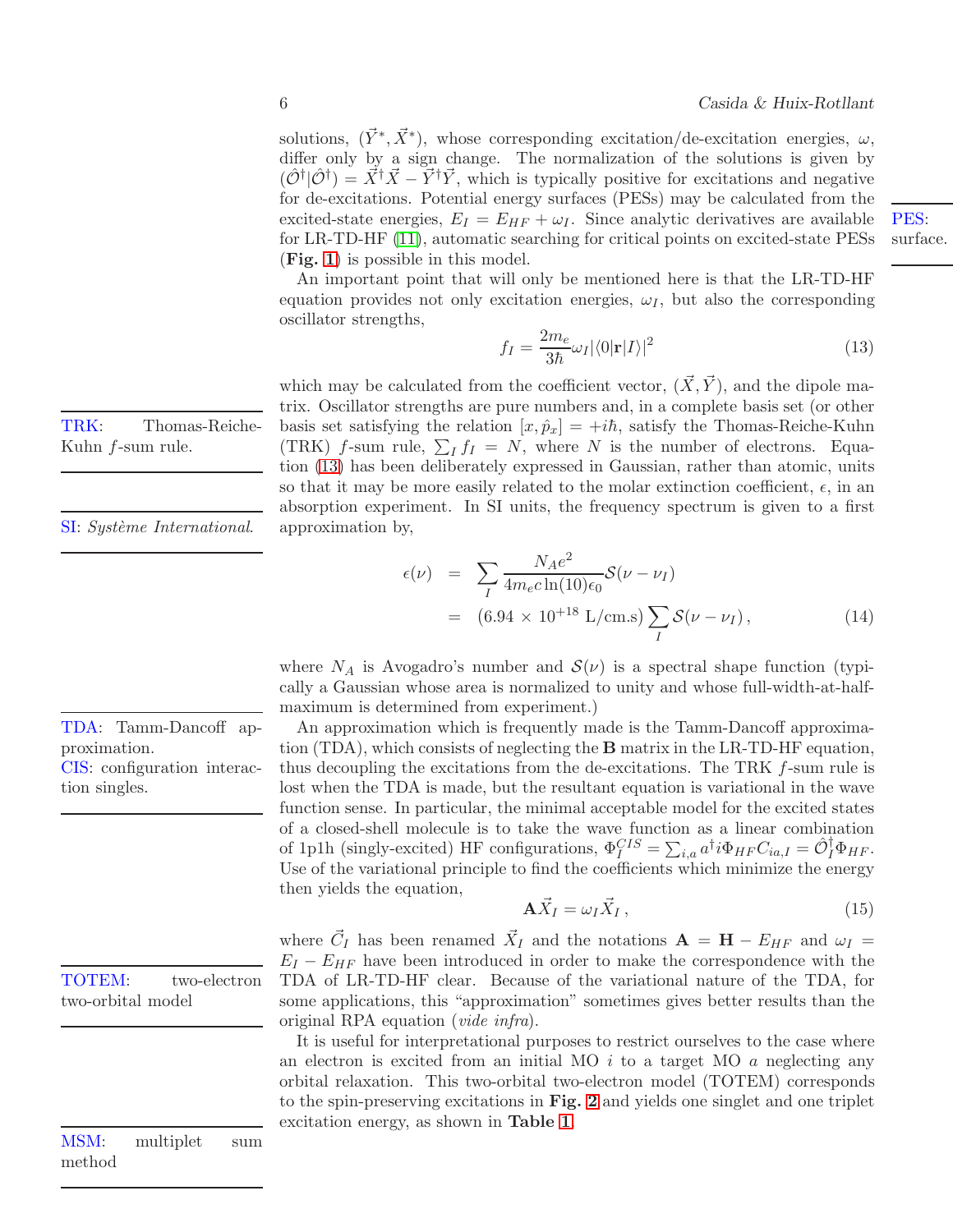The CIS expressions of Table [1](#page-43-0) may also be derived in a more direct way using the multiplet sum method (MSM) as follows: The wave functions in Fig. [2](#page-42-1) are all eigenfunctions of the spin operator  $\hat{S}_z$  but not necessarily of  $\hat{S}^2$ . Linear combinations,  $\Phi_{S,M_S}$ , are needed to form simultaneous eigenvectors of the two operators,

$$
\Psi_{0,0} = \frac{1}{\sqrt{2}} \left( \Phi_{i\alpha}^{a\alpha} + \Phi_{i\beta}^{a\beta} \right) , \Psi_{1,-1} = \Phi_{i\alpha}^{a\beta}
$$
\n
$$
\Psi_{1,0} = \frac{1}{\sqrt{2}} \left( \Phi_{i\alpha}^{a\alpha} - \Phi_{i\beta}^{a\beta} \right) , \Psi_{1,+1} = \Phi_{i\beta}^{a\alpha} , \qquad (16)
$$

where  $\Phi_{1,-1}$ ,  $\Phi_{1,0}$ , and  $\Phi_{1,+1}$  are degenerate triplet states and  $\Phi_{0,0}$  is an openshell singlet state. The triplet energy is easily expressed as the expectation value of a single determinant,

<span id="page-6-0"></span>
$$
E_T = \langle \Psi_{1,-1} | \hat{H} | \Psi_{1,-1} \rangle = \langle \Phi_{i\alpha}^{a\beta} | \hat{H} | \Phi_{i\alpha}^{a\beta} \rangle = E[\Phi_{i\alpha}^{a\beta}]. \tag{17}
$$

The MSM allows the singlet energy,  $E<sub>S</sub>$ , also to be expressed in terms of expectation values of single determinant wave functions. To do so, we note that,

$$
E_S = \langle \Psi_{0,0} | \hat{H} | \Psi_{0,0} \rangle = \langle \Phi_{i\alpha}^{a\alpha} | \hat{H} | \Phi_{i\alpha}^{a\alpha} \rangle + \langle \Phi_{i\alpha}^{a\alpha} | \hat{H} | \Phi_{i\beta}^{a\beta} \rangle
$$
  
\n
$$
E_T = \langle \Psi_{1,0} | \hat{H} | \Psi_{1,0} \rangle = \langle \Phi_{i\alpha}^{a\alpha} | \hat{H} | \Phi_{i\alpha}^{a\alpha} \rangle - \langle \Phi_{i\alpha}^{a\alpha} | \hat{H} | \Phi_{i\beta}^{a\beta} \rangle.
$$
 (18)

Eliminating the cross term and using Eq. [\(17\)](#page-6-0) gives us finally,

$$
E_S = 2\langle \Phi_{i\alpha}^{a\alpha} | \hat{H} | \Phi_{i\alpha}^{a\alpha} \rangle - \langle \Phi_{i\alpha}^{a\beta} | \hat{H} | \Phi_{i\alpha}^{a\beta} \rangle
$$
  
= 2E[\Phi\_{i\alpha}^{a\alpha}] - E[\Phi\_{i\alpha}^{a\beta}], \qquad (19)

where the last line emphasizes that the singlet energy has now been expressed uniquely in terms of the energies of single Slater determinants. Subtracting the ground-state HF energy,  $E_{HF}$ , and explicitly evaluating the various singledeterminantal energies then leads to the CIS formulae in Table [1](#page-43-0).

Unfortunately the CIS formulae in Table [1](#page-43-0) turn out to be rather bad approx- STEX: static exchange imations for the singlet and triplet excitation energies because, as Koopmans' theorem tells us, HF orbital energies are preprepared to describe ionization and electron attachement rather than neutral excitations. It would be better to begin with a zero-order picture where both the initial and target orbitals "see"  $N-1$ electrons. This is the idea behind the static exchange method (STEX) [\(15\)](#page-32-3) where the excitations of a neutral molecule that begin with  $MO$  *i* are carried out by first performing a calculation on the cation with one electron removed from the MO i (denoted by the abbreviated configuration,  $i^{-1}$ ). The associated unoccupied cation MO creation operators,  $a^{\dagger}(i^{-1})$ , are then used together with the occupied neutral MO destruction operators, i, to carry out a variational calculation with a wave function of the form  $\Psi = \sum_a a^{\dagger} (i^{-1}) i \Phi_{HF}$ . Applying this idea to the TOTEM gives the STEX formulae,

<span id="page-6-1"></span>
$$
\omega_M = A_a(i^{-1}) - I_i
$$
  
\n
$$
\omega_S = \omega_M + (ia|f_H|ai)
$$
  
\n
$$
\omega_T = \omega_M - (ia|f_H|ai),
$$
\n(20)

where the singlet,  $\omega_{S}$ , and triplet,  $\omega_{T}$ , excitation energies have been expressed in terms of an excitation to a fictitious single-determinantal state of mixed symmetry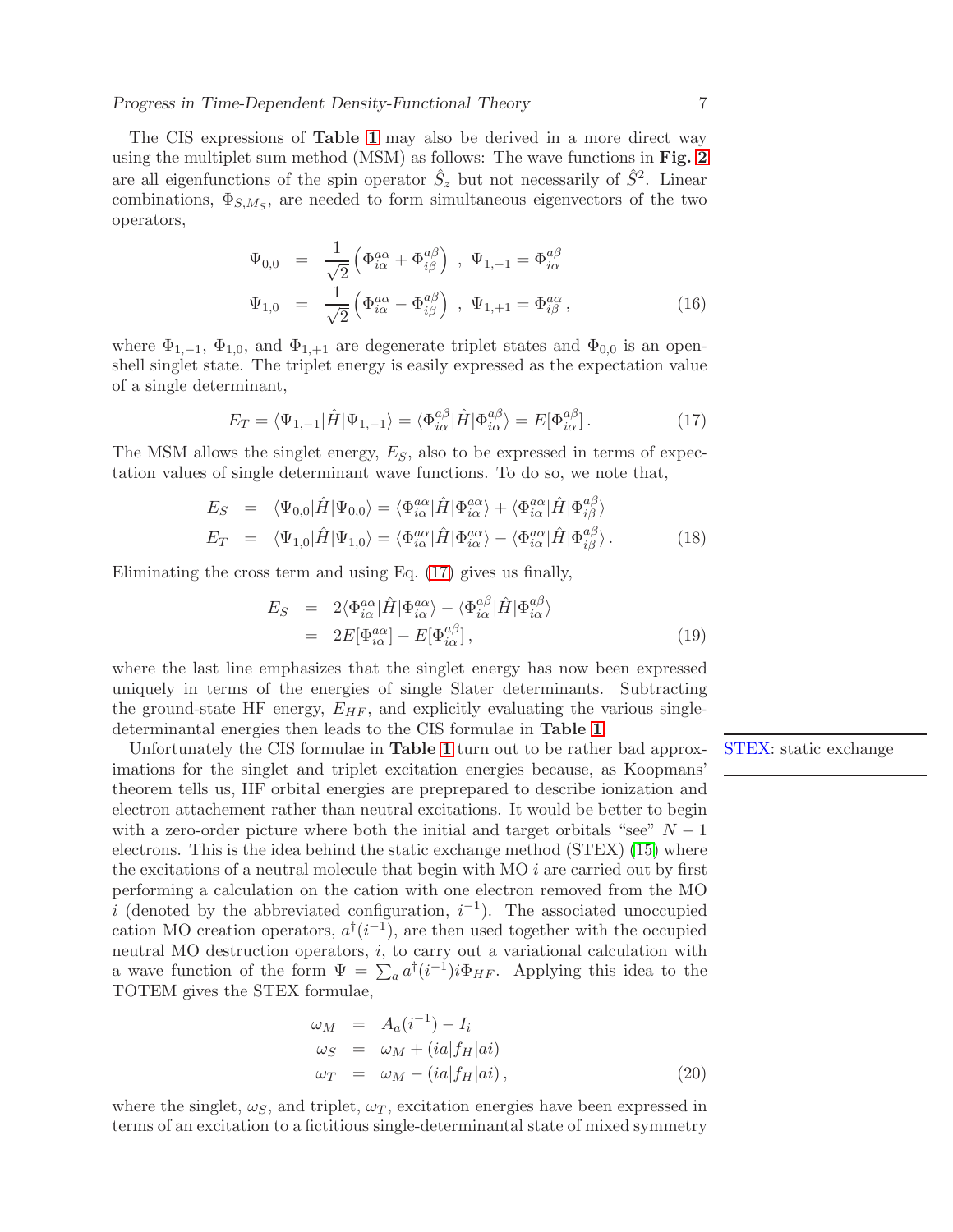whose excitation energy,  $\omega_M$ , is equal to the difference between minus the electron affinity of the  $i^{-1}$  cation,  $A_a(i^{-1})$  and minus the ionization potential of the MO  $i, I_i$ . Specific CIS values are given in **Table [1](#page-43-0)**.

It is interesting to ask what happens for a charge-transfer excitation between two neutral molecules located at a distance  $R$  apart, where  $R$  is assumed to be large. According to Eq. [\(20\)](#page-6-1), we have  $\omega_T \approx \omega_M \approx \omega_S$ , when the differential overlap  $\psi_i(\mathbf{r})\psi_a(\mathbf{r})$  becomes negligeable. It is easy to see from Koopmans' theorem and the CIS results in **Table [1](#page-43-0)**, that  $\omega_M \approx A_a - I_i - 1/R$  as would be expected on physical grounds. That is, the excitation energy required to tranfer an electron from MO i to MO a over a distance R is just the energy needed to ionize the electron from MO  $i$  plus the energy recuperated from adding it into MO  $a$  and from the electrostatic attraction of the two ions.

# <span id="page-7-0"></span>2.3 Stability Analysis and Bond Breaking

Most HF calculations are really restricted HF calculations with the same-orbitalsfor-different-spins (SODS, as opposed to DODS, which stands for different-orbitalsfor-different-spins.) In addition, they assume real MOs, each of which belongs to an irreducible representation of the molecular point group. Unrestricted HF consists of dropping the restriction of same orbitals for different spin, but still typically uses real MOs. As unrestricted HF calculations are more general than restricted HF calculations, cases arise where unrestricted HF calculations give a lower energy than restricted HF calculations by allowing spatial symmetry breaking. Since the iterations in the HF SCF calculation typically preserve symmetry for closed-shell molecules, finding unrestricted HF calculations with lower energy than restricted HF calculations typically requires explicit symmetry breaking to be introduced during the iterations. On the other hand, such symmetry breaking can, for example, be a simple way to dissociate H<sub>2</sub> into neutral atoms,  $H \uparrow + H \downarrow$ , which is often a good approximation to the correct dissociation into a structure,  $[H^+ + H] \leftrightarrow H^+ + H^+$ , with equal probability for finding each spin on each atom. Generalized HF removes all restrictions on the HF orbitals. It turns out that there is an intimate relationship between restricted HF stability analysis and LR-TD-HF.

Symmetry breaking will occur when an orbital unitary transformation,  $\psi_r^{\lambda}(\mathbf{r}) =$  $e^{\lambda \hat{U}^*}\psi_r(\mathbf{r}) = e^{i\lambda(\hat{R}+i\hat{I})}\psi_r(\mathbf{r})$  leads to energy lowering,

<span id="page-7-1"></span>
$$
E_{\lambda} = E_0 + \frac{\lambda^2}{2} \left( \vec{U}^{\dagger *} \ \vec{U}^{\dagger} \right) \left[ \begin{array}{cc} \mathbf{A} & \mathbf{B} \\ \mathbf{B} & \mathbf{A} \end{array} \right] \left( \begin{array}{c} \vec{U} \\ \vec{U}^* \end{array} \right) + \mathcal{O}^{(3)}(\lambda)
$$
  
=  $E_0 + \lambda^2 \left[ \vec{R}^{\dagger} \left( \mathbf{A} - \mathbf{B} \right) \vec{R} + \vec{I}^{\dagger} \left( \mathbf{A} + \mathbf{B} \right) \vec{I} \right] + \mathcal{O}^{(3)}(\lambda),$  (21)

where the  $A$  and  $B$  matrices are the same as previously defined in Eq. [\(9\)](#page-4-2) except that they are real because we are beginning with a restricted HF solution with real orbitals. As Eq. [\(8\)](#page-4-0) can always be put into the form  $(A + B) (A - B) \vec{Z} = \omega \vec{Z}$ , where  $\vec{Z} = \vec{X} - \vec{Y}$ , it is immediately evident that an imaginary LR-TD-HF excitation energy means that one or both of the matrices  $\mathbf{A} + \mathbf{B}$  and  $\mathbf{A} - \mathbf{B}$  have negative eigenvalues and thus that the restricted HF solution is variationally unstable because there is some choice of the vectors  $\vec{R}$  and  $\vec{I}$  which will further lower the restricted HF energy. The most common of these is the so-called "triplet instability" where the imaginary energy is associated with a triplet excitation

SODS: same-orbitals-fordifferent-spins DODS: different-orbitalsfor-different-spins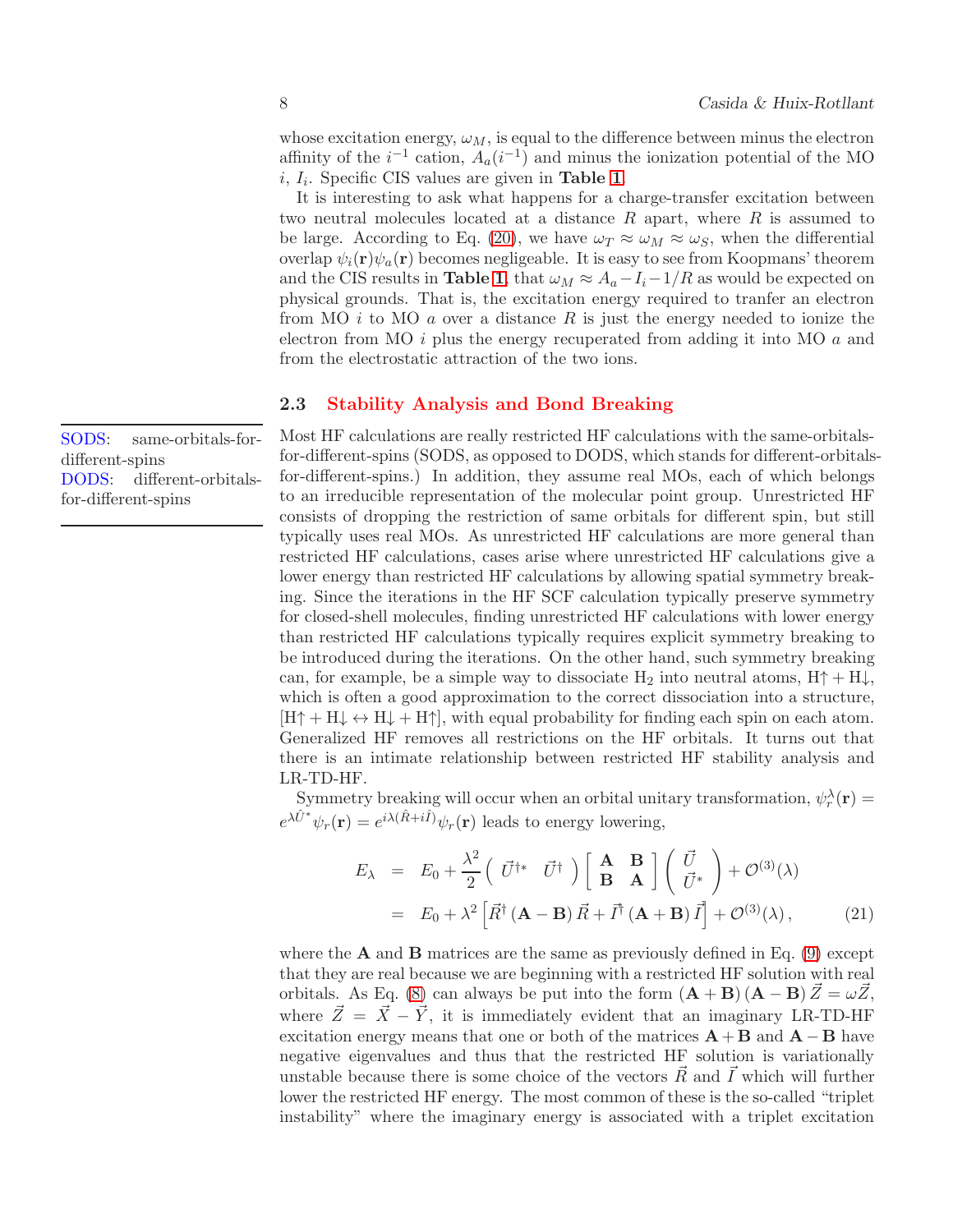energy. However other types of instabilities are possible. For a more complete analysis see for example Ref. [\(16\)](#page-32-4).

Note that imaginary excitation energies can never occur when the LR-TD-HF equation is solved in the TDA. In fact, the variational nature of CIS does much to prevent the unphysical plunges of excitation energies which are often seen in LR-TD-HF as, say, singlet near instabilities associated with triplet instabilities. Thus the TDA is a partial solution to the LR-TD-HF instability problem.

Physically LR-TD-HF is giving nonsensical excitation energies because it is based upon the response of an unphysical ground state wave function. In fact, while the HF approximation is often a good starting point for closed-shell molecules at their ground-state equilibrium geometry — i.e., it may be reasonable around the minima on the ground-state curve in Fig.  $1$  — the same approximation is notorious for failing at transition states where bonds are being made or broken. In this case, the minimum acceptable description is a wavefunction which is a linear combination of the reactant,  $\Phi_R$ , and product,  $\Phi_P$ , trial wave functions,  $\Phi = \Phi_R C_R + \Phi_R C_R$ . Typically this involves some sort of configuration mixing between the ground-state determinant and a two-particle/two-hole (doubly) excited state. Though there is no transition state on the ground state curve, the dissociation of the H(1s)-H(1s)  $\sigma$ -bond is a textbook case. The minimum acceptable correctly dissociating description of the ground state wave function, satisfying all the spatial and spin symmetry rules, is a trial function of the form,  $\Psi = |\sigma_g \bar{\sigma}_g| C_1 + |\sigma_u \bar{\sigma}_u| C_2$ , where  $\sigma_g$  is the familiar bonding MO and  $\sigma_u$  is the familiar antibonding MO. The coefficients  $C_1 = 1/\sqrt{2} = -C_2$  give the proper neutral,  $H_2 \to [H \uparrow + H \downarrow \leftrightarrow H \downarrow + H \uparrow]$ , dissociation limit of the ground  $X^1 \Sigma_q$  state. The combination  $C_1 = 1/\sqrt{2} = C_2$  gives the proper ionic dissociation limit,  $H_2 \rightarrow [H:-+H^+ \leftrightarrow H^+ + H:-],$  of the "two-particle/two-hole" ("2p2h")  $1^1\Sigma_q$ state. Though the  $1^1\Sigma_q$  state is dominated in this simple model by the 2p2h configuration at the ground-state equilibrium geometry, the fact that neither  $C_1$ nor  $C_2$  are zero in the dissociation limit indicates that configuration mixing of the ground and 2p2h excited-state configurations is occuring. In fact the simplest wave-function model for breaking of any homoleptic single bond involves mixing of the ground-state configuration with a 2p2h configuration.

# <span id="page-8-0"></span>3 CLASSIC DENSITY-FUNCTIONAL THEORY

It is difficult (possibly impossible) to speak of TD-DFT without first saying a word about ordinary DFT. This is the classic DFT of the ground stationary state. It should also be the static limit of TD-DFT. Since our focus in this chapter is not on DFT, which is already fairly well known, but on TD-DFT, we shall try to keep this section short. Readers interested in more information about DFT may choose to consult any one of a number of books on the subject such as, for example, that of Dreizler and Gross [\(17\)](#page-32-5).

Before going further, it is important to make the distinction between DFT (density-functional theory) and density-functional approximations (DFAs). DFT is a formalism which provides existence theorems showing that there is something well defined to be approximated. However from a practical point of view, DFT is pretty useless unless practical DFAs can be found which are simpler to use than the wave-function theory of corresponding accuracy. The search for pragmatic approximations, ideally guided by rigorous formal DFT but occasionally DFA: Density-functional approximation.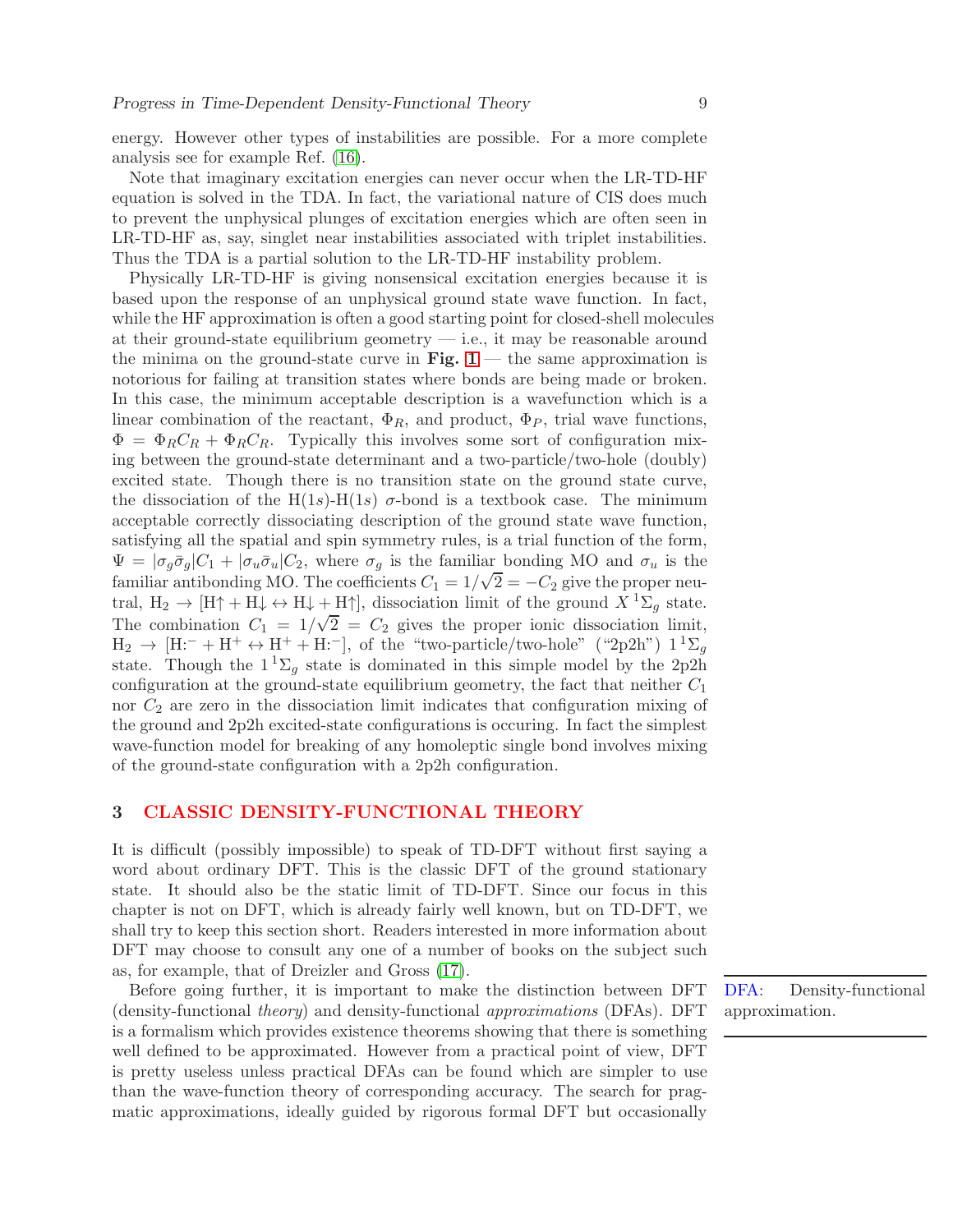<span id="page-9-0"></span>borrowing from wave-function theory, pervades all of density-functional culture.

## 3.1 Formalism

Hohenberg and Kohn set down the basic formalism of modern DFT in two theo-rems [\(1\)](#page-31-0). The *first Hohenberg-Kohn theorem* states that the ground state charge density of a system of interacting electrons determines the external potential up to an arbitrary additive constant. Since integrating over the charge density gives the number of electrons, this implies that the ground-state charge density determines the Hamiltonian up to an additive constant (i.e., the arbitrary zero of the energy) and hence determines pretty much everything about the ground- and excited-states of the system.

In fact, the ground state density must even determine the *dynamic* linear response of the ground stationary state,

<span id="page-9-1"></span>
$$
\chi(\mathbf{r}_1, \mathbf{r}_2; \omega) = \int_{-\infty}^{+\infty} e^{+i\omega(t_1 - t_2)} \frac{\delta \rho(\mathbf{r}_1, t_1)}{\delta v_{appl}(\mathbf{r}_2, t_2)} d(t_1 - t_2), \qquad (22)
$$

since this can be expressed in terms of the ground- and excited-state wave functions and excitation energies,

$$
\chi(\mathbf{r}_1, \mathbf{r}_2; \omega) = \sum_{I \neq 0} \left( \frac{\langle 0 | \hat{\rho}(\mathbf{r}_1) | I \rangle \langle I | \hat{\rho}(\mathbf{r}_2) | 0 \rangle}{\omega - \omega_I + i\eta} - \frac{\langle 0 | \hat{\rho}(\mathbf{r}_2) | I \rangle \langle I | \hat{\rho}(\mathbf{r}_1) | 0 \rangle}{\omega + \omega_I + i\eta} \right) , \qquad (23)
$$

where  $\hat{\rho}$  is the density operator and  $\eta = 0^+$  is an infinitesimal, needed to guarantee causality:  $\delta \rho(\mathbf{r}_1, t_1)/\delta v_{appl}(\mathbf{r}_2, t_2) = 0$  if  $t_2 > t_1$ .

Counterbalancing this marvelous theorem are the representability problems. That is, given a candidate ground-state charge density which integrates to N electrons: (i) How can we be sure that it comes from an N-electron wave function (pure-state  $N$  representability) or at least from an  $N$ -electron ensemble density matrix (ensemble N representability)? (ii) And how can we be sure that it is the ground-state density for some external potential  $(v$  representability)? It turns out, with few exceptions, that most reasonable candidate charge densities are pure-state  $N$  representable, but determining the v-representability of a candidate charge density is far from obvious.

There is also the problem of how to actually calculate something nontrivial such as the ground-state energy from a candidate charge density. The second Hohenberg-Kohn theorem solves this problem by using the variational principle to show that,  $E_0 \leq F[\rho] + \int v_{ext}(\mathbf{r})\rho(\mathbf{r}) d\mathbf{r}$ , where the functional  $F[\rho]$  is universal in the sense that it is independent of the external potential. Equality is achieved for the ground-state charge density. In this case, we can get around the v-representability problem using the Levy-Lieb constrained search formalism,  $F[\rho] = \inf_{\Psi \to \rho} \langle \Psi | \hat{T} + \hat{V}_{ee} | \Psi \rangle$ , which says to search over all wave functions (or ensemble density matrices) which produce the trial density. In this sense, the Hohenberg-Kohn functional is not unknown, but it is too complicated to be practical and so approximations must be sought.

Such approximations fall under the category of orbital-free theories, of which Thomas-Fermi theory is the classic historical example. They tend not to be as accurate as approximations based upon the Kohn-Sham (re)formulation of DFT. The main problem in making a DFA for an orbital-free theory is in finding an approximation for the kinetic energy. The Kohn-Sham formulation of DFT gets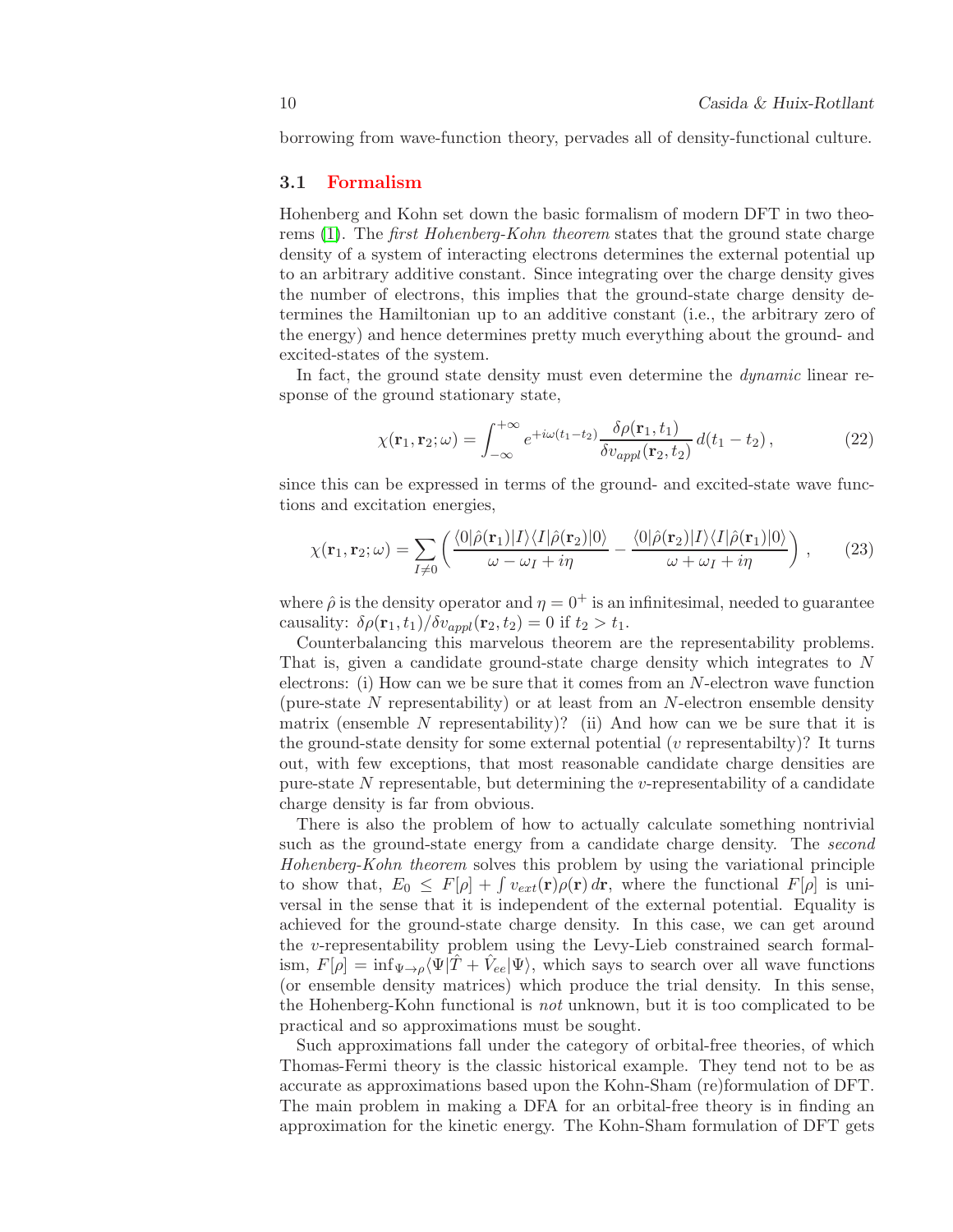around this problem introducing a fictitious system of noninteracting electrons with the same charge density as the real system of N interacting electrons. The total energy expression is exactly the same as that in the HF approximation [Eq. [\(3\)](#page-3-3)] except that the HF exchange energy,  $E_x[\gamma]$ , is now replaced with the exchange-correlation (xc) functional,  $E_{xc}[\rho]$ , and the total electronic energy is exact when the xc-functional is exact (in contrast to HF which is always an approximation). Note that the xc-functional,  $E_{xc}[\rho] = F[\rho] - E_H[\rho] - \inf_{\Phi \to \rho} \langle \Phi|T|\Phi \rangle$ where  $\Phi$  is a single-determinantal wave function, contains not only the exchange and correlation energies familiar from wave function theory but also the difference of the kinetic energies of the interacting and interacting systems. Also, before going any further, let us follow modern practice and generalize the original Kohn-Sham DFT to spin DFT so that  $E_{xc} = E_{xc}[\rho_{\alpha}, \rho_{\beta}]$ . Minimizing the total energy with respect to the orthonormal orbitals of the noninteracting system then leads to the Kohn-Sham equation which differs only from the corresponding HF orbital equation [\(1\)](#page-3-2) by the replacement of the HF exchange self-energy  $[Eq, (2)]$  $[Eq, (2)]$  $[Eq, (2)]$  by the xc-potential,

<span id="page-10-0"></span>
$$
v_{xc}^{\sigma}[\rho_{\alpha}, \rho_{\beta}](\mathbf{r}) = \frac{\delta E_{xc}[\rho_{\alpha}, \rho_{\beta}]}{\delta \rho_{\sigma}(\mathbf{r})}.
$$
\n(24)

It is now well established that there is a particle number derivative discontinuity (PNDD) in the exact xc-potential, whereby adding a fraction of an electron into a higher-energy orbital leads to a drastic change in the asymptotic behavior of the xc-potential and a nearly rigid shift of the xc-potential in the "bulk region" where the density is large. This may be explicitly verified within the optimized effective potential (OEP) model which is most easily understood in its classic exchange-only version where it is often called exact exchange (EXX). The EXX model finds the potential whose orbitals minimize the HF energy expression. Alternatively the OEP potential is that for which the linear response of the density is zero when replacing the HF exchange self-energy with a local potential. Thus the OEP provides an excellent approximation to the true Kohn-Sham xpotential, complete with PNDD. This is easiest to see within the Krieger-Li-Iafrate (KLI) approximation to the EXX potential for which we will now give a heuristic derivation: Let us assume that the HF and KS orbitals are about the same on average. If they really were identical, then we could immediately write that,  $(\hat{\Sigma}_x - v_x(\mathbf{r})) \psi_i(\mathbf{r}) = (\epsilon_i^{HF} - \epsilon_i^{KS}) \psi_i(\mathbf{r})$ . However this is only supposed to be true on average so we should multiply by  $n_i \psi_i^* (\mathbf{r})$  and sum over the index *i*. After rearrangement, this leads to,

$$
v_x(\mathbf{r}) = \frac{\sum_i n_i \psi_i^*(\mathbf{r}) \hat{\Sigma}_x \psi_i(\mathbf{r})}{\rho(\mathbf{r})} + \frac{\sum_i n_i \left(\epsilon_i^{HF} - \epsilon_i^{KS}\right) |\psi_i(\mathbf{r})|^2}{\rho(\mathbf{r})} \,. \tag{25}
$$

The first term on the right-hand-side is Slater's historic definition of the local exchange potential. The second term is the PNDD correction. It is there because the asymptotic behavior of the charge density depends upon the value of HOMO energy. This second term introduces a rigid shift to compensate for the change in the asymptotic behavior every time a new HOMO is occupied. Such discontinuous behavior is very difficult to incorporate into practical DFAs other than by an OEP-like approach.

With the Kohn-Sham formulation, DFT also gains a new representability problem, namely the problem of noninteracting v-representability (NVR). This is the PNDD: particle number derivative discontinuity OEP: optimized effective potential EXX: exact exchange KLI: Krieger-Li-Iafrate

NVR: noninteracting vrepresentability.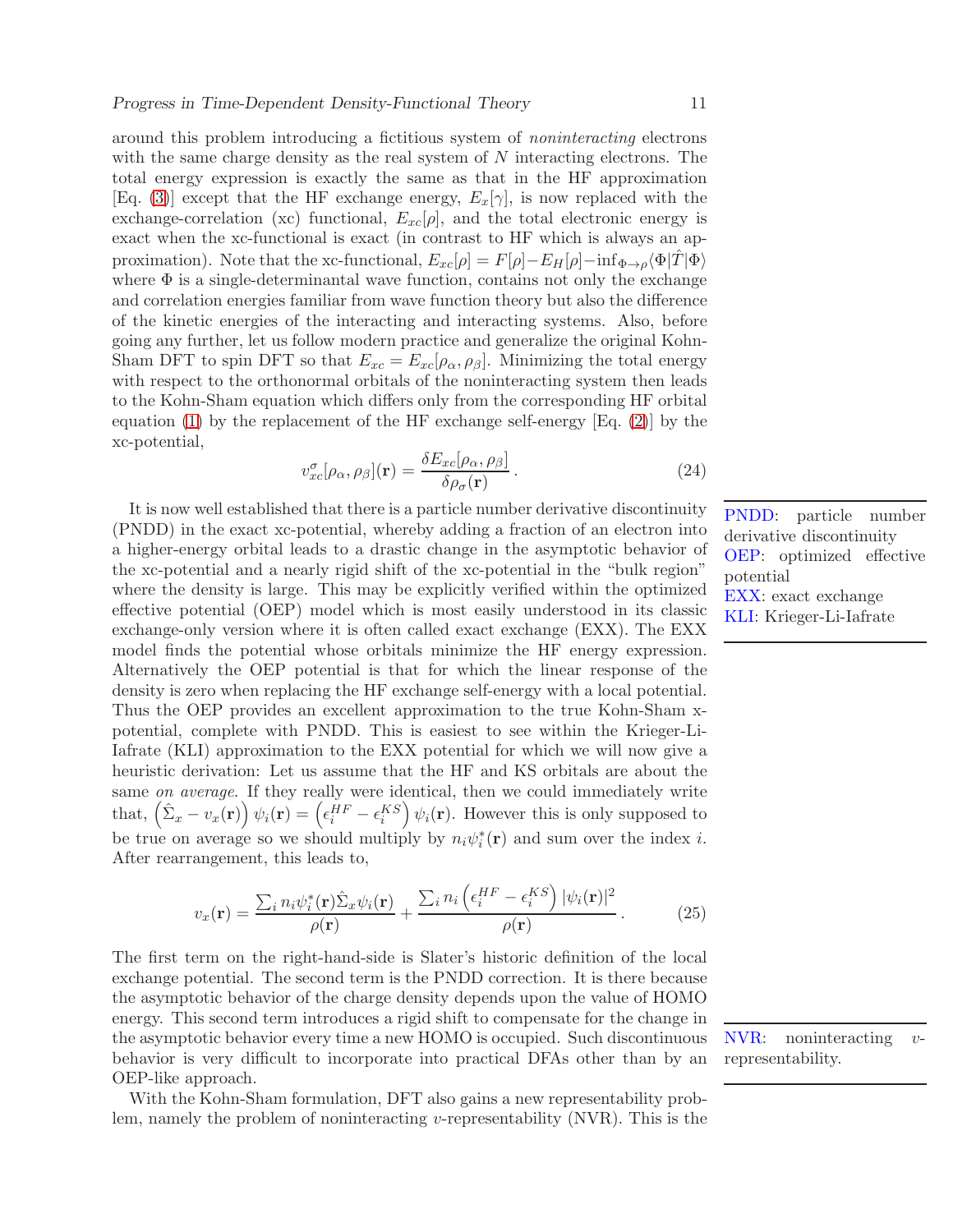requirement that there be a noninteracting system integer occupation numbers whose ground state has the same density as that of the interacting system. Violation of NVR would show up as a "hole below the Fermi level" meaning that the lowest unoccupied molecular orbital (LUMO) is lower in energy than the highest occupied molecular orbital (HOMO) in violation of the assumed Fermi statistics for the ground state of the noninteracting system. Now suppose every system were NVR. Then we should always have an exact spin-restricted (same-orbitals-for-different-spin) solution for dissociating molecules with a singlet ground state belonging to the totally-symmetric representation of the molecular symmetry group. That is, symmetry breaking should never occur for the exact functional. This is because the exact ground state spin  $\alpha$  and spin  $\beta$  densities are identical, implying that  $v_{xc}^{\alpha}(\mathbf{r}) = v_{xc}^{\beta}(\mathbf{r})$ , and hence that the orbitals can always be chosen identical for the different spins [\(18\)](#page-32-6). It now seems likely that not every system is NVR (see Ref. [\(19\)](#page-32-7) and references therein). This leads naturally to fractional occupation numbers as is easily seen in the TOTEM. Consider a spin-wave instability, where the Kohn-Sham determinant takes the form,  $\Psi_{\lambda} = |\sqrt{1 - \lambda^2} \psi_i + i \lambda \psi_a, \sqrt{1 - \lambda^2} \bar{\psi}_i + i \lambda \bar{\psi}_a|$ , where the absence (presence) of an overbar indicates spin  $\alpha$  ( $\beta$ ). The total energy may then be expanded as  $E_{\lambda} = E_0 + 2\lambda^2 (\epsilon_a - \epsilon_i) + \mathcal{O}(\lambda^3)$ . The spin-wave instability will lower the energy whenever the LUMO energy,  $\epsilon_i$ , is lower than the HOMO energy,  $\epsilon_a$ . (See Ref. [\(20\)](#page-32-8) for a similar example within the HF model.) However it is then easy to demonstrate that the orbitals have fractional occupation number by looking at the corresponding 1-RDM operators,

$$
\hat{\gamma}_{\alpha} = (1 - \lambda^2)|i\rangle\langle i| + i\lambda\sqrt{1 - \lambda^2} (|a\rangle\langle i| - |i\rangle\langle a|) + \lambda^2 |a\rangle\langle a| \n\hat{\gamma}_{\beta} = (1 - \lambda^2)|i\rangle\langle i| - i\lambda\sqrt{1 - \lambda^2} (|a\rangle\langle i| - |i\rangle\langle a|) + \lambda^2 |a\rangle\langle a| \n\hat{\gamma} = \hat{\gamma}_{\alpha} + \hat{\gamma}_{\beta} = 2(1 - \lambda^2)|i\rangle\langle i| + 2\lambda^2 |a\rangle\langle a|.
$$
\n(26)

These observations are consistent with the traditional assumption that an ensemble formalism with fractional occupation number is needed in cases where NVR fails. An important theorem in this context is that all fractionally-occupied orbitals must be degenerate with lower energy orbitals being fully occupied and higher-energy orbitals being completely vacant (see e.g., Ref.  $(17)$ , pp. 55-56). Surprisingly there is some indication that the noninteracting system may become degenerate in such a theory for a range of molecular configurations where the interacting system is nondegenerate [\(21\)](#page-32-9). One is then possibly faced with the problem of minimizing the energy with respect to unitary transformations within the space spanned by the degenerate occupied orbitals with different occupation numbers.

## <span id="page-11-0"></span>3.2 Approximations

DFT by itself is hardly useful without DFAs. John Perdew has organized functionals into a Jacob's Ladder (Fig. [3\)](#page-44-0). The basic idea is that gradually including more information about the local density, the reduced gradient, the local kinetic energy, etc. allows users (angels going up the ladder) the added flexibility needed to create more accurate functionals. Only the first two rungs (or three if the local kinetic-energy is excluded from the third rung) constitute pure density functionals — that is, functionals which stick to the original spirit of Hohenberg-Kohn-Sham DFT and consider only the density as the working variable. For this reason it

Pure density functional: One depending only upon the density, excluding any orbital dependence.

HOMO: Highest occupied molecular orbital. LUMO: Lowest unoccupied molecular orbital.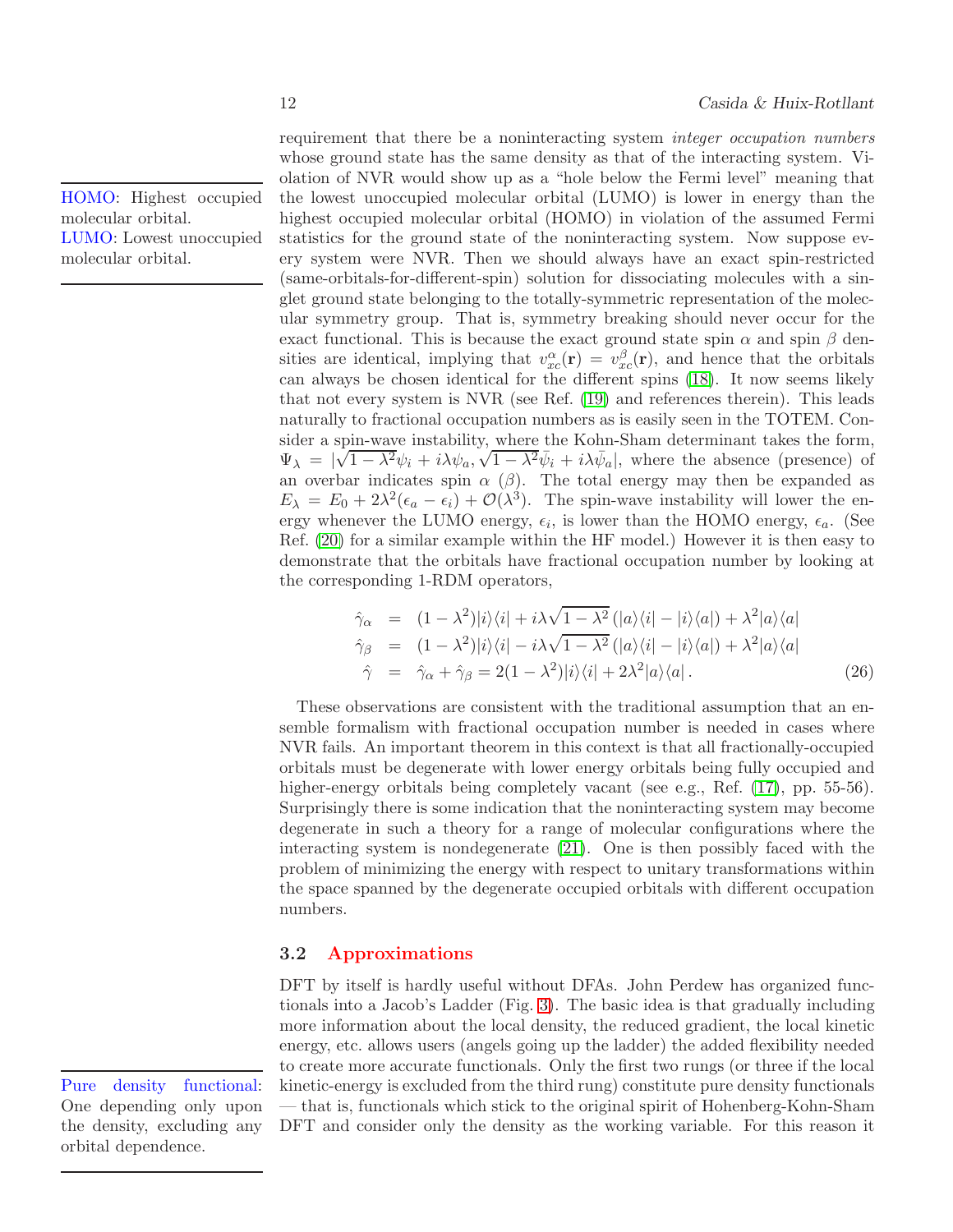might be better to refer to the higher rungs as generalized Kohn-Sham. It must be emphasized that, while greater accuracy is not guaranteed, there is a general tendency towards more accurate functionals when going to higher rungs of the ladder. However it is important that users also be able to descend the ladder when necessary as calculations necessarily become more complex and expensive on the higher rungs of the ladder.

One of us has generalized Jacob's ladder to Jacob's jungle gym [\(22\)](#page-32-10) by including additional ladders corresponding to higher xc-derivatives. For pure density functionals these would be defined by Eq. [\(24\)](#page-10-0) and,

$$
f_{xc}^{\sigma_1, \sigma_2}(\mathbf{r}_1, \mathbf{r}_2) = \frac{\delta^2 E_{xc}[\rho_\alpha, \rho_\beta]}{\delta \rho_{\sigma_1}(\mathbf{r}_1)\delta \rho_{\sigma_2}(\mathbf{r}_2)}
$$

$$
g_{xc}^{\sigma_1, \sigma_2, \sigma_3}(\mathbf{r}_1, \mathbf{r}_2, \mathbf{r}_3) = \frac{\delta^3 E_{xc}[\rho_\alpha, \rho_\beta]}{\delta \rho_{\sigma_1}(\mathbf{r}_1)\delta \rho_{\sigma_2}(\mathbf{r}_2)\delta \rho_{\sigma_3}(\mathbf{r}_3)},
$$
(27)

where the xc-kernel,  $f_{xc}$ , and xc-hyperkernel,  $g_{xc}$ , are needed for static response properties. There are other analogous quantities at each of the higher rungs. This type of representation is useful to keep in mind because derivative quantities are always harder to approximate than the quantities whose derivative is being taken. It may thus sometimes be appropriate to combine different approximations from different ladders when calculating certain types of quantities.

#### <span id="page-12-0"></span>3.3 Scale-up

Since Kohn-Sham DFT resembles the HF approximation which is the basis of much of the development of (non-DFT) ab *initio* quantum chemistry, it is relatively easy to compare the two approaches and even to incorporate a Kohn-Sham solver into a wave-function *ab initio* approach. This makes especially good sense if DFAs are viewed as a way of extending the accuracy of wave-function ab initio approaches to larger systems then would otherwise be possible. In this sense, the problem of how to scale-up calculations to ever larger systems is highly relevant to the success of DFT and DFAs. However space limitations prevent us from saying more than only a few words about scale-up strategies.

It has long been noted that the lower rungs of Jacob's ladder (i.e., the LDA and the GGAs) more closely resemble the Hartree than the HF approach. As such, rather than have a formally  $\mathcal{O}^{(4)}(N)$  scaling, the introduction of densityfitting functions could lead to a formal  $\mathcal{O}^{(3)}(N)$  scaling which could be further improved upon by integral prescreening. Beyond a certain system size (and hence once a certain level of computational power is reached), special algorithms can be used such as those which scale asymptotically as  $\mathcal{O}(N)$ . These algorithms are especially easy to apply in the case of DFT and makes linear-scaling DFT extremely attractive for large-scale "chemistry on the computer" [\(24\)](#page-32-11).

A second scale-up strategy is the subsystem approaches where formal DFT [\(25,](#page-32-12)[26\)](#page-32-13) is extended to describe subsystems of larger systems — such as molecules hydrogen bonded to other molecules, molecules in solution, or even fragments of molecules covalently bonded to the whole — and corresponding DFAs are developed. Not only does such an approach allow the treatment of larger systems by allowing a Kohn-Sham description of a subsystem to be embedded within a larger surrounding system described, say, by using an orbital-free DFA, but the subsystem approach is also attractive from an interpretational point of view as it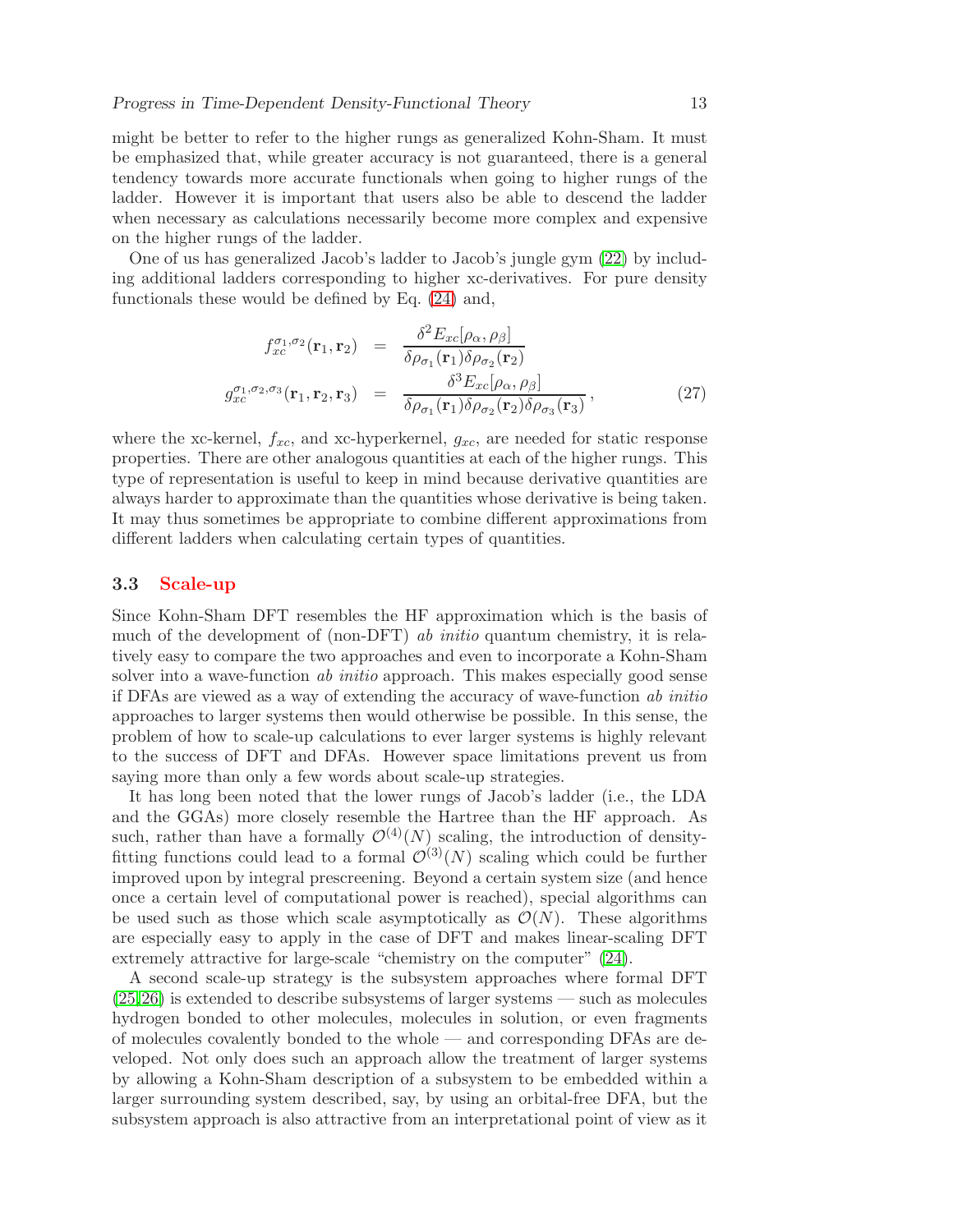corresponds nicely, say, with the idea of functional groups in organic chemistry and active sites in biochemistry. An intriguing development is the successful implementation of subsystem density-functional theory for the case that the subsystem is covalently bonded to the larger system  $(27, 28)$  $(27, 28)$ .

A final strategy which is worth mentioning is the development of the densityfunctional tight-binding (DFTB) model with parameters obtained from Kohn-Sham calculations [\(29\)](#page-33-2). While loosing some of the rigor of a true Kohn-Sham calculation, DFTB is a next logical step in a multiscale strategy to larger spatial and temporal scales than can normally be obtained by true Kohn-Sham calculations.

#### <span id="page-13-0"></span>4 TIME-DEPENDENT DENSITY-FUNCTIONAL THEORY

The classic Hohenberg-Kohn-Sham DFT is a theory of the ground stationary state. However, as mentioned in the introduction, chemistry is not just a matter of the ground stationary state, but also of UV-Vis spectroscopy, NLO, photochemistry, and other applications involving either time-dependent electronic properties and/or electronic excited states.

In 1999, Singh and Deb reviewed the prospects for treating excited states within a DFT framework [\(30\)](#page-33-3). Up to 1995 [\(4\)](#page-31-3), the most popular method was the  $\Delta$ SCF approach and its MSM variant. Since the classic Hohenberg-Kohn-Sham DFT can handle electronic ground states, it is possible to carryout self-consistent field (SCF) calculations for the ground states of a neutral molecule, its anion, and its cation. By taking energy differences, one has a rigorous method for calculating the first ionization potential and electron affinity. By adding or removing electrons from other orbitals, one has at least an ad hoc way to estimate other ionization potentials and electron affinities. For some of these ionization potentials and electron affinities, the method may even be considered to be reasonably rigorous to the extent that we can accept that the DFAs developed for the true ground states also should apply to the ground state of each symmetry, particularly if a single-determinant is a reasonable first approximation. Within the same assumption, the lowest triplet excitation energy of a closed-shell molecule may also be calculated reasonably rigorously within the ∆SCF method. For open-shell singlet excited states, the Ziegler, Rauk, and Baerends [\(12\)](#page-32-14) and Daul [\(31\)](#page-33-4) adapted the MSM method as an excited-state DFA. The result in the TOTEM is given in Table [1](#page-43-0) after linearization. The difference is that minus the ionization potential,  $I_i$ , of orbital i and minus the electron affinity,  $A_a(i^{-1})$ , are given by expresions which are very different than those given by Koopmans' theorem. In fact, unlike the case of Hartree-Fock, one would expect Kohn-Sham orbitals to be preprepared to describe excitations in the sense that for pure DFAs, the occupied and unoccupied orbitals "see" the same potential and hence the same number of electrons. This is particularly clear in the expression for the mixed-state excitation energy,  $\omega_M$ , which is just a simple orbital energy difference when the densities of the initial  $(i)$  and final  $(a)$  orbitals are the same. The additional term is a correction for relaxation of the orbital densities during the excitation process. There is thus a lot of good physics in the MSM DFA for excited states. However the major difficulty with this method is that the form of the excited-state wave function must be estimated, typically based upon symmetry arguments. It thus only a first-order estimate in many cases and is also more difficult to automate

DFTB: Density-functional tight-binding.

∆SCF: Method consisting of calculating the energy difference of two SCF calculations.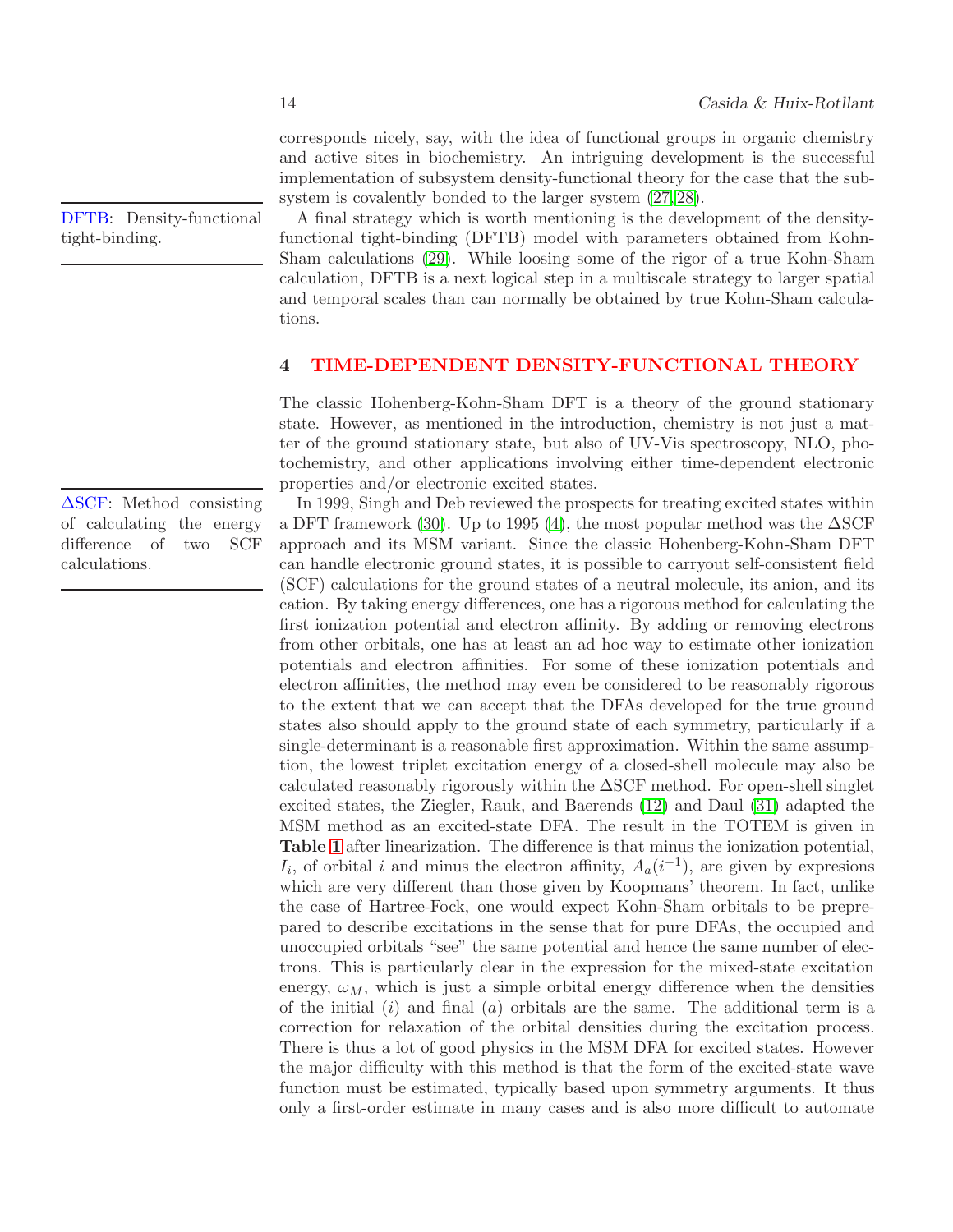<span id="page-14-0"></span>for excited-state calculations than is TD-DFT.

#### 4.1 Classic TD-DFT

The question is to what extent the time-evolution of the charge density can be treated without having to solve the full the time-dependent Schrödinger equation,

$$
\hat{H}(t)\Psi(t) = i\frac{\partial}{\partial t}\Psi(t),\qquad(28)
$$

for the N-electron wave function,  $\Psi(t) = \Psi(1, 2, \dots, N, t)$ . Before discussing this question, it is useful to recall that the time-dependent problem is an initial value problem: Given  $\Psi_0 = \Psi(t_0)$ , propagate the wave function forward in time to obtain  $\Psi(t)$ . Thus the wave function at time t is a functional of the wave function at time  $t_0$ ,  $\Psi[\Psi_0](t)$ .

Since the time-dependent  $N$ -electron Schrödinger equation can rarely be solved exactly, approximate solutions are often sought. This is typically done using the Frenkel-Dirac stationary action principle [\(32,](#page-33-5) [33,](#page-33-6) [34\)](#page-33-7), which states that making the action,

$$
A[\Psi; \Psi_0](t, t_0) = \int_{t_0}^t \left( \langle \Psi[\Psi_0](t') | i \frac{\partial}{\partial t'} |\Psi[\Psi_0](t') \rangle - E[\Psi_0](t') \right) dt', \tag{29}
$$

stationary with respect to variations of  $\Psi[\Psi_0](t')$  on the interval  $t' \in (t_0, t)$  and subject to the constraints  $\delta\Psi[\Psi_0](t_0) = \delta\Psi[\Psi_0](t) = 0$ , implies that the timedependent Schrödinger equation is satisfied over the time interval  $(t_0, t)$ . Here,

$$
E[\Psi_0](t) = \langle \Psi[\Psi_0](t)|\hat{H}|\Psi[\Psi_0](t)\rangle, \qquad (30)
$$

is the "instantaneous energy" which can in principle also contain information about system dynamics from previous times. This emphasizes the main point of this stationary action principle, mainly that an approximate equation of motion may be developed from any approximate instantaneous energy expression. Vignale pointed out a problem with the original Frenkel-Dirac principle, namely that causality (i.e.,  $\Psi[\Psi_0](t)$  is determined by the boundary condition  $\Psi_0$ ) means that we are not in general free to set  $\delta\Psi[\Psi_0](t)=0$ . When this is taken into account the new Frenkel-Dirac-Vignale stationary action principle [\(35\)](#page-33-8) is that,

<span id="page-14-1"></span>
$$
\delta A[\Psi; \Psi_0](t, t_0) = i \langle \Psi[\Psi_0](t, t_0) | \delta \Psi[\Psi_0](t, t_0) \rangle, \qquad (31)
$$

subject only to the obvious constraint that  $\delta\Psi[\Psi_0](t_0) = 0$  implies that the timedependent Schrödinger equation is satisfied over the time interval  $(t_0, t)$ . Note that the right hand side of Eq. [\(31\)](#page-14-1) set to zero in the original Frenkel-Dirac formulation. Fortunately the two stationary action principles often give the same result [\(35\)](#page-33-8), which is good since the Vignale correction is rarely invoked. Note also that Lagrange multipliers may easily be added to apply the constraints frequently needed when deriving equations within a given model.

Now let us return to the question of the extent to which the time-dependent wave function may be replaced by the time-dependent charge density. It is natural to replace the instantaneous energy in the Frenkel-Dirac action with the Kohn-Sham energy and the wave function with the Kohn-Sham determinant.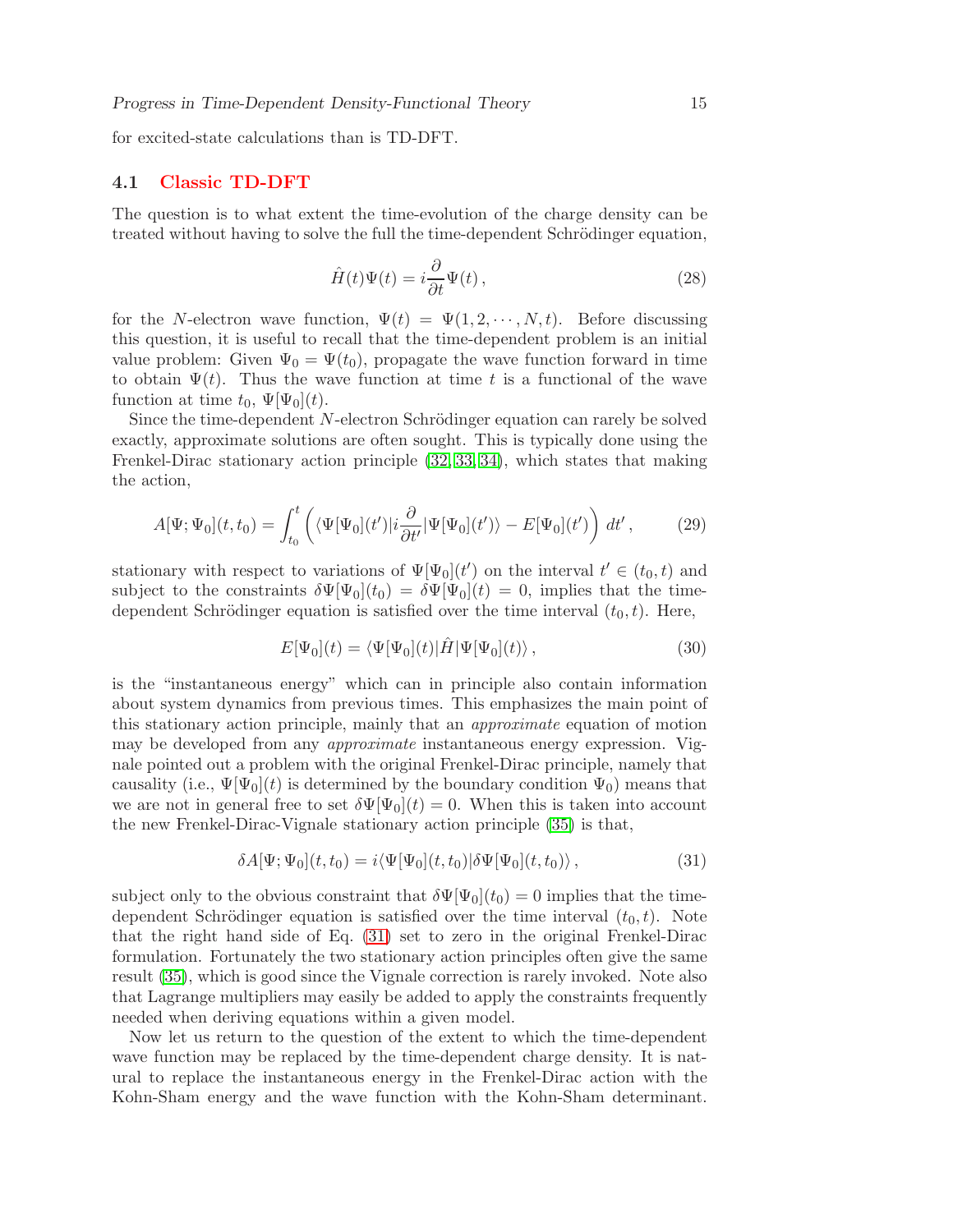The Frenkel-Dirac stationarity condition then leads to the time-dependent Kohn-Sham equation,

<span id="page-15-0"></span>
$$
\left[ -\frac{1}{2}\nabla^2 + v_{ext}(t) + v_H[\rho(t)] + v_{xc}[\rho_\alpha(t), \rho_\beta(t)] \right] \psi_i(t) = i \frac{\partial \psi_i(t)}{\partial t}, \qquad (32)
$$

and this equation was used as early as 1980 [\(36\)](#page-33-9) to calculate photoabsorption cross-sections of rare gas atoms. However the formal justification did not come until later.

Formal TD-DFT is usually traced back to the classic paper of Runge and Gross [\(3\)](#page-31-2) which tried to firm up earlier work on the same subject. Thus Runge-Gross TD-DFT is two decades younger than its stationary ground-state older sibling, the Hohenberg-Kohn-Sham theory. The Runge-Gross paper actually contains four theorems. The first is the Runge-Gross theorem which states that the timedependent charge density,  $\rho(\mathbf{r}, t)$ , together with the initial wave function,  $\Psi_0$ , determines the external potential up to an additive function of time. This implies that the wave function is determined up to an arbitrary phase factor,  $\Psi(t)$  =  $e^{-i\phi(t)}\Psi(\rho,\Psi)$ . The proof proceeds in two steps. In the first step, it is shown that any Taylor-expandable time-dependent external potential is determined by  $\Psi_0$ and by the current density,  $\mathbf{j}(\mathbf{r},t)$ . In the second step, it is to show that  $\rho(\mathbf{r},t)$ is determined by  $\mathbf{j}(\mathbf{r},t)$ . A weakness in the second step of the proof was noted by Xu and Dhara [\(37\)](#page-33-10) but can be excluded for physically-reasonable external potentials which may be viewed as being made up of point charges [\(38,](#page-33-11) [39\)](#page-33-12). Although the TD-DFT community is very self-critical, the proof of this theorem has thus far withstood the test of time. The second theorem in the Runge-Gross paper proposes a hydrodynamical formulation of TD-DFT. The third theorem proposes the Frenkel-Dirac action can be made the basis for a variational theorem somewhat analogous to the second Hohenberg-Kohn theorem. Unfortunately this theorem is wrong as stated because (as is always the case with the Frenkel-Dirac principle) it does not handle causality correctly. Many subsequent reformulations of the action have been proposed including one by Rajagopal involving the Berry phase [\(40\)](#page-33-13), formulations involving the Keldysh action [\(41,](#page-33-14)[42\)](#page-33-15), and Liouville space pathways [\(43\)](#page-33-16). However the use of the Frenkel-Dirac-Vignale action [\(35\)](#page-33-8) seems to be by far the simplest solution. The fourth theorem in the Runge-Gross paper proposes a Kohn-Sham formulation of TD-DFT. This is actually a very significant statement because it clarifies the nature of the time-dependent xcpotential. Whether written as the derivative of an xc-action,

<span id="page-15-1"></span>
$$
v_{xc}^{\sigma}[\rho_{\alpha}, \rho_{\beta}; \Psi_0, \Phi_0](\mathbf{r}, t) = \frac{\delta A_{xc}[\rho_{\alpha}, \rho_{\beta}; \Psi_0, \Phi_0]}{\delta \rho_{\sigma}(\mathbf{r}, t)},
$$
(33)

or simply postulated to exist, the xc-potential in time-dependent Kohn-Sham theory has a formal dependence on the initial wave functions of the real interacting,  $\Psi_0$ , and noninteracting Kohn-Sham,  $\Phi_0$ , systems of N-electrons. This may be eliminated using the first Hohenberg-Kohn theorem if the initial state of the system is the ground stationary state. Even so, we do not recover the xc-potential of Eq. [\(32\)](#page-15-0), where time is merely considered to be a parameter and the derivative is taken at fixed time. This is the important AA of TD-DFT which assumes that the xc-potential reacts instantaneously and without memory to any temporal change in the charge density. The adiabatic approximation is a local approximation in time. The exact TD-DFT xc-potential should have memory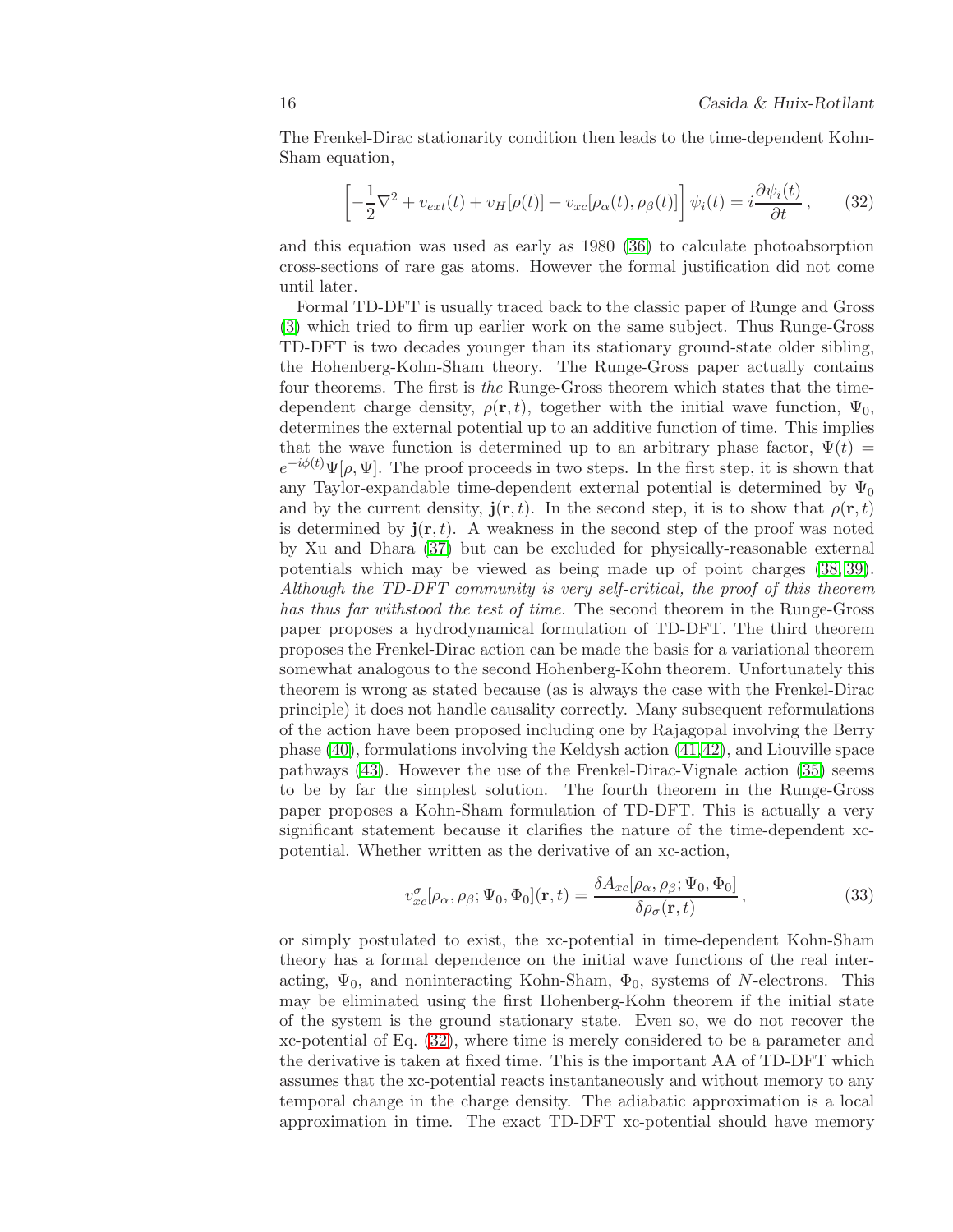in the sense of depending upon the past history of the charge density and is thus a functional of a function of not just  $(r, \sigma)$  but also of t. The adiabatic approximation may be taken as the definition of conventional TD-DFT and in practical terms predated the Runge-Gross paper. The gauntlet thrown down by Runge and Gross to challenge us is to find how to include memory effects in a time-dependent xc-functional.

The Runge-Gross formulation of TD-DFT was limited only to applied electric fields. This is sufficient for many problems because magnetic field effects are often significantly smaller than electric field effects in experimental studies of molecular properties, but it would be better to have a gauge-invariant theory treating electric and magnetic fields on the same footing. Ghosh and Dhara have extended TD-DFT to handle time-dependent magnetic fields by introducing a current-density dependence and an exchange-correlation vector potential [\(44\)](#page-33-17). Since that time, TD current density-functional theory (CDFT) has developed considerably (see, e.g., Ref. [\(45\)](#page-33-18) for one recent paper.) Alternatively it is possible to formulate and carryout calculations within the framework of 4-component relativistic TD-DFT [\(46\)](#page-33-19).

## <span id="page-16-0"></span>4.2 Applications

In the quarter century since the Runge-Gross paper [\(3\)](#page-31-2) and the introduction of TD-DFT into quantum chemistry over a decade ago [\(4\)](#page-31-3), there have been a very large number of interesting applications of this theory. We will only try to highlight a few here that we find to be especially interesting.

4.2.1 Absorption Spectra The major application of TD-DFT is for the calculation of electronic absorption spectra using linear response theory. Earlier (Sec. [3.1\)](#page-9-0) we argued that the first Hohenberg-Kohn theorem guarantees that the dynamic linear response of a system of N-electrons is determined by the ground-state charge density, but we had no practical way to construct this response. TD-DFT provides just such a constructive procedure through the dynamic linear response of the charge density. The calculation consists of propagating the Kohn-Sham orbitals in the presence of a small dynamic perturbation,  $v_{ampl}(\mathbf{r}, t) = \mathcal{E}(t) \cdot \mathbf{r}$ , and calculating the induced dipole moment,  $\mu_{ind}(t)$ , which is the difference between the time-dependent and permanent dipole moments of the system. The dynamic polarizability,  $\alpha$  is defined by the linear term,  $\mu_{ind}(t) = \int \alpha(t-t')\mathcal{E}(t)$ . Applying the Fourier transform convolution theorem allows us finally calculate the dynamic polarizability as,  $\alpha(\omega) = \mu(\omega)/\mathcal{E}(\omega)$ . Since the dynamic polarizability has the sum-over-states (SOS) form, SOS: Sum-over-states.

$$
\alpha(\omega) = \sum_{I \neq 0} \frac{f_I}{\omega_I^2 - \omega^2},\tag{34}
$$

where  $\omega_I$  and  $f_I$  are respectively vertical excitation energies and the corresponding oscillator strength, the Laurentzian broadened stick spectrum can finally be obtained as,

$$
S(\omega) = \frac{2\omega}{\pi} \Im m \,\alpha(\omega + i\eta). \tag{35}
$$

Such a procedure has been implemented, for example, in the Octopus code [\(47\)](#page-34-0), and has the advantage of being able to go to calculate the absorption spectrum of a very large molecule molecule over a wide range of energies, albeit with only moderate spectral resolution.

CDFT: current densityfunctional theory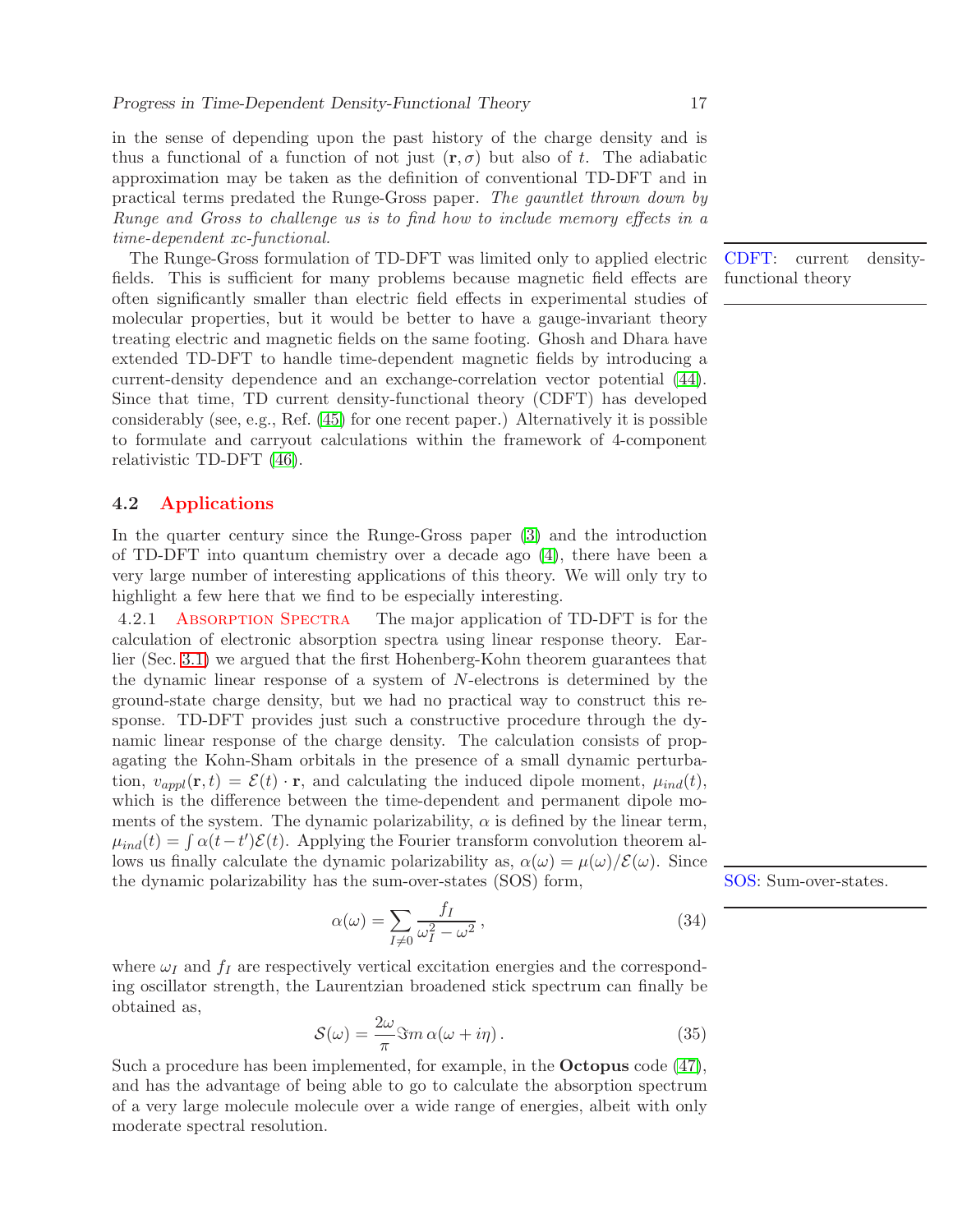Alternatively one of us [\(4\)](#page-31-3) showed how LR-TD-DFT could be formulated through an analytic treatment of the poles of the dynamic polarizability to look like the RPA equation [Eq. [\(8\)](#page-4-0)] thus allowing a rapid implementation of TD-DFT in *ab initio* quantum chemistry wave function codes. Thus this is the method now found in nearly every internationally important quantum chemistry and quantum physics code. The derivation of Ref. [\(4\)](#page-31-3) did not make the adiabatic approximation and allowed for (fixed) fractional occupation numbers. The matrices A and  $\bf{B}$  are  $\omega$ -dependent in the general theory and the number of solutions exceeds the dimensionality of the matrix problem. However, for brevity, we will only write the matrix elements of the  $A$  and  $B$  matrices here in the adiabatic approximation,

<span id="page-17-1"></span>
$$
A_{ia\sigma,jb\tau} = \delta_{\sigma,\tau}\delta_{i,j}\delta_{a,b}(\epsilon_{a\sigma} - \epsilon_{i\sigma}) + (ia|f_H + f_{xc}^{\sigma,\tau}|bj)
$$
  
\n
$$
B_{ia\sigma,bj\tau} = (ia|f_H + f_{xc}^{\sigma,\tau}|jb).
$$
\n(36)

Once LR-TD-DFT equations are formulated for TD-DFT, it is natural to use the TDA and this approximation was introduced into the TD-DFT literature by Hirata and Head-Gordon [\(48\)](#page-34-1). Just as the variational nature of CIS is helpful in circumventing, or at least, reducing problems associated with triplet and near singlet instabilities in the HF RPA, so too the TDA is highly useful when calculating TD-DFT excited-state potential energy surfaces [\(13,](#page-32-15) [18,](#page-32-6) [19\)](#page-32-7). However one should be aware that the cost of the TDA is a loss of oscillator strength sum rules [\(49\)](#page-34-2) with possible implications for the accuracy of corresponding spectra [\(50\)](#page-34-3).

We would now like to say a few words about why TD-DFT works from a physical point of view by looking at the TOTEM. At least on the lower rungs of Jacob's ladder (LDA and GGAs) the Kohn-Sham orbitals are preprepared to describe electronic excitations since the occupied and unoccupied orbitals "see" the same xc-potential and hence the same number of electrons. This means that, except for charge transfer excitations which have large amounts of density relaxation, The TOTEM often applies fairly well in TD-DFT. The corresponding TDA TD-DFT singlet and triplet excitation energies are given in Table [1](#page-43-0). An examination of the size of the various integrals then shows that,

<span id="page-17-0"></span>
$$
\omega_T < \epsilon_a - \epsilon_i < \omega_S \,,\tag{37}
$$

with all three values becoming identical for Rydberg states where the differential overlap  $\psi_i(\mathbf{r})\psi_a(\mathbf{r})$  becomes negligible. At lower energies we should expect to recover the STEX formulae. As shown in Table [1](#page-43-0), this is possible, at least roughly, within a sufficiently accurate model such as the optimized effective potential (OEP) model [\(14\)](#page-32-16). Direct calculation shows that the Koopmans' theorem interpretation of the occupied orbital energies as the negatives of ionization potentials holds *better* than it does for HF. Thus  $I_i = \epsilon_i$ . However the energies of the unoccupied orbitals do not represent the negatives of electron affinities because the occupied orbitals "see"  $N-1$  rather than N electrons. The quantity  $A_a(i^{-1})$  is minus the electron affinity of the orbital  $\psi_a$  for the cation with an electron removed from orbital  $\psi_i$ . The electron thus "sees"  $N-1$  electrons and so  $A_a(i^{-1})$  is to a first approximation equal to  $\epsilon_a$  of the N-electron neutral. However one Hartree and one exchange interaction with the electron in orbital  $\psi_i$  have been removed, so we now have to update the approximation to be  $A_a(i^{-1}) = \epsilon_a + (ai|f_H + f_{xc}^{\alpha,\alpha}|ia)$ . (Note that the Hartree interaction is estimated in TD-DFT by the integral  $(ai|f_{xc}^{\alpha,\alpha}|ia)$ .)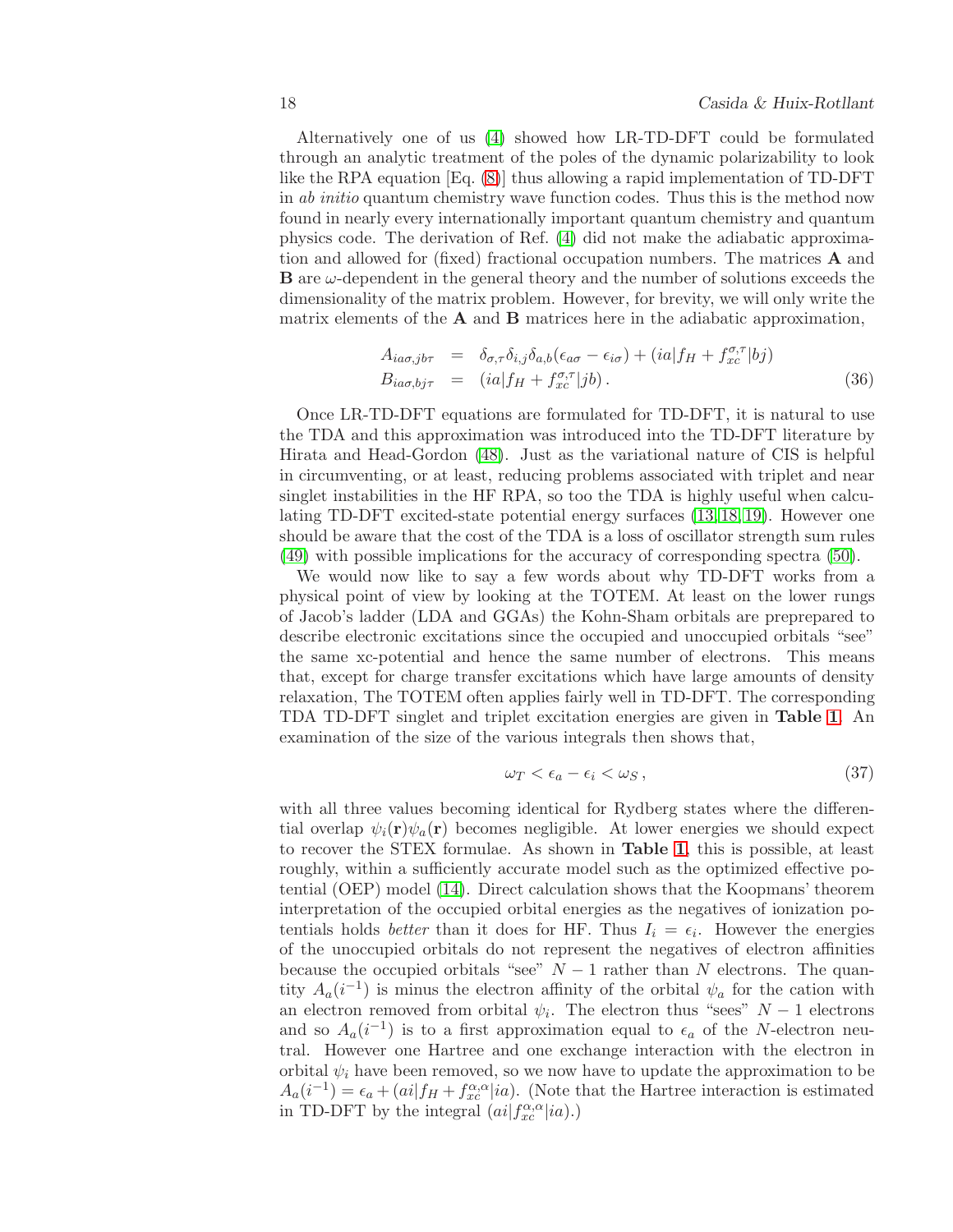4.2.2 Photochemistry The popularity of TD-DFT for modeling absorption spectra is a strong incitation to extend TD-DFT to related photophenomena shown in Fig. [1](#page-42-0). We are immediately confronted with the fact that TD-DFT provides only excitation energies,  $\omega_I = E_I + E_0$ , so that excited-state PESs must be calculated by adding the excitation energy obtained from TD-DFT to the ground state energy obtained by static ground-state DFT:  $E_I^{TD-DFT} \equiv$  $E_0^{DFT} + \omega_I^{TD-DFT}$ . Exploring excited-state PESs is facilitated by the implementation of analytic gradients for TD-DFT excited states,  $\nabla E_I^{TD-DFT} = \nabla E_0^{DFT} +$  $\nabla \omega_I^{TD-DFT}$ , in many electronic structure codes.

The first and easiest of these phenomena that can be treated is fluorescence. The TD-DFT fluorescence energy is a TD-DFT singlet excitation energy calculated at the optimized geometry of the singlet excited state. The corresponding Stokes shift is the difference between the absorption and fluorescence energies,  $\omega_{STOKES} = \omega_{ABS} - \omega_{FLUO}.$ 

More challenging is to use TD-DFT to investigate possible photochemical reaction mechanisms. While TD-DFT is now well-established as a part of the photochemical modelers' toolbox, applications to studying the entire course of a photochemical reaction are relatively new. The reader is referred to a recent review on the subject by Casida, Natarajan, and Deutsch [\(51\)](#page-34-4). Suffice it to say here that it is now increasingly possible to go beyond Ehrenfest dynamics or the simple pathway method and carry out mixed TD-DFT/classical trajectory surface hopping calculations to get an idea of possible photochemical reaction mechanisms and reaction branching ratios [\(52,](#page-34-5) [19,](#page-32-7) [53,](#page-34-6) [54\)](#page-34-7).

4.2.3 The Challenge of Excitonics To judge by the numerous articles which have appeared in the Annual Review of Physical Chemistry, excitonics, or the study of excitons, is of great and recurring interest to our community. It would most likely be described differently by a solid-state physicist and by a physical chemist or biophysicist. A solid-state physicist would probably begin with the image of delocalized states with the expected broad absorption spectra. Sharp spectral features are then often associated with localized excitations which could propagate throughout a material and eventually the electrons and holes could separate to do something interesting such as generate electricity or drive a chemical reaction. A physical chemist or biophysicist would probably begin by dissecting an extended system, such as a molecular solid or a biomolecule, into components which are likely to have localized excitations and then use an excitonic model to try to understand how excitations interact to lead to spectral shifts or energy transfer. In the end the concepts are not very different except that the solid-state physicist is localizing a delocalized phenomenon while the chemist is delocalizing localized phenomena.

These two points of view are now frequently coming together in the area of nanoscience where solids and molecules frequently meet at the nanointerface. This is particularly apparent when modeling dye-sensitized solar cells [\(55\)](#page-34-8). There is a level matching problem in these systems where the excited-states of dye molecules must be aligned with the band structure of transparent semiconductor particles so, for example, that electrons can pass into the conduction band when neutral excitations break up at the molecule-crystal interface. Calculations such as that of Ref. [\(56\)](#page-34-9) give an idea of what is currently possible when modeling dye-sensitized solar cells with TD-DFT.

Excitons are also highly relevant in photobiology where exitations in nearby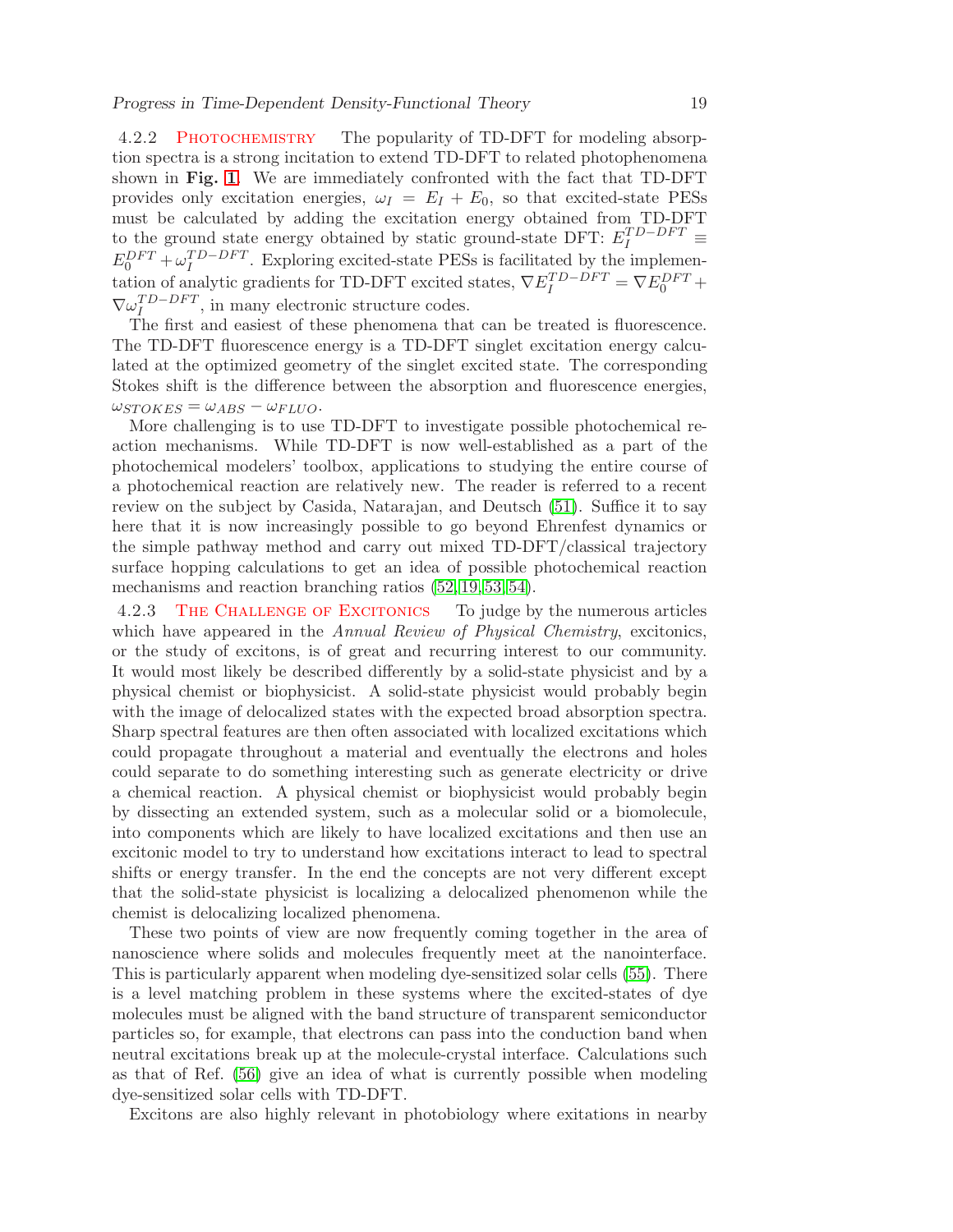proteins are coupled, thus allowing energy to be captured by antenna systems and transported to active sites where electronic energy is used to do biologicallyimportant chemistry. Both for practical and conceptual reasons, it makes sense to use subsystem density-functional theory. Johannes Neugebauer has been particularly successful in this regard in implementing and improving the subsystem version of TD-DFT  $(57, 58)$  $(57, 58)$  initially proposed by Casida and Wesolowski  $(27)$ . A recent application of this theory is to the light harvesting complex II of green plants [\(59\)](#page-34-12).

Given the system sizes involved and the importance of also simulating exciton dynamics, it is probable that the TD-DFT will have to be combined with semiempirical models, such as time-dependent DFTB [\(60\)](#page-34-13), at some point in order to describe the full complexity of excitonic phenomena.

## <span id="page-19-0"></span>4.3 Problems, Problem Detection, and Solutions

By discussing the applications of TD-DFT before discussing the problems of TD-DFT, we may have given the false impression that classical TD-DFT is a blackbox method. It is far from that! Just as pure Kohn-Sham DFT looks like the HF (or rather the Hartree) approximation but behaves very differently, TD-DFT even if put in the form of the classic RPA equation of quantum chemistry does not behave like TD-HF. Conventional LR-TD-DFT in its basic AA using pure DFAs often, but not always works better than LR-TD-HF. It has been found to work best for (i) low-energy (ii) one-electron excitations involving (iii) little or no charge transfer and (iv) which are not too delocalized. This section examines the reasons for these limitations and gives a few suggestions as to what can be done when a better solution is needed. Interestingly many of the problems are not due to the adiabatic approximation so that our analysis may be carried out in terms of Jacob's jungle gym (Fig. [3\)](#page-44-0). Discussion of problems associated with the adiabatic approximation and possible solutions will be delayed till sections [5](#page-24-0) and [6.](#page-27-1)

4.3.1 PROBLEMS ASSOCIATED WITH  $E_{xc}$  There is an intimate relationship between the ground- and excited-electronic states in conventional TD-DFT. Not only are the excited-state PESs obtained by adding TD-DFT excitation energies to the DFT ground-state energy, but the same A and B matrices that occur in LR-TD-DFT also occur in a stability analysis of the DFT ground state [\(61,](#page-34-14) [13,](#page-32-15) [22\)](#page-32-10). In fact the theory closely parallels what happens in HF stabililty analysis (Sec. [2.3\)](#page-7-0).

In order to understand the similarities and differences between what happens in DFT and HF, let us first look at the classic example of  $H_2$ . In Hartree-Fock theory, stretching the bond beyond the Coulson-Fischer point leads to symmetry breaking in the sense that a DODS solution becomes lower in energy than a SODS. The reason is well understood in wave-function theory and has to do with presence of ionic contributions in the DODS HF wave function. The situation is different in DFT. Assuming NVR, we must have a SODS solution. There is thus a unique nodeless orbital,  $\psi(\mathbf{r})$ , which is found by taking the square root of the density. The noninteracting potential is then calculated as,  $v_s(\mathbf{r}) = (\nabla^2 \psi(\mathbf{r})/2\psi(\mathbf{r})) - \epsilon$ , with the orbital energy,  $\epsilon$ , adjusted so that  $v_s$  goes to zero at infinity. The NVR assumption may then be explicitly verified by solving the Kohn-Sham equation to make sure that  $\epsilon$  does indeed correspond to the lowest orbital energy of the noninteracting system. In this way, it is seen that symmetry breaking does not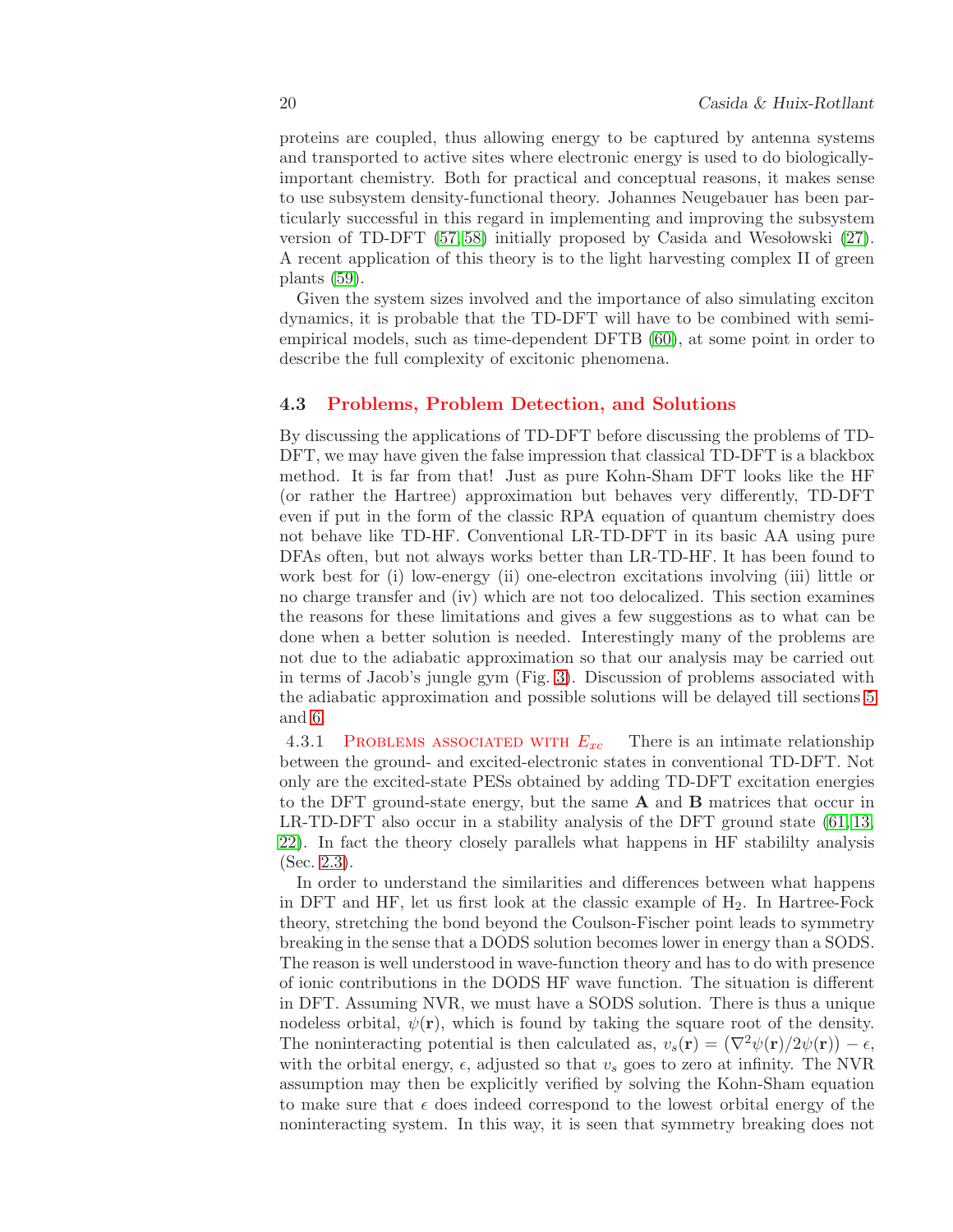occur in the exact theory.

But it does occur for DFAs even though it is not as severe as in HF. In particular the Coulson-Fischer point for pure density functionals occurs at larger  $H_2$  bond distances than in HF, but it does occur and is recognizable because the square of the lowest triplet excitation energy,  $\omega_T^2$ , goes to zero exactly at the Coulson-Fischer point before becoming negative (an imaginary triplet excitation energy) at larger distances [\(13\)](#page-32-15). Incidently it is perfectly possible for an SCF calculation beginning with a SODS guess to converge to a SODS solution even when there is a lower-energy DODS solution [\(62\)](#page-34-15). In this sense, a TD-DFT calculation may serve as an important check on the correctness of the ground-state calculation. However when the goal is to calculate excited-state PESs, the presence of triplet and near singlet instabilities is highly inconvenient. As in the HF case, a partial solution is then provided by the TDA whose excitation energies "inherit" some of the variational nature of CIS and so do not collapse when the ground-state solution becomes unstable [\(13,](#page-32-15) [18,](#page-32-6) [19\)](#page-32-7).

A second phenomenon which can occur when breaking a bond is the occurance of a cusp in the ground-state PES when orbital fillings suddenly change [\(18,](#page-32-6) [63\)](#page-35-0). The wave-function solution to this problem is to allow configurations to mix and so have the wave function be a linear combination of determinants corresponding to the two different orbital fillings. In contrast this usually corresponds in DFT calculations to the situation of effective failure of NVR when the LUMO falls lower in energy than the HOMO. Since most DFT programs enforce Aufbau filling of the orbitals, the LUMO is immediately filled so that it becomes the next HOMO and the old HOMO the new LUMO. However the LUMO remains lower than the HOMO and the calculation simply fails to converge [\(18,](#page-32-6)[19\)](#page-32-7). As already discussed in Sec. [3.1,](#page-9-0) this "strange" orbital filling means that we are, in fact, in the presence of a spin-wave instability. The conventional DFT solution is to go to ensemble theory and allow the orbitals to have fractional occupation number. Unfortunately it is really far from clear how well conventional DFAs apply to the ensemble situation.

This situation is probably one of the contributing factors for the development of reduced density-matrix functional theory (RDMFT). In principle, the density is replaced with the 1-RDM. However in practice it is the natural orbitals and their corresponding occupation numbers which become the fundamental variables. As such it is very much like ensemble density functional theory but also has the possibility of handling nonlocal potentials (i.e., one-electron operators which are not simply multiplicative functions). Exact equations may also be derived for two-electron systems since Löwdin and Shull showed that the 2-electron wave function may be expanded exactly [\(64\)](#page-35-1). The spatial part is given by,

$$
\Psi(\mathbf{r}_1, \mathbf{r}_2) = \sum_{i} \sqrt{\frac{n_i}{2}} e^{i2\alpha_i} \phi_i(\mathbf{r}_1) \phi_i(\mathbf{r}_2), \qquad (38)
$$

where the natural orbitals,  $\phi_i(\mathbf{r})$ , are assumed to be real, their complex phase,  $\alpha_i$ , has been exhibited explicitly, and the associated natural orbital occupation numbers are denoted  $n_i$ . Defining the phase is the major problem in the twoelectron theory, but typically the minority natural orbitals are found empirically to have a negative phase with respect to the dominant phase. Very good exact functionals may then be developed for the two-electron case which, for example, give the correct dissociation of  $H_2$ . Notable early work attempting to develop 1-RDM functionals for systems with more than two electrons include that of Müller RDMFT: Reduced densitymatrix functional theory.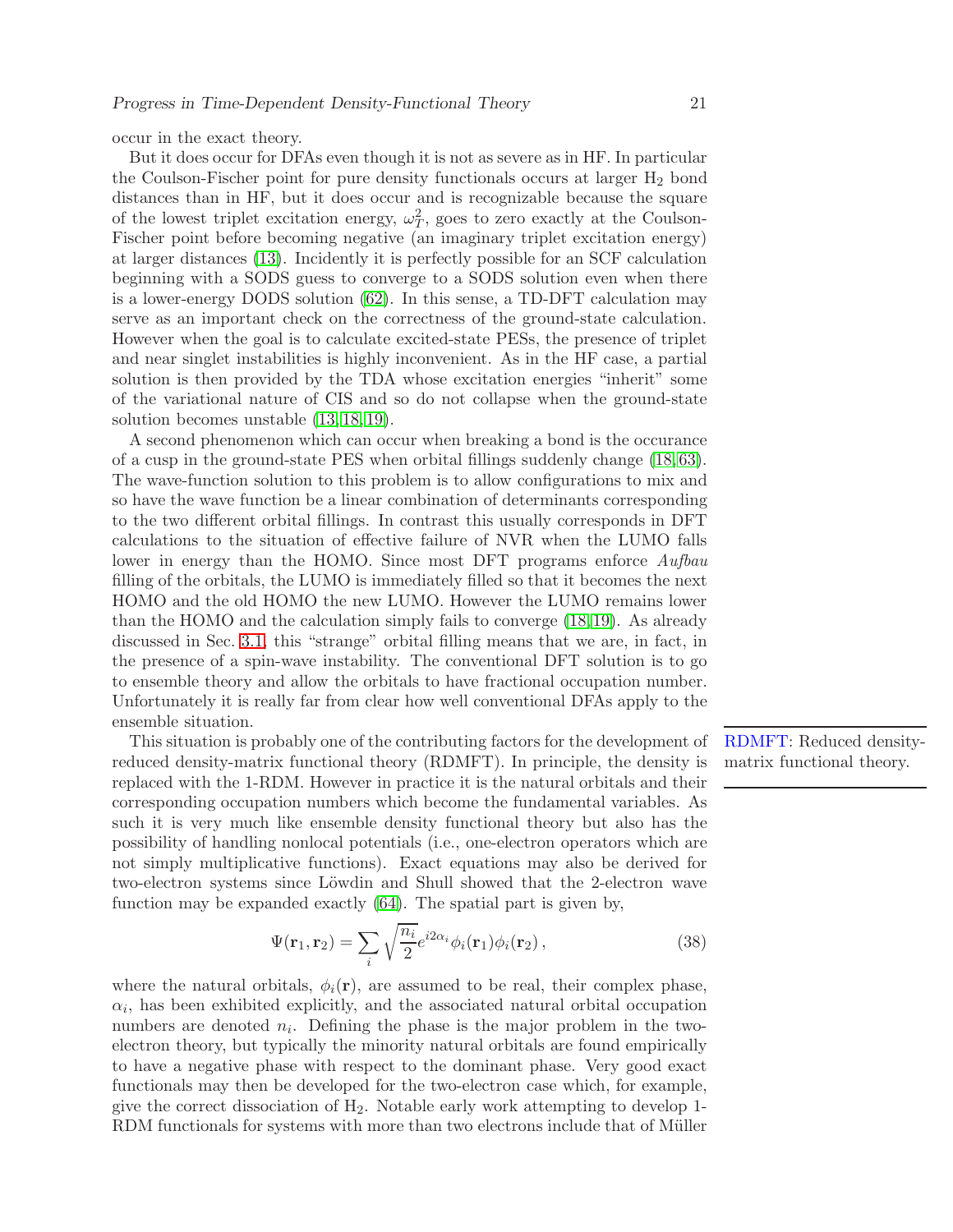[\(65\)](#page-35-2) and Goedecker and Umrigar [\(66\)](#page-35-3). For more recent work see, for example, Ref. [\(67\)](#page-35-4) and references therein.

Finally there is a problem with conical intersections which arises precisely because excited-state PESs are calculated in TD-DFT as,  $E_I = E_0 + \omega_I$ . For a molecule with  $N_f$  internal degrees of freedom, **Q**, the PES is an  $N_f$ -dimensional object in an  $(N_f + 1)$ -dimensional space (because we have added the energy axis). When two PESs cross, we have the constraints (i)  $E_I(\mathbf{Q}) = E_J(\mathbf{Q})$  and (ii)  $H_{I,J}(\mathbf{Q}) = 0$ . Constraint (i) is always present in TD-DFT and reduces the dimensionality of the crossing space to a hyperline always. Constraint (ii) should further reduce the dimensionality of the intersection space to a hyperpoint — i.e., a conical intersection where there are two independent directions going away from the intersection space in hyperspace where the surfaces separate (unless of course we have a diatomic so that  $N_f = 1$  in which case there is an avoided crossing instead.) However Levine, Ko, Queenville, and Martinez have pointed out [\(68\)](#page-35-5) that constraint (ii) is absent for interactions between the excited states and the ground state because of the use of the formula  $E_I = E_0 + \omega_I$ . We are thus left with the condition that conical intersections cannot exist in TD-DFT. While this is certainly correct, in practice they may be approached closely enough to make mixed TD-DFT/classical surface hopping photodynamics calculations at least qualitatively useful for investigating photochemical reaction mechanisms [\(19\)](#page-32-7).

4.3.2 PROBLEMS ASSOCIATED WITH  $v_{xc}$  The problems arising from  $E_{xc}$  typically arise at molecular geometries corresponding to bond making or breaking in the ground state. Problems associated with  $v_{xc}$  occur even in the Franck-Condon region near the ground-state equilibrium geometry. In Sec. [4.1,](#page-14-0) we argued that the Kohn-Sham orbital energy difference should lie between the corresponding singlet and triplet excitation energies [Eq. [\(37\)](#page-17-0)] and that all three quantities will be well approximated by the Kohn-Sham orbital energy difference for Rydbergtype excitations. Since the limit of a given Rydberg series is just the ionization potential of an orbital  $\psi_i$ , we see immediately that the TD-DFT ionization threshold is at minus the HOMO energy. However practical DFAs have minus HOMO energies which are typically several electron volts too low compared to the experimental ionization potential This means that finite basis TD-DFT calculations lead to a collapse of the higher excited states in the region between minus the HOMO energy and the true ionization potential [\(69\)](#page-35-6). The reader needs to be keenly aware of this point because the collapse may not be obvious when only medium-sized basis sets are used, though it will occur once large-enough basis sets are employed.

One approach that could be taken is simply to ignore the problem. After all, one might think that that the oscillator strength distribution should be approximately correct even above the TDLDA ionization threshold at  $-\epsilon_{HOMO}$  [\(70\)](#page-35-7). Of course, transitions to bound states will no longer be sharp, making assignments more difficult, but the spectral features will often still be present.

Probably a better approach is to correct the asymptotic behavior of  $v_{xc}$  by a shift-and-splice approach (see Ref. [\(71\)](#page-35-8) and references therein.) This is sufficient, for example, to obtain qualitatively reasonable Rydberg PESs and hence to see valence-Rydberg avoided crossings in TD-DFT calculations for formaldehyde  $(H<sub>2</sub>C=O)$  [\(72\)](#page-35-9). An even more sophisticated approach is the previously-mentioned OEP model.

A subtler issue which is only occasionally discussed in the DFT literature is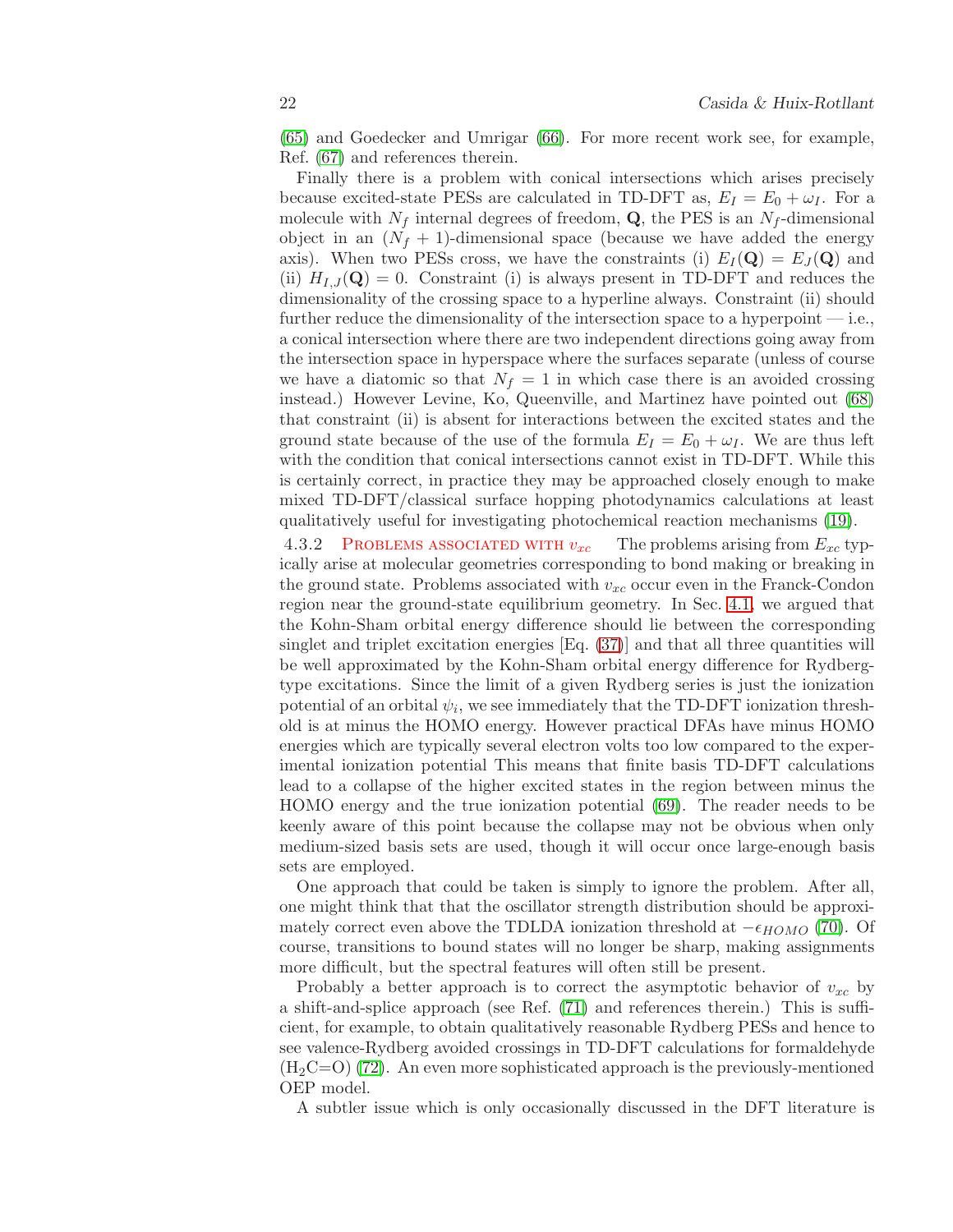that the relative orbital energies of occupied orbital energies obtained with DFAs may not be correct compared with the orbital energies which should come out of exact Kohn-Sham DFT calculations. In Refs. [\(22,](#page-32-10) [73\)](#page-35-10) OEP calculations were used to show that errors in ethylene  $(H_2C=CH_2)$  asymptotically-corrected LDA TD-DFT excitation energies were due to small relative errors in the occupied  $\sigma$ and  $\pi$  MO energies.

A final issue which is far from minor is the problem of charge transfer excitations [\(74\)](#page-35-11). Up to this point we have argued that DFT orbitals are preprepared to describe excitations, but a better statement is that they are preprepared to describe neutral excitations. Indeed, as discussed just after Eq. [\(20\)](#page-6-1) HF theory seems to be very well designed for describing long-range charge transfer. An inspection of the TDA-TD-TDDFT formulae in Table [1](#page-43-0) shows that the longrange charge transfer energy in TD-DFT is expected to be just the orbital energy difference,  $\epsilon_a - \epsilon_i$ , which is badly underestimated because of problems with the asymptotic behavior of  $v_{xc}$  related to the PNDD. This also suggests that the overlap between the initial and final orbitals in an excitation could be used as a diagnostic tool to anticipate when TD-DFT will break-down due to charge trans-fer excitations [\(75\)](#page-35-12). As the linearized  $\Delta$ SCF DFT formulae in **Table [1](#page-43-0)** show, this problem is not as severe in the ∆SCF approach which takes partial account of orbital relaxation energies and this has been the basis of one proposal for a charge transfer correction [\(13\)](#page-32-15). That paper also makes the point that not every charge transfer excitation is problematic in TD-DFT — only the ones involving density relaxation. In fact, Mulliken's prototypical  ${}^{1}\Sigma_{u}$  charge transfer excitation in  $H_2$  is an excellent example where density relaxtion is small and TD-DFT has little problem. However a better answer can be found in the range-separated hybrid (RSH) approach (see e.g., Ref. [\(76\)](#page-35-13) and references therein.) The basic idea here is to separate the electron repulsion,  $1/r_{12}$ , into a short-ranged part,  $(1/r_{12})_{SR} = \text{erfc}(\gamma r_{12})/r_{12}$ , which is described by a pure DFA and a long-range part,  $(1/r_{12})_{LR} = erf(\gamma r_{12})/r_{12}$ , which is described by a suitable wave-function theory such as Hartree-Fock. There are several variations on the name and precise functional forms used in this theory, but they do yield a dramatic reduction in errors due to the underestimation of charge transfer excitations. Drawbacks are the presence of a possibly system-dependent parameter ( $\gamma$  in the above example)

Interestingly a recent OEP study shows that errors in the charge transfer excitation of  $HeH^+$  are not due to errors in the xc-kernel, but rather to errors in Kohn-Sham orbital energies arising from DFAs [\(77\)](#page-35-14). A second OEP study confirms that a significant part of the errors in the adiabatic TD-DFT is due to the use of DFAs, but goes on to show that an important residual error is due to neglet of the frequency dependence of the xc-kernel [\(78\)](#page-35-15).

4.3.3 PROBLEMS ASSOCIATED WITH  $f_{xc}$  There are two main problems associated with  $f_{xc}$ . The first has to do with the need to include not just 1p1h excitations but also higher excitations in order to treat some problems. For example explicit 2p2h excitations are needed to describe the first singlet excited state of butadiene,  $CH_2=CHCH=CH_2$ , has significant double excitation character [\(79\)](#page-36-0). Also explicit higher-electron excitations are needed for a proper description of excitations of molecules with open-shell ground states [\(80\)](#page-36-1). Although exact TD-DFT should describe this correctly, making the adiabatic approximation restricts the number of solutions of the LR-TD-DFT equation to the dimensionality of the matrix, namely only the number of 1p1h excitations and de-excitations. Including

RSH: Range-separated hybrid.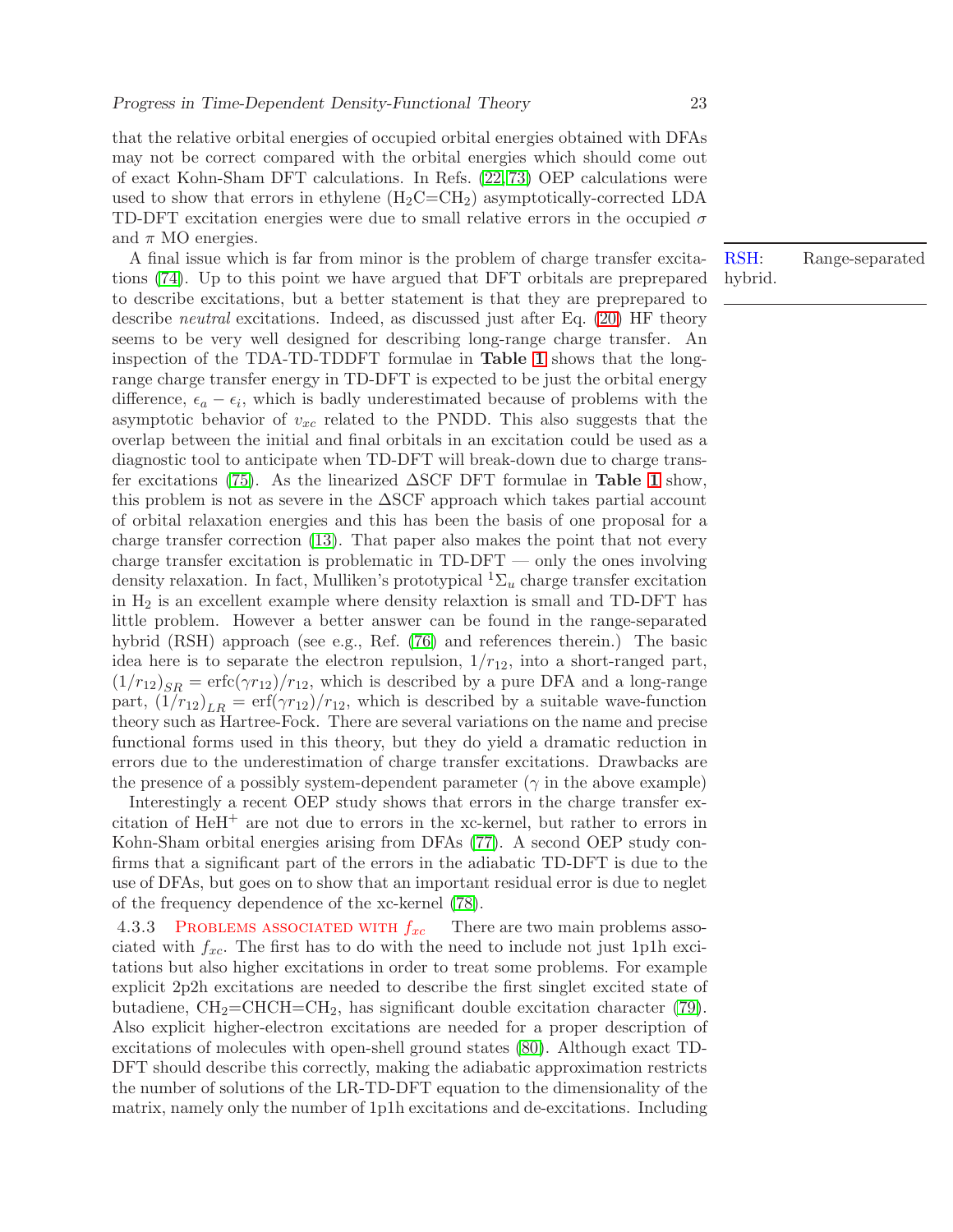some frequency-dependence in  $f_{xc}$  could allow a nonlinear feedback mechanism allowing the matrix equation to have additional solutions. At one point, it was hoped that going beyond LR to look at, say, *simultaneous* two-photon absorption, would allow two-electron excitations to be treated within the adiabatic approximation [\(81\)](#page-36-2), however it is now clear that this is not the case. In particular, the poles of the dynamic second hyperpolarizability are identical to the poles of the dynamic polarizability [\(82\)](#page-36-3), which is to say the one-electron excitations of adiabatic LR-TD-DFT. Interestingly two-electron excitations are accessible via sequential absorption in real-time TDHF and TD-DFT  $(83)$ .

There is a second problem associated with  $f_{xc}$ , but also with  $v_{xc}$  and even  $E_{xc}$ . This problem goes by different names in the literature. We will refer to it as the "scale-up catastrophe," because it arises when a system is made larger and larger. Now, an important goal of DFT is to extrapolate ab initio accuracy to molecules too large to otherwise treat by conventional (i.e., HF-based) ab initio wave-function calculations. The usual recommendation is to test DFT calculations on small molecules where comparisons can be made with accurate ab initio calculations and then to *assume* that DFT calculations which are reliable for a given class of molecule and molecular properties will remain accurate as the size of the molecules treated is increased (i.e., scaled-up). When instead inaccuracies increase as the size of the system is increased, then we have a scaleup catastrophe. A perhaps little-known example of a scale-up catastrophe in LR-TD-DFT occurs in periodic systems where the xc-kernel vanishes on the lower rungs of Jacob's ladder due to improper scaling with respect to the number of K points. [\(84\)](#page-36-5) The result is that the first vertical excitation energy reduces to just the difference between the HOMO and LUMO orbital energies, which is too low. Nevertheless the spectrum may remain essentially correct because the oscillator strength of this transition may be negligeable. The better known and very disturbing example of a scale-up catastrophe is that studies on oligomers of conducting polymers showed that dynamic polarizabilities could be overestimated by arbitrarily large amounts by simply going to a large enough oligomer [\(85,](#page-36-6) [86\)](#page-36-7). [\(85,](#page-36-6)[87,](#page-36-8)[86\)](#page-36-7) There are different ways to try to understand this error. For example, most DFAs are based upon the homogeneous electron gas which is a model for a perfect conductor. Applying an electric field to a conductor leads to the build up of surface charges which cancel the applied fields in the interior of the conductor (Faraday effect). If the system is behaving too much like a conductor, then the HOMO-LUMO gap is too small due, for example, to an improper description of the PNDD. That is an explanation mainly in terms of orbital energies and hence  $v_{xc}$ . However the reaction field which cancels the applied field in the interior of the conductor is given by the response of the self-consistent field which depends on the description of the xc-kernel. This xc-kernel must be "ultra-nonlocal" in the sense that it must react to charges built up on the surface of the conductor. On the lower rungs of Jacob's ladder,  $f_{xc}^{\sigma_1,\sigma_2}(\mathbf{r}_1,\mathbf{r}_2)$ , is roughly diagonal in  $(\mathbf{r}_1,\mathbf{r}_2)$ . This is in contradiction with a rough estimate, exact in the case of two-electron systems, of the exchange-only part of the xc-kernel which suggests that it be more like  $-|\gamma(\mathbf{r}_1, \mathbf{r}_2)|^2/(\rho(\mathbf{r}_1)r_{12}\rho(\mathbf{r}_2))$  [\(88\)](#page-36-9). This means that a diagonal  $f_{xc}$  is certainly incorrect. There are few choices for dealing with this problem—either one restricts oneself to medium-sized systems before the onset of the scale-up catastrophe or one climbs Jacob's ladder to use more sophisticated functionals. One way to restrict oneself to medium-sized systems is to use a subsystem theory such as the one used to treat excitons in light harvesting complex II, so that TD-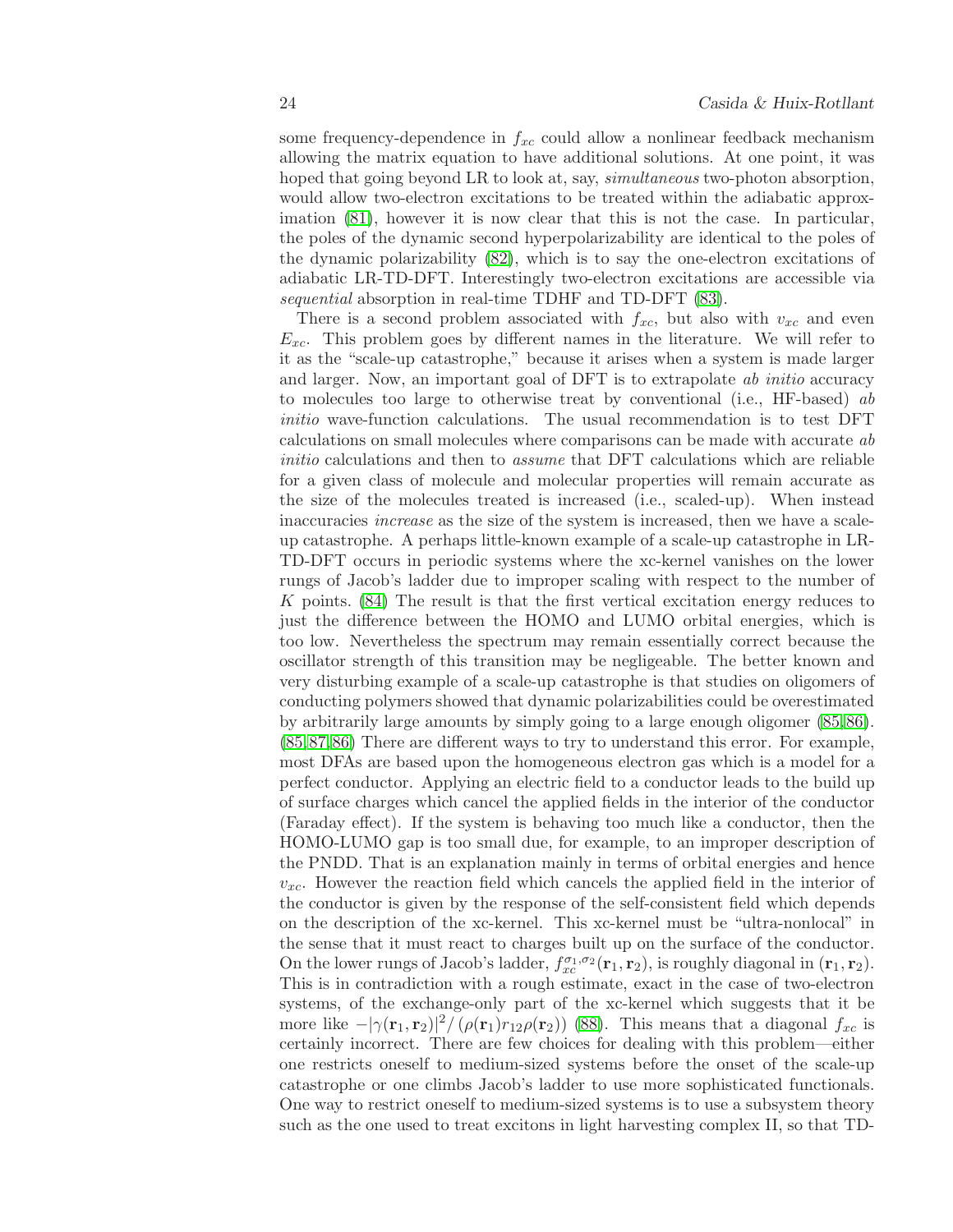DFT is only restricted to medium-sized molecules at any given moment. Climbing Jacob's ladder to functionals with contributions from Hartree-Fock exchange is also helpful as is the use of RSHs [\(89,](#page-36-10)[90,](#page-36-11)[91,](#page-36-12)[92\)](#page-36-13). Another approach which is helpful in some cases is time-dependent current-density functional with the Vignale-Kohn functional [\(93,](#page-36-14) [45\)](#page-33-18). This is because the current can carry information about perturbations at a distance.

## <span id="page-24-0"></span>5 GOING BEYOND THE ADIABATIC APPROXIMATION

The exact TD-DFT potential [Eq. [\(33\)](#page-15-1)] is a functional of the whole history of past densities and the initial conditions. These memory effects, are completely neglected in common TD-DFT applications using the AA. In fact, the AA assumes that the xc-potential reacts instantaneously and without memory and so may be expressed in terms of the ordinary DFT xc-energy evaluated for the density at that time,

$$
v_{xc}^{\sigma}(\mathbf{r},t) = \frac{\delta E_{xc}[\rho_{\alpha}^{t}, \rho_{\beta}^{t}]}{\delta \rho_{\sigma}^{t}(\mathbf{r})}.
$$
\n(39)

Thus the AA xc-potential is only a functional of the function  $\rho_{\sigma}^{t}(\mathbf{r})$  of the three independent variables  $\mathbf{r} = (x, y, z)$  at fixed time, and not a functional of the full function  $\rho_{\sigma}(\mathbf{r},t)$  of four independent variables, a fact that we have tried to emphasize by our choice of notation. In this sense, TD-DFAs using the AA work fairly well when the non-interacting system is a reasonable physical first approximation to the interacting system, but fail dramatically in cases like 2p2h excited states [\(94\)](#page-37-0), conical intersections [\(68,](#page-35-5) [18\)](#page-32-6), charge transfers and Rydberg excitations [\(74,](#page-35-11) [78\)](#page-35-15), excited states along the bond dissociation coordinate [\(95\)](#page-37-1), one-dimensional extended systems [\(96,](#page-37-2) [97\)](#page-37-3), band-gaps in solids [\(98\)](#page-37-4) and spectra of semiconductors [\(98,](#page-37-4) [99,](#page-37-5) [100\)](#page-37-6). In such cases, the contribution of past densities to the xc energy becomes essential, requiring memory functionals specifically designed for TD-DFT. In this section, we will review the most successful memory functionals available at the present time. Few attempts have tried to approximate directly the xc-action [\(101\)](#page-37-7). Instead, most memory functionals approximate the derivatives. Therefore, our discussion will focus on the construction of memory xc-potentials and specially memory xc-kernels.

Memory introduces strong requirements for TD-DFT functionals [\(102\)](#page-37-8), which forbids the intuitively simple functional approximations of ground-state DFT. For example, a simple parameterization of a spatially-local memory LDA xckernel for the homogeneous electron gas [\(103\)](#page-37-9) violates, by construction, the zeroforce theorem [\(31,](#page-33-4) [104\)](#page-37-10), introducing unphysical damping effects during the time propagation of the density and a corresponding lose of total energy. Several schemes have appeared that enforce the sum rules a posteriori [\(105,](#page-37-11) [106\)](#page-37-12). Most importantly, these studies showed that memory functionals must be non-local in space. This property forbids the application of the popular gradient expansion to memory functionals [\(107\)](#page-37-13), ultimately a consequence of the ultra-nonlocality property of the exact xc-functional.

## <span id="page-24-1"></span>5.1 Current and Lagrangian Density-Functional Theory

The ultra-nonlocality property of the exact functional indicates that the density is perhaps not the best reduced variable to express time-dependent xc-effects. This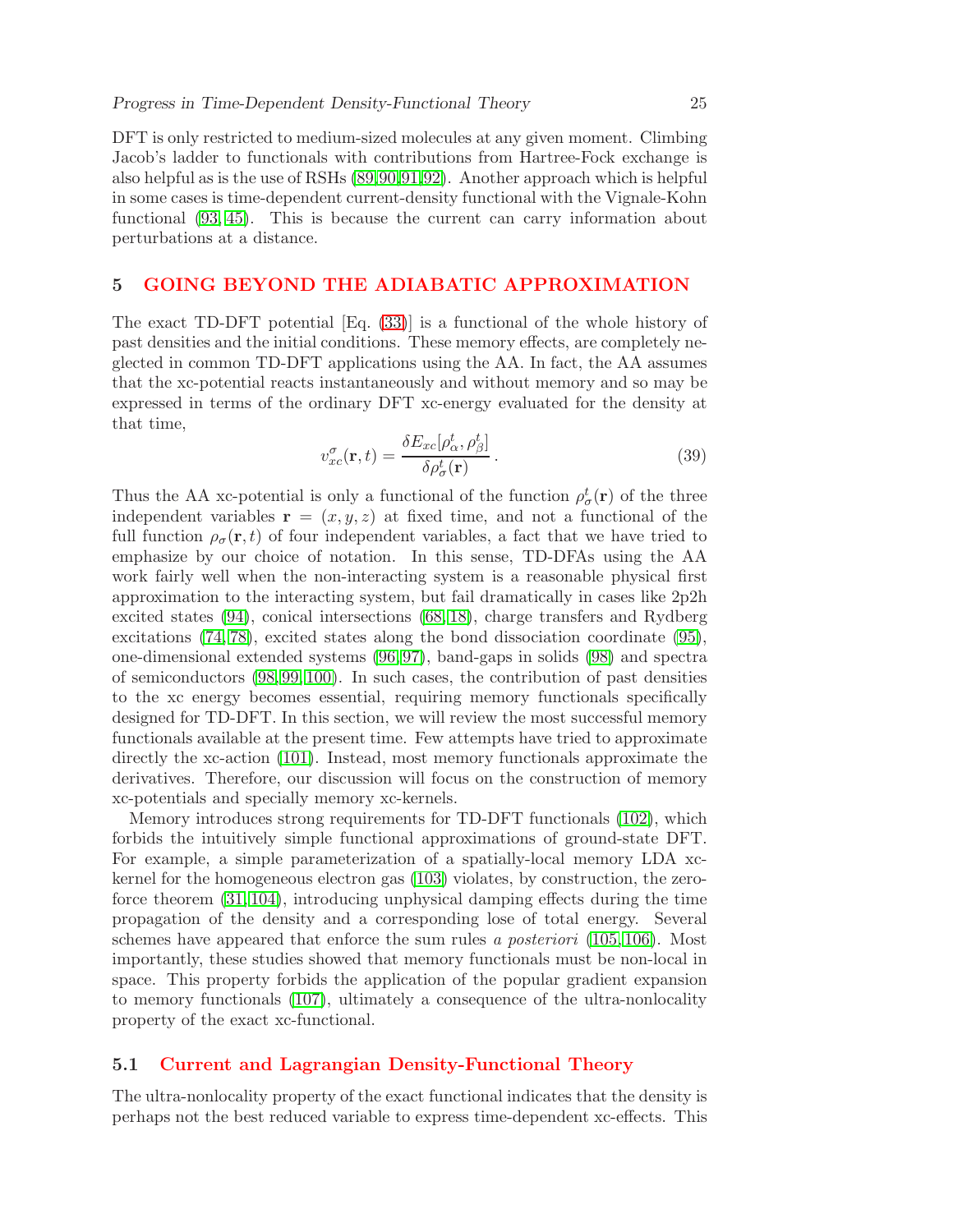redirected the attention to other time-dependent theories where memory effects are described by local functionals, such as in TD-CDFT [\(107,](#page-37-13) [108,](#page-37-14) [109,](#page-37-15) [110,](#page-38-0) [101\)](#page-37-7), in Lagrangian TD-DFT [\(111,](#page-38-1) [112,](#page-38-2) [113\)](#page-38-3).

TD-CDFT is very much related to TD-DFT, though its range of applications is broader. In fact, the one-to-one correspondence between currents and external potentials is the first step in the Runge-Gross existence proof for TD-DFT [\(3\)](#page-31-2). However, the TD-CDFT proof does not resort to any surface integral, which makes its application to solids more straightforward than TD-DFT. The first memory functional for TD-CDFT is due to Vignale and Kohn, which consists of a parameterization of a memory LDA xc-kernel tensor for the homogeneous electron gas [\(107\)](#page-37-13). This kernel is local in space and, unlike the corresponding in TD-DFT, it satisfies the zero-force theorem. However, the kernel introduces too strong damping effects that induce a decoherence mechanism, which allows the density to decay back to a ground-state with higher entropy, different from the real ground-state, in which the total energy is conserved [\(114\)](#page-38-4). The Vignale-Kohn kernel has been used successfully to calculate the static polarizabilities of one-dimensional conjugated chains, which were largely overestimated by common adiabatic LDA [\(96\)](#page-37-2). However, it fails for one-dimensional hydrogen chains, requiring more sophisticated kernels [\(97\)](#page-37-3). The Vignale-Kohn kernel also shows the characteristic double-peak spectrum of bulk silicon [\(115\)](#page-38-5), a feature that is not present in the adiabatic LDA spectrum. Memory kernels of TD-CDFT can then be map into TD-DFT kernels maintaining part of the features of the Vignale-Kohn kernel [\(116\)](#page-38-6).

Lagrangian TD-DFT has less applications to realistic systems, but it has provided deeper insight on the role of memory. Lagrangian TD-DFT is a reformulation of TD-DFT, in which the electronic density is re-expressed in a reference frame (Lagrangian frame) that moves along with the fluid [\(111,](#page-38-1)[112\)](#page-38-2). This allows the memory to be expressed locally in terms of a the position of fluid elements and the deformation tensor. The deformation tensor accounts for the Coulomb coupling of a differential volume of fluid at position  $\bf{r}$  and time t with was at a different position  $\mathbf{r}'$  at an earlier time  $t' < t$ . Both TD-CDFT and Lagrangian TD-DFT are equivalent in the linear regime [\(113\)](#page-38-3).

# <span id="page-25-0"></span>5.2 Optimized Effective Potential Approaches

All the aforementioned memory functionals lack a systematic route to improve upon the present approximations. A more systematic way to construct memory functionals is to use the TD-OEP, in which many-body perturbation theory (MBPT) quantities are mapped into TD-DFT [\(117,](#page-38-7) [118,](#page-38-8) [119,](#page-38-9) [120,](#page-38-10) [121,](#page-38-11) [122,](#page-38-12) [123\)](#page-38-13). An easy way to establish this mapping is to make use of the Kohn-Sham assumption, i.e., requiring that the interacting time-dependent density equals the non-interacting one  $(119)$ . This is the basis of the time-dependent Sham-Schlüter equation that allows us to relate the self-energy to the xc-potential and the kernel of the Bethe-Salpeter equation to the xc-kernel. In this way, consistent approximations are possible, that guarantee the satisfaction of exact conditions [\(121\)](#page-38-11). There are many ways to derive the time-dependent Sham-Schlüter equation, but similar functionals are obtained if the same MBPT approximation is used. For deriving xc-kernels, a simple way is to require that the diagonal of the MBPT response functions leads to the same spectrum as the TD-DFT response function

MBPT: Many-body perturbation theory.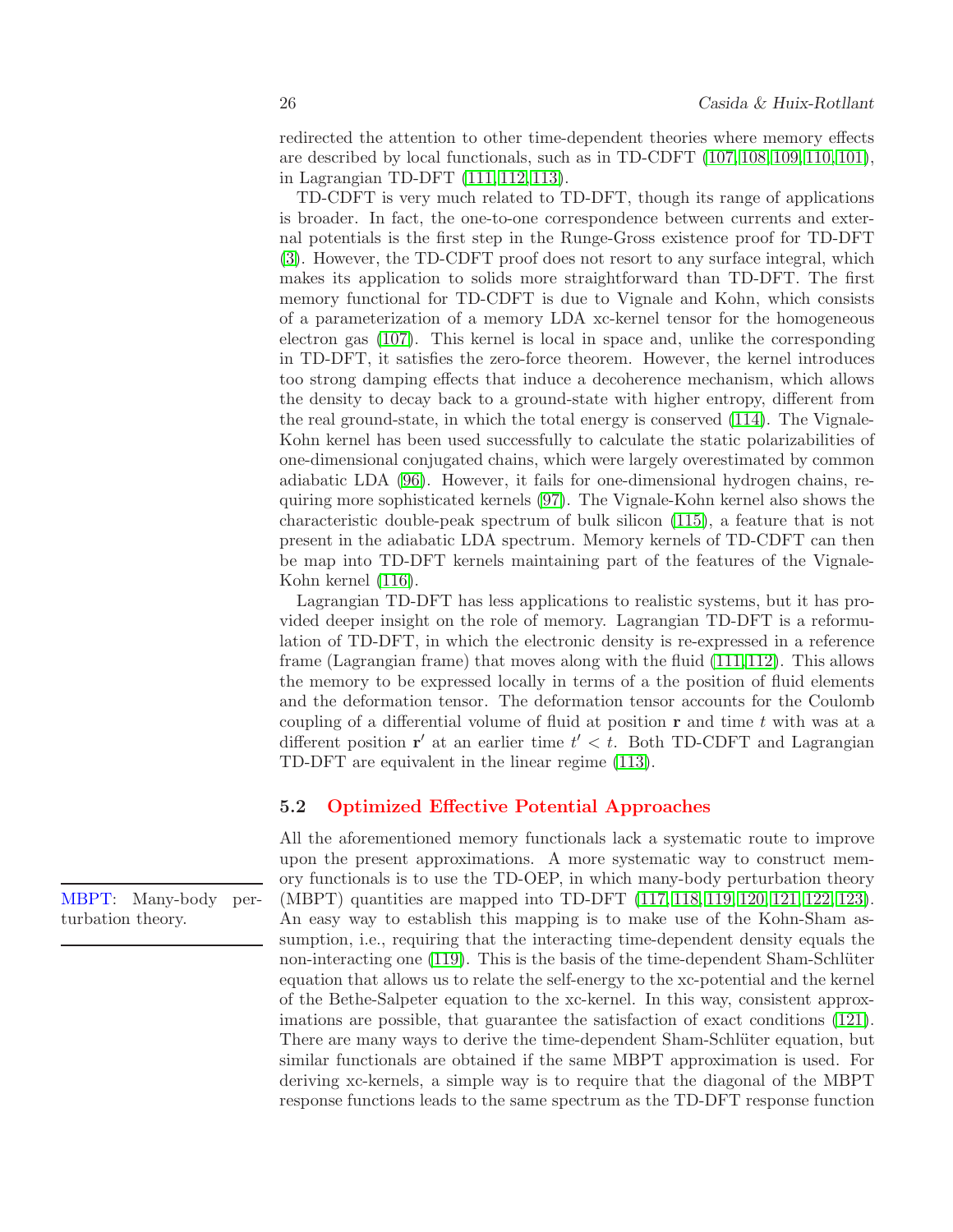[Eq. [\(22\)](#page-9-1)], which leads to

<span id="page-26-0"></span>
$$
f_{xc}(\mathbf{r}, \mathbf{r}'; \omega) =
$$
\n
$$
\int d^3 r_1 \int d^3 r_2 \int d^3 r_3 \int d^3 r_4 \Lambda(\mathbf{r}; \mathbf{r}_1, \mathbf{r}_2; \omega) K(\mathbf{r}_1, \mathbf{r}_2; \mathbf{r}_3, \mathbf{r}_4; \omega) \Lambda_s^{\dagger}(\mathbf{r}_3, \mathbf{r}_4; \mathbf{r}'; \omega),
$$
\n(40)

relating the exact TD-DFT xc-kernel to the kernel  $K(\omega) = \Pi_s^{-1}(\omega) - \Pi^{-1}(\omega)$ defined from the polarization propagator from MBPT [\(123\)](#page-38-13). The mapping is possible thanks to the localization function  $\Lambda$ , which is expressed in terms of the response functions [Eq. [\(22\)](#page-9-1)],

<span id="page-26-1"></span>
$$
\Lambda(\mathbf{r}_1; \mathbf{r}_2, \mathbf{r}_3; \omega) = \chi^{-1}(\mathbf{r}_1, \mathbf{r}_2; \omega) \chi(\mathbf{r}_2, \mathbf{r}_3; \omega).
$$
 (41)

The localizer  $\Lambda_s$ , appearing in Eq. [\(40\)](#page-26-0), is defined as in Eq. [\(41\)](#page-26-1) except in terms of the noninteracting response function  $(\chi_s(\omega))$ . The localizer introduces an extra frequency-dependence in the kernel, which brings in the MBPT quantity the ultra-nonlocality property of the exact TD-DFT functional [\(124,](#page-38-14) [122,](#page-38-12) [125,](#page-38-15) [123\)](#page-38-13). To date, little is known about the exact role of the localization step, though it is known to have interesting properties. For example, Gonze and Scheffler showed that the single-pole approximation when one applies the linear Sham-Schlüter equation in Eq. [\(41\)](#page-26-1) gives [\(124\)](#page-38-14)

$$
\omega_{ia} = \Delta \epsilon_{ia} + (ia|f_{xc}(\Delta \epsilon_{ia})|ai) = \Delta \epsilon_{ia} + (ii|K(\Delta \epsilon_{ia})|aa), \qquad (42)
$$

where  $\Delta \epsilon_{ia} = \epsilon_a - \epsilon_i$ . In fact, a cancellation of the localizer is observed, and the exact xc-kernel is equal to a different matrix element of the kernel derived from MBPT quantities. A general treatment of localization is plagued with numerical problems, due to the difficulties in inverting the singular density response functions that are involved [\(126,](#page-38-16) [127\)](#page-38-17). In the linear-response regime, an interesting work around can be used to fully account for the localization effects without the need of explicitly inverting any response function. This is achieved by reexpressing LR-TD-DFT as the response of the non-interacting potential [\(128\)](#page-38-18).

Using a first-order approximation of  $K$ , one obtains the TD-EXX kernel [\(118,](#page-38-8) [120,](#page-38-10)[121,](#page-38-11)[123\)](#page-38-13). This kernel provides correct description of charge transfer [\(78\)](#page-35-15) and correct position of the continuum states [\(6\)](#page-31-5) due to the correct asymptotic decay of exchange. Although the exchange kernel in MBPT is frequency independent, the full TD-EXX is a frequency-dependent functional [\(118,](#page-38-8) [127\)](#page-38-17) due to the localizer Λ. Therefore some (minor) memory effects are taken into account [\(129\)](#page-39-0). In general, the frequency dependence of the localizer in the TD-EXX is not enough to include 2p2h- and higher-ph excited poles [\(130,](#page-39-1)[131\)](#page-39-2), and frequency-dependent MBPT kernels are required [\(80,](#page-36-1) [132,](#page-39-3) [123,](#page-38-13) [133\)](#page-39-4).

The lack of 2p2h excitations is an endemic problem of the adiabatic approximation [\(6\)](#page-31-5). These poles should be present, since TD-DFT is formally exact. However, they are not present when an adiabatic xc-kernel is used in the LR-TD-DFT equations. Clearly, the number of solutions of Eq. [\(36\)](#page-17-1) is given by the dimension of the matrices, that is, the number of 1p1h states. Recovering of 2p2h states require a frequency-dependent xc-kernels [\(134,](#page-39-5) [94\)](#page-37-0), which make the LR-TD-DFT equations non-linear and extra solutions appear. Frequency dependence can be included via the solution of a Scham-Schlüter equation. The MBPT kernel of the Bethe-Salpeter equation has to be constructed carefully, since otherwise the resulting xc-kernel might introduce spurious transitions [\(132,](#page-39-3) [133\)](#page-39-4).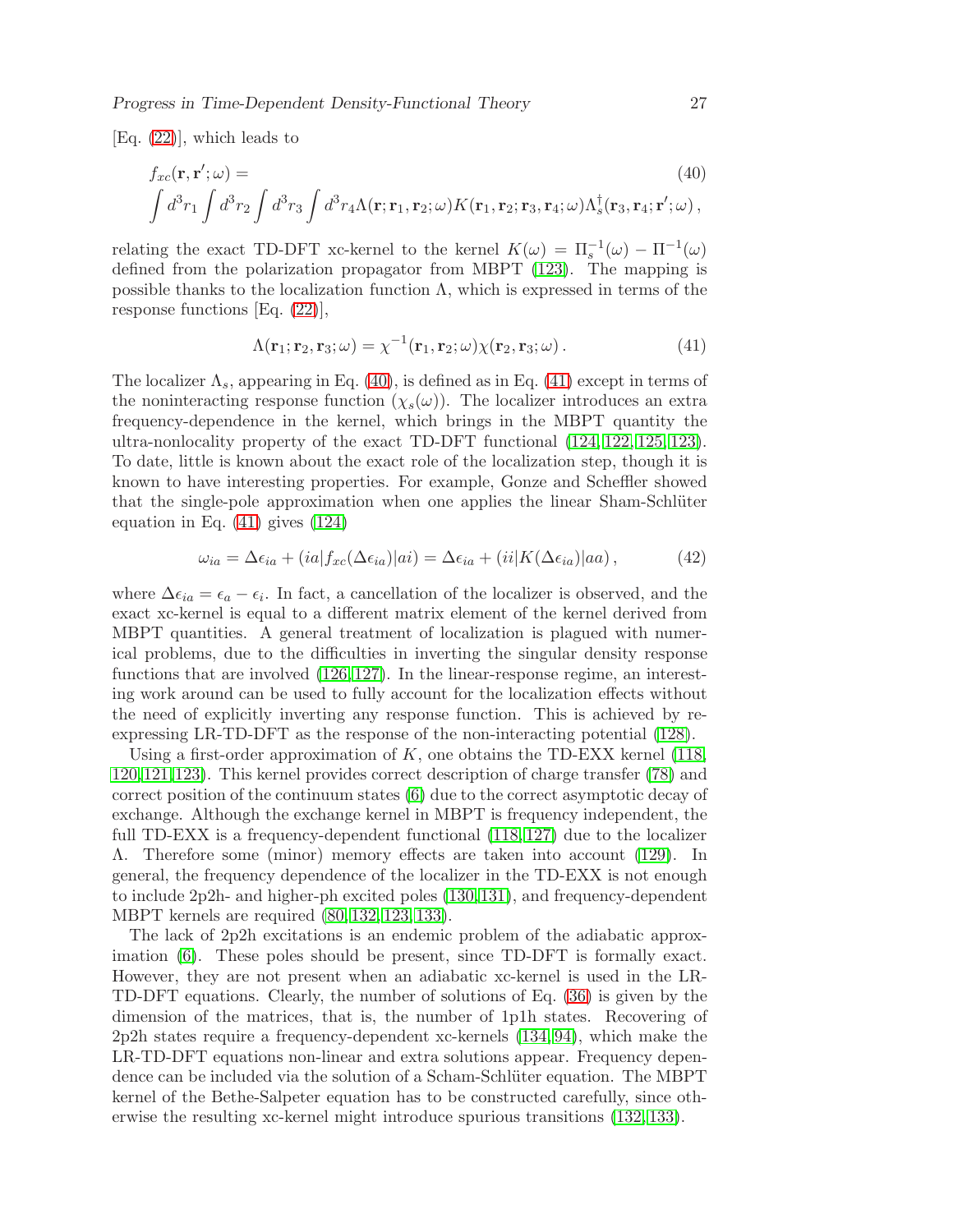The first successful  $\omega$ -dependent xc-kernel is the kernel of dressed TD-DFT, first proposed by Burke, Maitra and coworkers [\(134,](#page-39-5) [94\)](#page-37-0) to include one 2p2h at a time, and later generalized to any number of 2p2h states by using full-featured MBPT techniques [\(80,](#page-36-1) [123\)](#page-38-13). The kernel of dressed TD-DFT can be viewed as a hybrid kernel between the adiabatic xc-kernel and the frequency-dependent part of the MBPT kernel,

$$
f_{xc}(\mathbf{r}, \mathbf{r}'; \omega) = f_{xc}^{AA}(\mathbf{r}, \mathbf{r}') + K^{\omega}(\mathbf{r}, \mathbf{r}; \mathbf{r}', \mathbf{r}'; \omega), \qquad (43)
$$

where  $K^{\omega}(\mathbf{r}, \mathbf{r}; \mathbf{r}', \mathbf{r}'; \omega)$  corresponds to the frequency-dependent part of the kernel derived from a second-order polarization propagator approach (for the mathematical expression see [\(123\)](#page-38-13) and [\(6\)](#page-31-5).) Several variations on dressed TD-DFT are possible. However Ref. [\(6\)](#page-31-5) explores quite a few of these and comparison of the performance of dressed TD-DFT against benchmark ab initio results for 28 organic chromophores goes far towards establishing the best protocol to use.

# <span id="page-27-0"></span>5.3 Time-Dependent Reduced Density Matrix Functional Theory

Important recent work has been done by Giesbertz and coworkers extending RDMFT to the time-dependent case [\(135,](#page-39-6) [95,](#page-37-1) [136,](#page-39-7) [137,](#page-39-8) [138,](#page-39-9) [139,](#page-39-10) [140\)](#page-39-11). Oddly enough most of these attempts fail to obtain the correct  $\omega \to 0$  limit of the adiabatic approximation for TD-RDMFT even for two-electron systems [\(139\)](#page-39-10). However including not only the orbitals and occupation numbers in the timedependent response equations but also their phases allows exact solutions to be obtained for two-electron systems [\(138\)](#page-39-9). The observation of the importance of phases is reminiscent of our observations regarding spin-wave instabilities and violation of NVR and might be taken as further proof of the need to include phase information TD-DFT. Note that this phase information is not included in the 1-RDM, so that a new functional dependence is needed which goes beyond the density-matrix alone. It may perhaps be assimilated with a memory effect.

## <span id="page-27-1"></span>6 GOING AROUND THE ADIABATIC APPROXIMATION

In the last section we described progress in TD-DFT going beyond the adiabatic approximation but trying to keep the essential spirit of TD-DFT. In this section we describe approaches which try to solve the problems of the TD-DFT adiabatic approximation while still retaining something resembling frequency-independent kernel. They may be thought of as ways to go around the problem.

## <span id="page-27-2"></span>6.1 Reconciling TD-DFT and ∆SCF

We have seen that the ∆SCF method and its MSM variant predate TD-DFT in quantum chemistry. The older method is particularly well justified for calculating the first ionization potentials and electron affinities, the lowest triplet excitation, and perhaps also transitions in general to states dominated by a single configuration. Indeed the numbers produced by the MSM ∆SCF method and TD-DFT are often quite similar, though the formulae are different. It has been a puzzle since the beginning of applications of TD-DFT in quantum chemistry [\(4\)](#page-31-3) to try to understand why this is so. Reconciling the two methods might also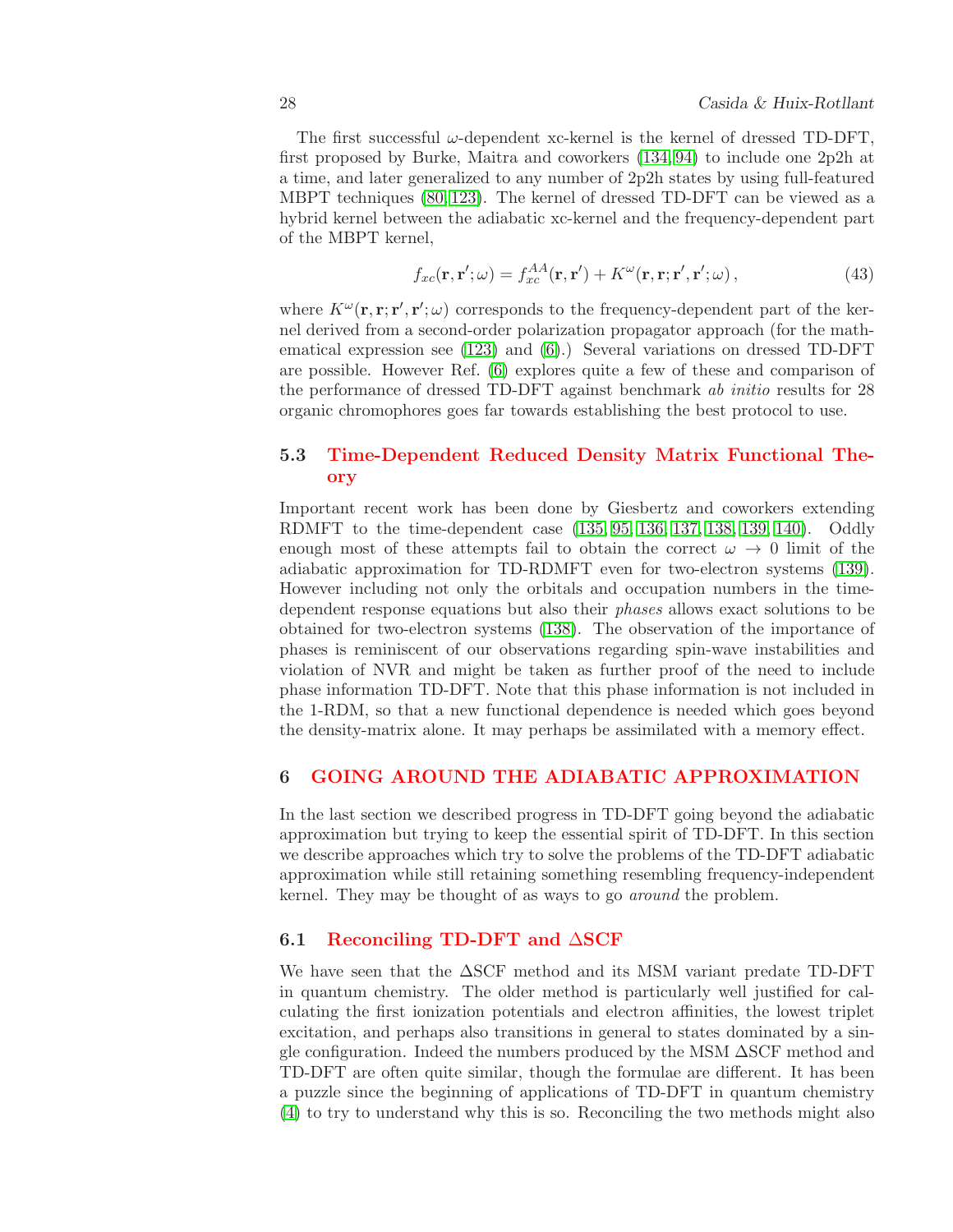allow some of the better aspects of the MSM ∆SCF method to be used in TD-DFT, namely the ease of handling 2p2h and higher-ph excitations in the ∆SCF method or apparently better ability to describe density-relaxation during excitation. A first step in this direction were presented by one of us in 1999 and may be found in the on-line proceedings [\(141\)](#page-39-12). These ideas were later used to develop a charge-transfer correction for TD-DFT [\(13\)](#page-32-15). Hu, Sugino, and Miyamoto have followed up this work to develop their own approach to correcting problems with underestimated Rydberg and charge transfer excitations. [\(142,](#page-39-13) [143\)](#page-39-14)

More recently these ideas have been very nicely followed up in Tom Ziegler's group in Alberta in the form of constrained variational DFT (CV-DFT) [\(144,](#page-40-0)[145,](#page-40-1) [146,](#page-40-2)[147\)](#page-40-3). The energy is to be minimized with respect to the transformation,  $\phi'_i$  =  $\phi_i + \sum_a U_{a,i} \phi_a + \mathcal{O}^{(2)}(U)$ , of the Kohn-Sham orbitals, subject to the constraint  $\vec{U}^{\dagger}\vec{U} = 1$ . The second-order CV(2)-DFT energy expression is already familiar from stability analysis (Eq. [\(21\)](#page-7-1) with  $\lambda = 1$ ). Minimizing to this order just gives the TD-DFT TDA. However fourth order  $CV(4)$ -DFT with relaxed orbitals gives a much improved treatment of charge transfer excitations with out inclusion of any nonadiabatic frequency dependence [\(148\)](#page-40-4).

# <span id="page-28-0"></span>6.2 Spin-Flip TD-DFT

Another way to go around the adiabatic approximation—this time to access a 2p2h excitation—is to use the spin-flip method. The basic idea is illustrated in the TOTEM in Fig. [4.](#page-45-0) To do this properly, we must consider the Kohn-Sham orbitals as spinors,  $(\psi_{\alpha}(\mathbf{r}), \psi_{\beta}(\mathbf{r}))$ , which can rotate their spin-direction at different points in physical space. The density also acquires spin-labels,

$$
\rho(\mathbf{r}) = \begin{bmatrix} \rho_{\alpha,\alpha}(\mathbf{r}) & \rho_{\alpha,\beta}(\mathbf{r}) \\ \rho_{\beta,\alpha}(\mathbf{r}) & \rho_{\alpha,\alpha}(\mathbf{r}) \end{bmatrix},
$$
\n(44)

So the xc-kernel,  $f_{xc}^{\sigma_1,\sigma_2;\tau_1,\tau_2}(\mathbf{r},\mathbf{r}')$ , also acquires additional labels. However this is just for the purposes of deriving a more general LR-TD-DFT equation. In the end, we will evaluate the xc-kernel using the usual collinear Kohn-Sham theory (i.e., each spin orbital is either  $\alpha$  or  $\beta$  but not some linear combination of the two). However it turns out that conventional pure DFAs do not allow spin-flips.

In order to get good agreement with experiment, Ana Krylov and coworkers [\(149,](#page-40-5) [150\)](#page-40-6) found it necessary to use a significantly higher amount of HF exchange (50%) than is typically used for ground state properties ( $\sim$  25%). Even higher percentages of HF exchange  $(>50\%)$  have been reported to be necessary for calculating second hyperpolarizabilities of diradical systems by this spin-flip method [\(151\)](#page-40-7). Although the use of a different functional for ground and excited states is disturbing, the basic idea is admirable and this method continues to be used [\(151,](#page-40-7) [152,](#page-40-8) [153\)](#page-40-9). In particular, this is the spin-flip TD-DFT approach mentioned in the introduction in the context of its recent use by Minezawa and Gordon who found the method to give a relatively good description of conical intersections in ethylene [\(154\)](#page-40-10).

The next and most recent major advance in spin-flip TD-DFT came with an article by Wang and Ziegler [\(155\)](#page-40-11). It is intimately related to work by Wenjian Liu and coworkers on relativistic four-component TD-DFT [\(156\)](#page-40-12). Wang and Ziegler proposed that any pure spin-density xc-functional,  $E_{xc}[\rho_{\alpha}, \rho_{\beta}]$ , could be used to make a noncollinear xc-functional suitable for spin-flip calculations by making

CV: constrained variational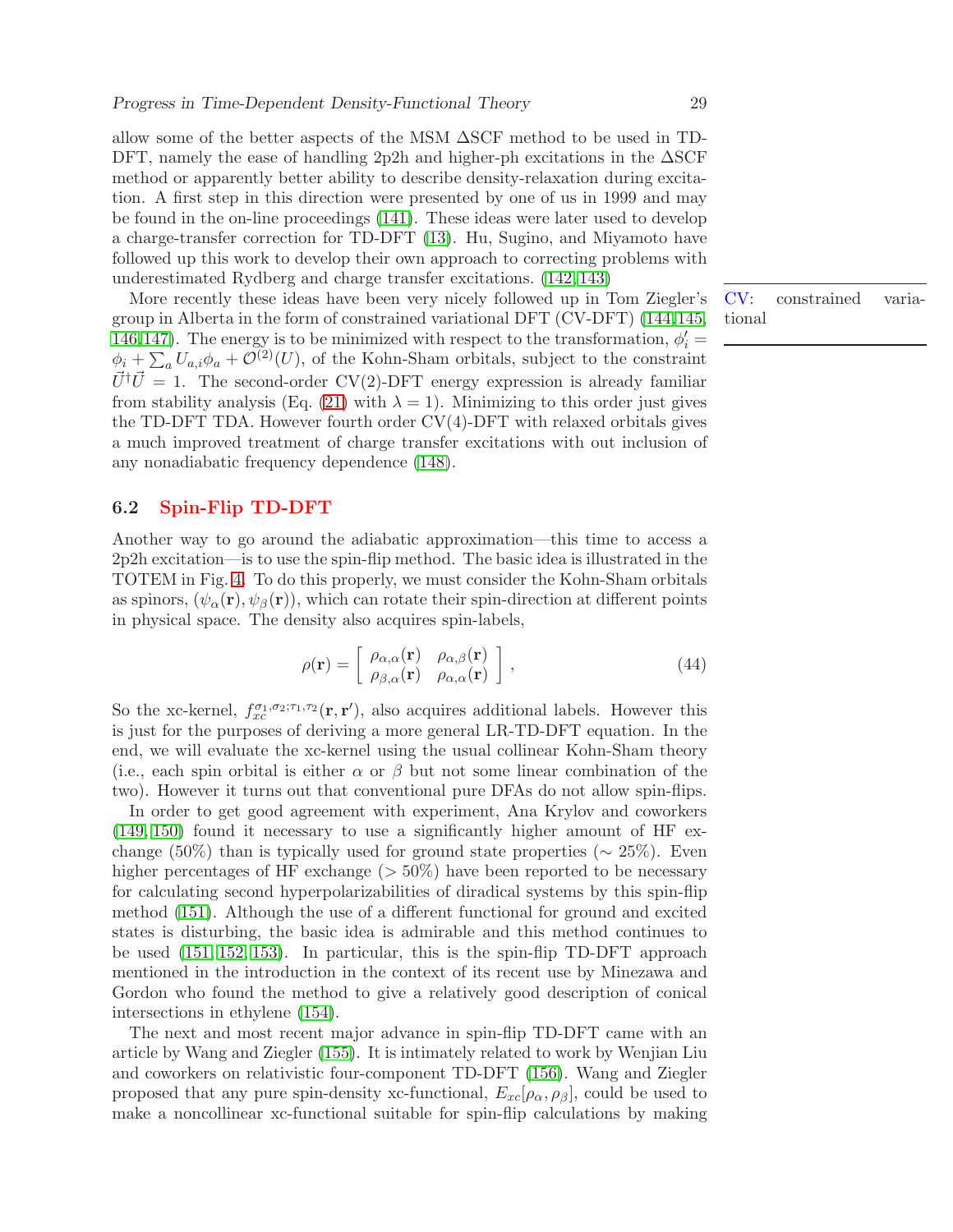$\overline{a}$ 

the substitution,

$$
\rho_{\alpha} \to \rho_{+} = \frac{1}{2} (\rho + s) , \ \rho_{\beta} \to \rho_{-} = \frac{1}{2} (\rho - s) ,
$$
\n(45)

involving two quantities which are invariant under a unitary transformation of the spin coordinates. These are the total charge density,  $\rho = \rho_{\alpha,\alpha} + \rho_{\beta,\beta}$ , and the magnetization, s, whose square is given by,  $s^2 = (\rho_{\alpha,\alpha} - \rho_{\beta,\beta})^2 + 2(\rho_{\alpha,\beta}^2 + \rho_{\beta,\alpha}^2)$ . The collinear limit of s is just the spin-polarization,  $s \to \rho_\alpha - \rho_\beta$ , after an appropriate choice of phase. The factor of  $1/2$  has been introduced by us  $(63)$  so that,

$$
\rho_+ \to \rho_\alpha \ , \ \rho_- \to \rho_\beta \,, \tag{46}
$$

in the same limit. After taking derivatives and the noncollinear limit, the xckernel becomes,

$$
\begin{bmatrix}\nf_{xc}^{\alpha,\alpha;\alpha,\alpha} & f_{xc}^{\alpha,\alpha;\beta\beta} & f_{xc}^{\alpha,\alpha;\alpha,\beta} & f_{xc}^{\alpha,\alpha;\beta,\alpha} \\
f_{xc}^{\beta,\beta;\alpha,\alpha} & f_{xc}^{\beta,\beta;\beta,\beta} & f_{xc}^{\beta,\beta;\alpha,\beta} & f_{xc}^{\beta,\beta;\alpha,\beta} \\
f_{xc}^{\alpha,\beta;\alpha,\alpha} & f_{xc}^{\alpha,\beta;\beta,\beta} & f_{xc}^{\alpha,\beta;\alpha,\beta} & f_{xc}^{\alpha,\beta;\beta,\alpha}\n\end{bmatrix} = \begin{bmatrix}\nf_{xc}^{\alpha,\alpha} & f_{xc}^{\alpha,\beta} & 0 & 0 \\
f_{xc}^{\alpha,\alpha} & f_{xc}^{\beta,\beta} & 0 & 0 \\
f_{xc}^{\alpha,\beta,\alpha} & f_{xc}^{\beta,\alpha} & 0 & 0 \\
0 & 0 & \frac{\upsilon_{xc}^{\alpha}-\upsilon_{xc}^{\beta}}{\rho_{\alpha}-\rho_{\beta}} & 0 \\
0 & 0 & 0 & \frac{\upsilon_{xc}^{\alpha}-\upsilon_{xc}^{\beta}}{\rho_{\alpha}-\rho_{\beta}}\n\end{bmatrix}.
$$
\n(47)

This approach to spin-flip TD-DFT has been applied to the dissociation of  $H<sub>2</sub>$  [\(155\)](#page-40-11) and to calculate the spectra of open-shell molecules [\(157,](#page-40-13) [158,](#page-40-14) [159\)](#page-41-0). We have applied the Wang-Ziegler approach to the photochemical ring opening of oxirane  $(H_2COCH_2)$  [\(63\)](#page-35-0). While this approach definitely overcame the cusp problem for  $C_{2v}$  ring opening and does allow coupling of the ground- and excited-states so that there is a true conical intersection, the position of the conical intersection was found to be intermediate between the CIS seam and the complete active space SCF conical intersection [\(63\)](#page-35-0). Very recently analytical derivatives have been worked out for the Wang-Ziegler method [\(160\)](#page-41-1).

The Wang-Ziegler approach has also been proposed as the basis of a more general spin-coupled TD-DFT [\(161\)](#page-41-2) and applied [\(162\)](#page-41-3). Very recently it has been used to solve the problem of spin-adaption for LR-TD-DFT in open-shell molecules [\(163,](#page-41-4)[164\)](#page-41-5) that had been highlighted by earlier work on spin contamination in TD-DFT [\(165\)](#page-41-6). Hybrid spin-flip functionals are also beginning to appear  $(162, 166).$  $(162, 166).$  $(162, 166).$ 

#### <span id="page-29-0"></span>7 PERSPECTIVES

In coming to the final section of this review, we are deeply conscious of the many aspects of TD-DFT which we have neglected and the shallowness of our treatment of those aspects of TD-DFT which we have been able to treat in this small overview of what has become a rather vast field. Nevertheless we hope that the reader has appreciated the historical interplay between DFT, TD-DFT, and the development of DFAs. It is a fact that adiabatic TD-DFT in seeking to calculate new types of properties, has placed brought into sharper focus known problems of and has placed new demands on DFAs. This in turn has pushed further improvement of DFAs for classical DFT and pushed more detailed exploration of Jacob's ladder.

Also significant has been the difficulty of answering the Runge-Gross challenge to go beyond the AA and include memory in TD-DFT. Section [5](#page-24-0) has discussed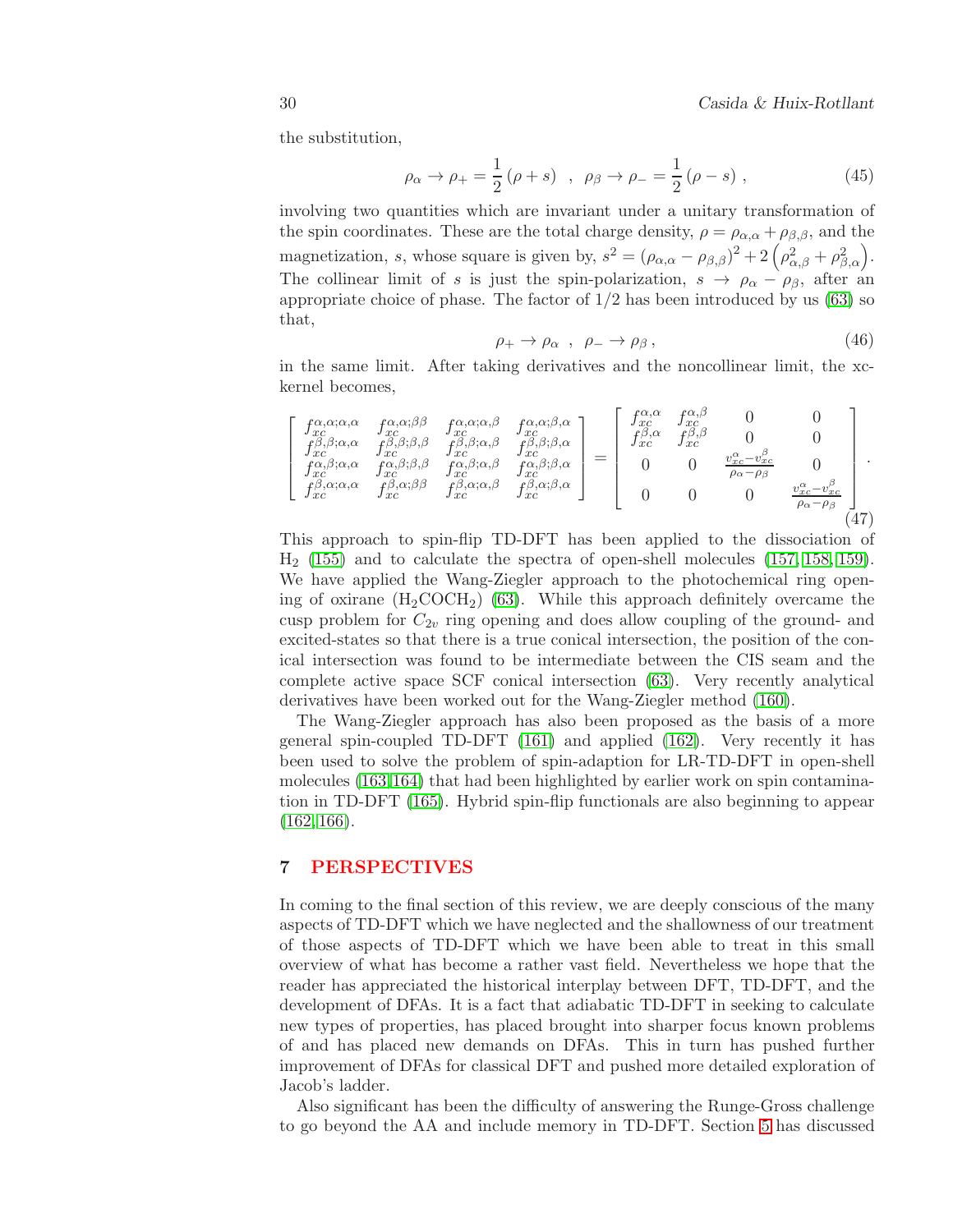methods for trying to go beyond the AA while still trying to preserve the true spirit of  $(TD-)DFT$  — that is, to do as much work analytically before asking the computer to do the work. In the end, this means taking things from MBPT and putting them into the functionals. When we do the opposite — that is adding MBPT on top of the functionals — then that is an indication of something that we do not yet understand well enough and need to work on some more.

The penultimate section (Sec. [6\)](#page-27-1) discussed primarily pragmatic ways to try to circumvent problems created by the AA without abandoning the AA. These, plus dressed TD-DFT (Sec. [5\)](#page-24-0), are the tools we have now but which may merge in the future with the more rigorous approaches of Sec. [5](#page-24-0) to give something approaching an answer to the Runge-Gross challenge.

Only time will tell ... but then time is such an important and fundamental physical parameter!

#### Summary Points

- 1. After almost three decades, the Runge-Gross theorem is largely uncontested as the foundations of a rigorous theory. Initial problems in the definition of the action have been heavily invetigated, leading to increasingly satisfactory definitions of appropriate xc-actions. Now most fundamental TD-DFT research is devoted to improving TD-DFAs.
- 2. TD-DFT is making good progress towards a general application to photochemical problems. Charge transfer, Rydberg excited states and 2-particle/2 hole states can now be correctly treated within LR-TD-DFT. The treatment of conical intersections will require overcoming the non-interacting v-representability problem in DFT, which requires fractional occupation numbers and very possibly complex orbitals.
- 3. In general, LR-TD-DFT using the Tamm-Dancoff approximation leads to better excitation energies and it should be preferred when calculating potential energy surfaces. However, the Tamm-Dancoff approximation can lead to inaccurate oscillator strength distributions.
- 4. Most of the problems attributed to LR-TD-DFT can be simply resolved by using decent approximations of the DFT functionals. From practical experience, asymptotically-corrected hybrid functionals with 20-25% of HF exchange lead to the best results for singly-excited states of finite systems.
- 5. Memory functionals have extended the range of applicability of TD-DFT, though some problems are yet to be resolved. The longstanding problem of 2-particle/2-hole states can be resolved by adding to the adiabatic approximation a frequency-dependent component derived with the help of MBPT techniques. Though the mixture requires careful application to avoid double-counting of correlation, present applications show encouraging results.
- 6. Spin-Flip LR-TD-DFT currently offers a practical solution for photochemical problems. It adds some double excitation character and it avoids regions of the potential energy surface with noninteracting  $v$ -representability problems, offering an easy route to calculate conical intersections. Also, it can successfully treat excited states of some open-shell systems.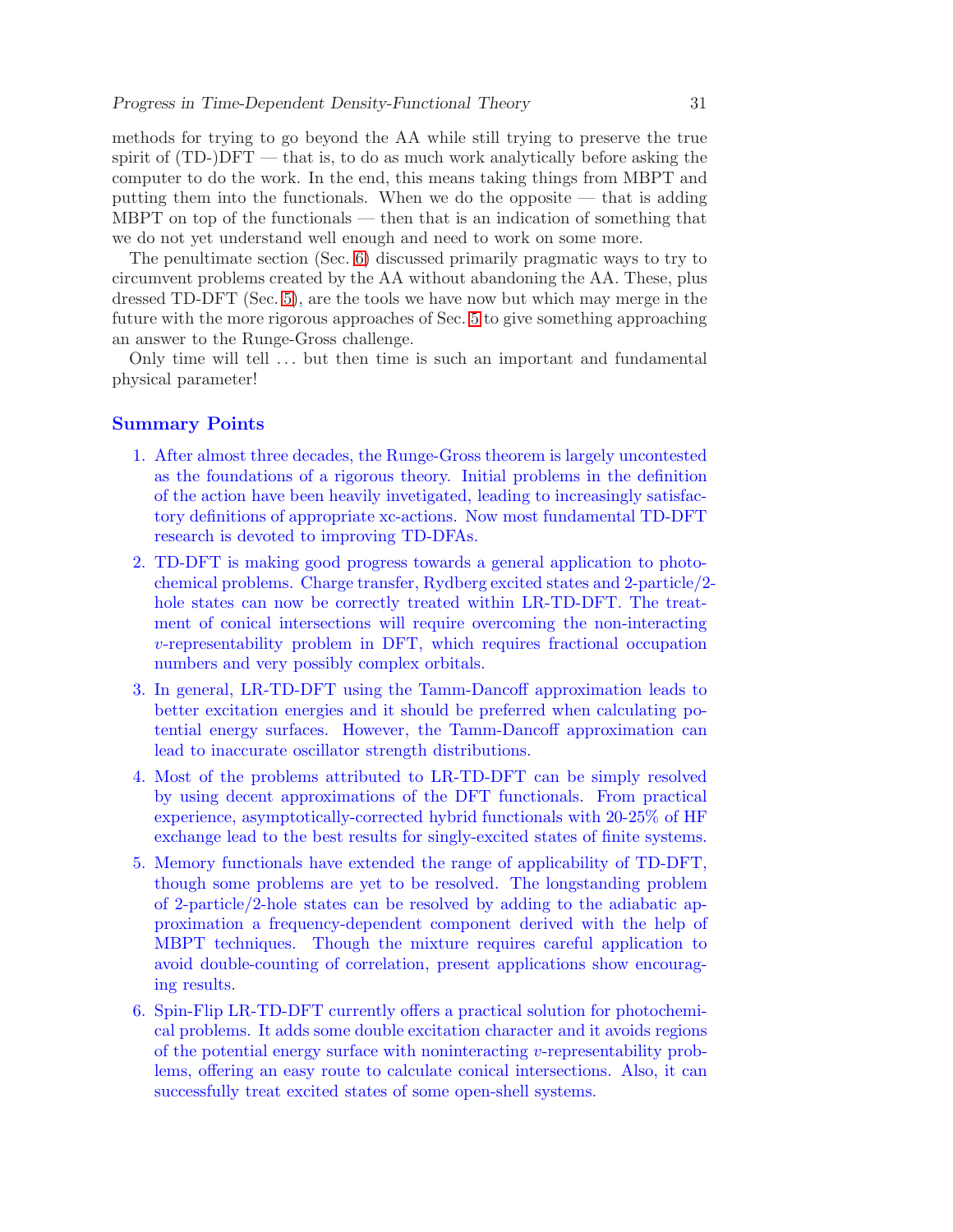# Future Issues

- 1. Even though some advances have been made, memory functionals are still in their infancy, and better functionals are necessary for extending the range of application of TD-DFT. It seems more appropriate to think in terms of a different Jacob's ladder for memory functionals in TD-DFT with the rungs defined according to the functional dependence as: TD-DFT (density), TD-CDFT (density and current) and L-TDDFT (fluid position and deformation tensor), TD-OEP (orbitals), TD-RDMFT (1-electron density matrix, orbital phase).
- 2. A general application of TD-DFT to photochemistry will require more sophisticated functionals, depending probably on additional parameters other than just the density. Studies of TD-RDMFT indicate that TD-DFT functionals may also need as variables the occupation number and the timedependent phase of the orbitals.

# ACKNOWLEDGEMENTS

M. H.-R. would like to acknowledge a scholarship frm the French Ministry of Education. This work has been carried out in the context of the French Rhône-Alpes Réseau thématique de recherche avancée (RTRA): Nanosciences aux limites de la nanoélectronique and the Rhône-Alpes Associated Node of the European Theoretical Spectroscopy Facility (ETSF). Klaas Giesbertz is thanked for sending us a copy of his doctoral thesis. Evert Jan Baerends, Christoph Jacob, Melvin Levy, Johannes Neugebauer, Lucia Reining, Gustavo Scuseria, and Tomasz Wesołowski are thanked for helpful conversations.

#### <span id="page-31-0"></span>LITERATURE CITED

- 1. Hohenberg P, Kohn W, Phys. Rev. 136:B864 (1964), "Inhomogenous electron gas".
- <span id="page-31-1"></span>2. Kohn W, Sham LJ, Phys. Rev. 140:A1133 (1965), "Self-consistent equations including exchange and correlation effects".
- <span id="page-31-2"></span>3. Runge E, Gross EKU, Phys. Rev. Lett. 52:997 (1984), "Density-Functional Theory for Time-Dependent Systems".
- <span id="page-31-3"></span>4. Casida ME, in Recent Advances in Density Functional Methods, Part I, edited by D.P. Chong (World Scientific: Singapore, 1995), p. 155, "Time-Dependent Density-Functional Response Theory for Molecules".
- <span id="page-31-4"></span>5. Casida ME, J. Molec. Struct. (Theochem) 914:3 (2009), "Review: Time-Dependent Density-Functional Theory for Molecules and Molecular Solids".
- <span id="page-31-5"></span>6. "Open Problems and New Solutions in Time Dependent Density Functional Theory", a special volume of Chem. Phys. guest edited by Roi Baer, Leeor Kronik and Stephan Kummel, 2011.
- <span id="page-31-6"></span>7. Fundamentals of Time-Dependent Density-Functional Theory, edited by E.K.U. Gross, M.A.L. Marques, F. Nogueira, and A. Rubio, (Springer, Lecture Notes in Physics: in press).
- <span id="page-31-7"></span>8. Marques MAL, Gross EKU, Annu. Rev. Phys. Chem. 55:427 (2004), "Time-Dependent Density-Functional Theory".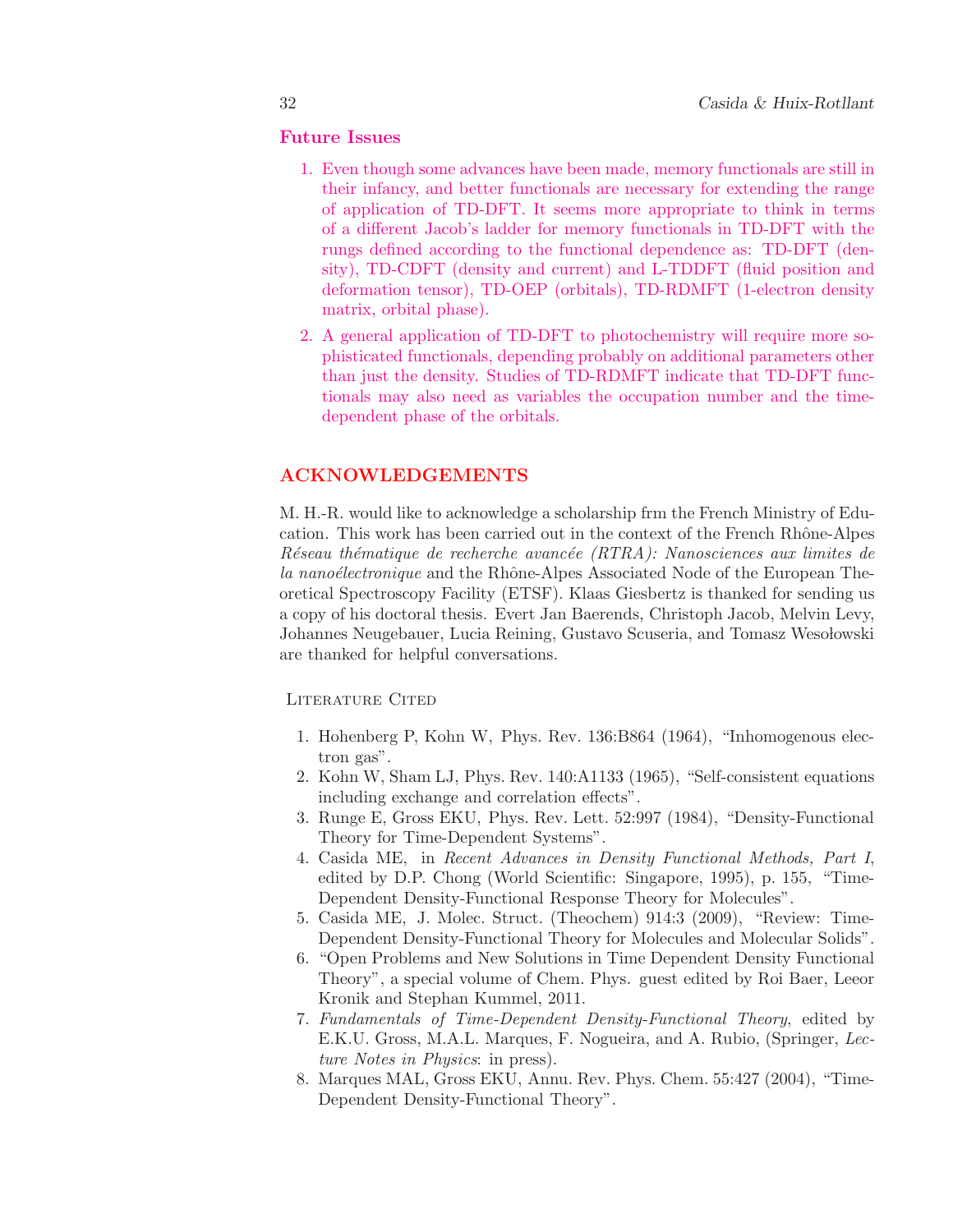- <span id="page-32-0"></span>9. Koopmans T, Physica 1:104 (1934), "Über die Zuordnung von Wellenfunktionen und Eigenwerten zu den Einzelnen Elektronen Eines Atoms".
- <span id="page-32-1"></span>10. Jørgensen P, Simons J, Second Quantization-Based Methods in Quantum Chemistry (Academic Press, New York, 1981).
- <span id="page-32-14"></span><span id="page-32-2"></span>11. Ortiz JV, J. Chem. Phys. 101:6743 (1994), "One-electron density-matrices and energy gradients in the random phase approximation".
- <span id="page-32-15"></span>12. Ziegler T, Rauk A, Baerends J, Theor. Chim. Acta 43:261 (1977), "Calculation of Multiplet Energies by Hartree-Fock-Slater Method".
- 13. Casida ME, Gutierrez F, Guan J, Gadea FX, Salahub DR, Daudey JP, J. Chem. Phys. 113:7062 (2000), "Charge-Transfer Correction for Improved Time-Dependent Local Density Approximation Excited-State Potential Energy Curves: Analysis within the Two-Level Model with Illustration for  $H_2$ and LiH".
- <span id="page-32-16"></span>14. Casida ME, in Computational Methods in Catalysis and Materials Science, edited by P. Sautet and R.A. van Santen (Wiley-VCH: Weinheim, Germany, 2008), p. 33, "TDDFT for Excited States".
- <span id="page-32-3"></span>15. Ågren H, Carravetta V, Vahtras O, Pettersson LGM, Theor. Chem. Acc. 97:14 (1997), "Direct SCF Direct Static Exchange Calcuations of Electronic Spectra".
- <span id="page-32-5"></span><span id="page-32-4"></span>16. Fukutome H, Int. J. Quantum Chem. 20:955 (1981), "Unrestricted Hartree-Fock Theory and Its Applications to Molecules and Chemical Reactions".
- 17. Dreizler RM, Gross EKU, Density Functional Theory, An Approach to the Quantum Many-Body Problem (Springer-Verlag, New York, 1990).
- <span id="page-32-6"></span>18. Cordova F, annd A. Ipatov LJD, Casida ME, Filippi C, Vela A, J. Chem. Phys. 127:164111 (2007), "Troubleshooting Time-Dependent Density-Functional Theory for Photochemical Applications: Oxirane".
- <span id="page-32-7"></span>19. Tapavicza E, Tavernelli I, Rothlisberger U, Filippi C, Casida ME, J. Chem. Phys. 129:124108 (2008), "Mixed Time-Dependent Density-Functional Theory/Classical Surface Hopping Study of Oxirane Photochemistry".
- <span id="page-32-9"></span><span id="page-32-8"></span>20. Ostland NS, J. Chem. Phys. 57:2994 (1972), "Complex and Unrestricted Hartree-Fock Wavefunctions".
- 21. Schiper PRT, Gritsenko OV, Baerends EJ, J. Chem. Phys. 111:4056 (1999), "Benchmark Calculations in Density Functional Theory: Comparison of the Accurate Kohn-Sham Solution with Generalized Gradient Approximations for the  $H_2 + H$  and  $H_2 + H_2$  Reactions".
- <span id="page-32-10"></span>22. Casida ME, in Accurate Description of Low-Lying Molecular States and Potential Energy Surfaces, edited by M.R.H. Hoffmann and K.G. Dyall (ACS Press: Washington, D.C., 2002), p. 199, "Jacob's Ladder for Time-Dependent Density-Functional Theory: Some Rungs on the Way to Photochemical Heaven".
- <span id="page-32-17"></span>23. Perdew JP, Schmidt K, in Density Functional Theory and Its Applications to Materials, edited by V.E. Van Doren, K. Van Alseoy, and P. Geerlings (American Institute of Physics: Melville, New York, 2001), p. 1, "Jacob's Ladder of Density Functional Approximations for the Exchange-Correlation Energy".
- <span id="page-32-11"></span>24. Head-Gordon M, Artacho E, Physics Today 61(4):58 (2008), "Chemistry on the Computer".
- <span id="page-32-12"></span>25. Wesołowski TA, Warshel A, J. Phys. Chem. 97:8050 (1993), "Frozen Density Functional Approach for Ab Initio Calculations of Solvated Molecules".
- <span id="page-32-13"></span>26. Wesołowski T, Phys. Rev. A 77:012504 (2008), "Embedding a Multideter-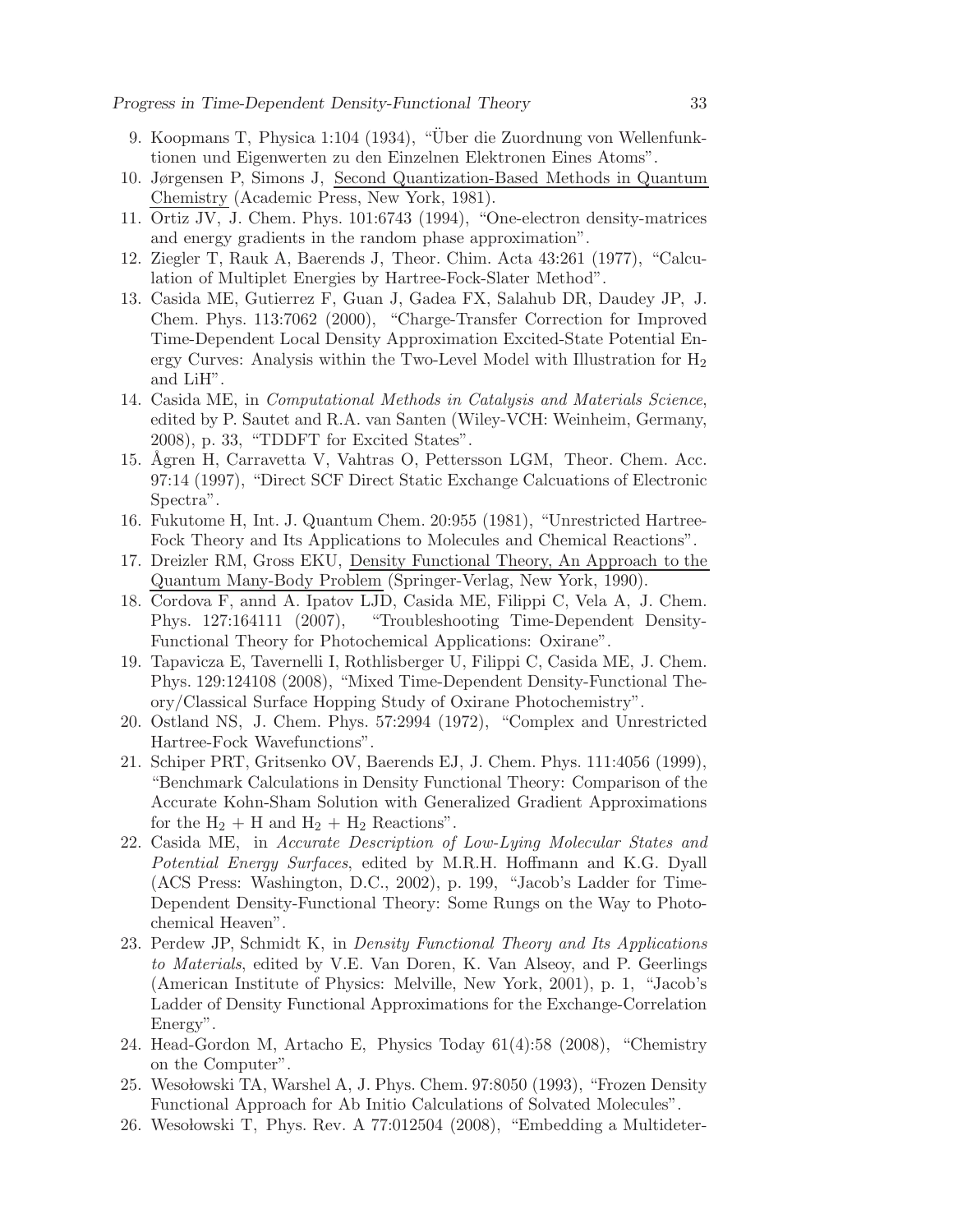minantal Wave Function in an Orbital-Free Environment".

- <span id="page-33-0"></span>27. Casida ME, Wesolowski TA, Int. J. Quant. Chem. 96:577 (2004), "Generalization of the Kohn-Sham Equations with Constrained Electron Density (KSCED) Formalism and its Time-Dependent Response Theory Formulation".
- <span id="page-33-1"></span>28. Jacob CR, Visscher L, J. Chem. Phys. 128:155102 (2008), "A Subsystem Density-Functional Theory Approach for the Quantum Chemical Treatment of Proteins".
- <span id="page-33-2"></span>29. Frauenheim T, Seifert G, Elsterner M, Hajnal Z, Jungnickel G, et al., Phys. Stat. Sol. B 217:41 (2000), "A Self-Consistent Charge Density-Functional Based Tight-Binding Method for Predictive Materials Simulations in Physics, Chemistry and Biology".
- <span id="page-33-4"></span><span id="page-33-3"></span>30. Singh R, Deb BM, Phys. Reps. 311:50 (1999), "Developments in Excited-State Density-Functional Theory".
- <span id="page-33-5"></span>31. Dobson JF, Phys. Rev. Lett. 73:2244 (1994), "Harmonic-Potential Theorem: Implications for Approximate Many-Body Theories".
- <span id="page-33-6"></span>32. Dirac PAM, Proc. Cambridge Phil. Soc. 26:376 (1930), "Note on exchange phenomena in the Thomas atom".
- 33. Frenkel J, Wave Mechanics, Advanced General Theory (Claredon Press, Oxford, 1934).
- <span id="page-33-7"></span>34. Langhoff PW, Epstein ST, Karplus M, Rev. Mod. Phys. 44:602 (1972), "Aspects of Time-Dependent Perturbation Theory".
- <span id="page-33-8"></span>35. Vignale G, Phys. Rev. A 77:062511 (2008), "Real-Time Resolution of the Causality Paradox of Time-Dependent Density-Functional Theory".
- <span id="page-33-9"></span>36. Zangwill A, Soven P, Phys. Rev. A 21:1561 (1980), "Density-Functional Approach to Local-Field Effects in Finite Systems: Photoabsorption in the Rare Gases".
- <span id="page-33-11"></span><span id="page-33-10"></span>37. Xu BX, Dhara AK, Phys. Rev. A 31:2682 (1985), "Current Density-Functional Theory for Time-Dependent Systems".
- 38. Dhara AK, Ghosh SK, Phys. Rev. A 35:442 (1987), "Density-Functional Theory for Time-Dependent Systems".
- <span id="page-33-12"></span>39. Gross EKU, Kohn W, Adv. Quant. Chem. 21:255 (1990), "Time-Dependent Density-Functional Theory".
- <span id="page-33-13"></span>40. Rajagopal AK, Phys. Rev. A 54:3916 (1996), "Time-Dependent Variational Principle and the Effective Action in Density-Functional Theory and Berrys Phase".
- <span id="page-33-14"></span>41. van Leeuwen R, Phys. Rev. Lett. 80:1280 (1998), "Causality and Symmetry in Time-Dependent Density-Functional Theory".
- <span id="page-33-15"></span>42. van Leeuwen R, Int. J. Mod. Phys. B 15:1969 (2001), "Key Concepts in Time-Dependent Density-Functional Theory".
- <span id="page-33-16"></span>43. Mukamel S, Phys. Rev. A 71:024503 (2005), "Generalized Time-Dependent Density-Functional-Theory Response Functions for Spontaneous Density Fluctuations and Nonlinear Response: Resolving the Causality Paradox in Real Time".
- <span id="page-33-17"></span>44. Ghosh SK, Dhara AK, Phys. Rev. A 38:1149 (1988), "Density-Functional Theory of Many-Electron Systems Subjected to Time-Dependent Electric and Magnetic Fields".
- <span id="page-33-18"></span>45. Faassen MV, Int. J. Mod. Phys. B 20:3419 (2006), "Time-Dependent Current-Density-Functional Theory Applied to Atoms and Molecules".
- <span id="page-33-19"></span>46. Saue T, Jensen HJA, J. Chem. Phys. 118:522 (2003), "Linear Response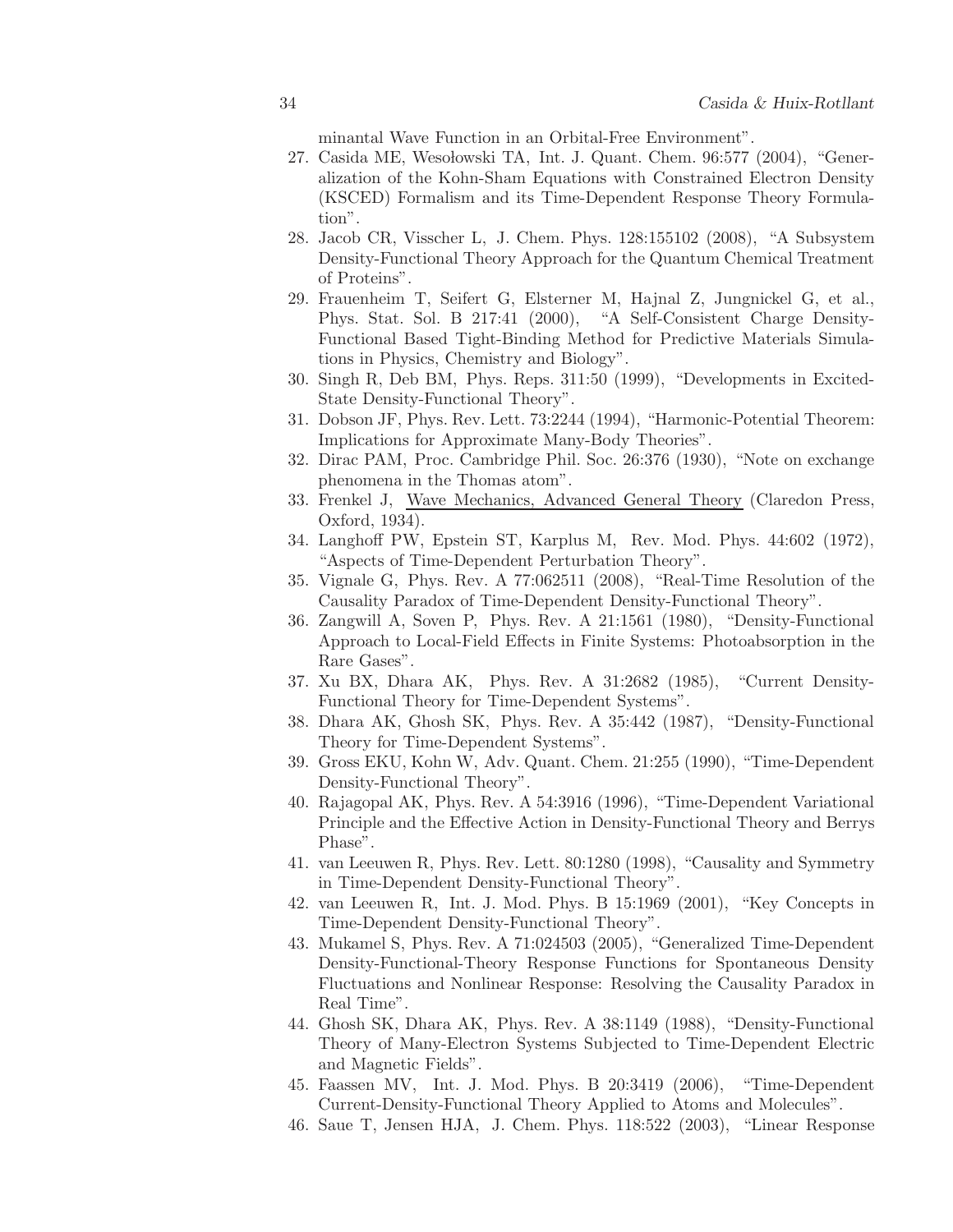at the 4-Component Relativistic Level: Application to the Frequency-Dependent Dipole Polarizabilities of the Coinage Metal Dimers".

- <span id="page-34-0"></span>47. Castro A, Marques MAL, Appel H, Oliveira M, Rozzi CA, et al., Physica Status Solidi 243:2465 (2006), "Octopus: A Tool for the Application of Time-Dependent Density Functional Theory".
- <span id="page-34-1"></span>48. Hirata S, Head-Gordon M, Chem. Phys. Lett. 314:291 (1999), "Time-Dependent Density Functional Theory Within the Tamm-Dancoff Approximation".
- <span id="page-34-2"></span>49. Jamorski C, Casida ME, Salahub DR, J. Chem. Phys. 104:5134 (1996), "Dynamic Polarizabilities and Excitation Spectra from a Molecular Implementation of Time-Dependent Density-Functional Response Theory:  $N_2$  as a Case Study".
- <span id="page-34-3"></span>50. Grüning M, Marini A, Gonze X, Nano Lett. 9:2820 (2009), "Exciton-Plasmon States in Nanoscale Materials: Breakdown of the Tamm-Dancoff Approximation".
- <span id="page-34-4"></span>51. Casida ME, Natarajan B, Deutsch T, "Real-time dynamics and conical intersections", Fundamentals of Time-Dependent Density-Functional Theory, edited by E. K. U. Gross, M. A. L. Marques, F. Nogueira, and A. Rubio, (Springer, Lecture Notes in Physics), in press, http://arxiv.org/abs/1102.1849.
- <span id="page-34-5"></span>52. Tapavicza E, Tavernelli I, Rothlisberger U, Phys. Rev. Lett. 98:023001 (2007), "Trajectory Surface Hopping within Linear Response Time-Dependent Density-Functional Theory".
- <span id="page-34-6"></span>53. Barbatti M, Pitner J, Pederzoli M, Werner U, Mitrić R, et al., Chem. Phys. 375:26 (2010), "Non-adiabatic Dynamics of Pyrrole: Dependence of Deactivation Mechanisms on the Excitation Energy".
- <span id="page-34-7"></span>54. Send R, Furche F, J. Chem. Phys. 132:044107 (2010), "First-order nonadiabatic couplings from time-dependent hybrid density-functional response theory: Consistent formalism, implementation, and performance".
- <span id="page-34-8"></span>55. Duncan WR, Prezhdo OV, Annu. Rev. Phys. Chem. 58:143 (2007), "Theoretical Studies of Photoinduced Electron Transfer in Dye-Sensitized  $TiO<sub>2</sub>$ ".
- <span id="page-34-9"></span>56. Rocca D, Gebauer R, Angelis FD, Nazeeruddin MK, Baroni S, Chem. Phys. Lett. 475:49 (2009), "Time-Dependent Density Functional Study of Squaraine Dye-Sensitized Solar Cells".
- <span id="page-34-10"></span>57. Neugebauer J, J. Chem. Phys. 126:134116 (2007), "Couplings Between Electronic Transitions in a Subsystem Formulation of Time-Dependent Density Functional Theory".
- <span id="page-34-11"></span>58. Neugebauer J, J. Phys. Chem. B 112:2207 (2008), "Photophysical Properties of Natural Light-Harvesting Complexes Studied by Subsystem Density-Functional Theory".
- <span id="page-34-12"></span>59. König C, Neugebauer J, Phys. Chem. Chem. Phys. 13:10475 (2011), "First-Principles Calculation of Light-Harvesting Complex II".
- <span id="page-34-13"></span>60. Niehaus TA, J. Molec. Struct. (Theochem) 914:38 (2009), "Approximate Time-Dependent Density Functional Theory".
- <span id="page-34-14"></span>61. Bauernschmitt R, Ahlrichs R, J. Chem. Phys. 104:9047 (1996), "Stability Analysis for Solutions of the Closed Shell KohnSham Equation".
- <span id="page-34-15"></span>62. Casida ME, Ipatov A, Cordova F, in Time-Dependent Density-Functional Theory, edited by M.A.L. Marques, C. Ullrich, F. Nogueira, A. Rubio, and E.K.U. Gross Lecture Notes in Physics, Volume 706 (Springer: Berlin, 2006), p. 243, "Linear-Response Time-Dependent Density-Functional Theory for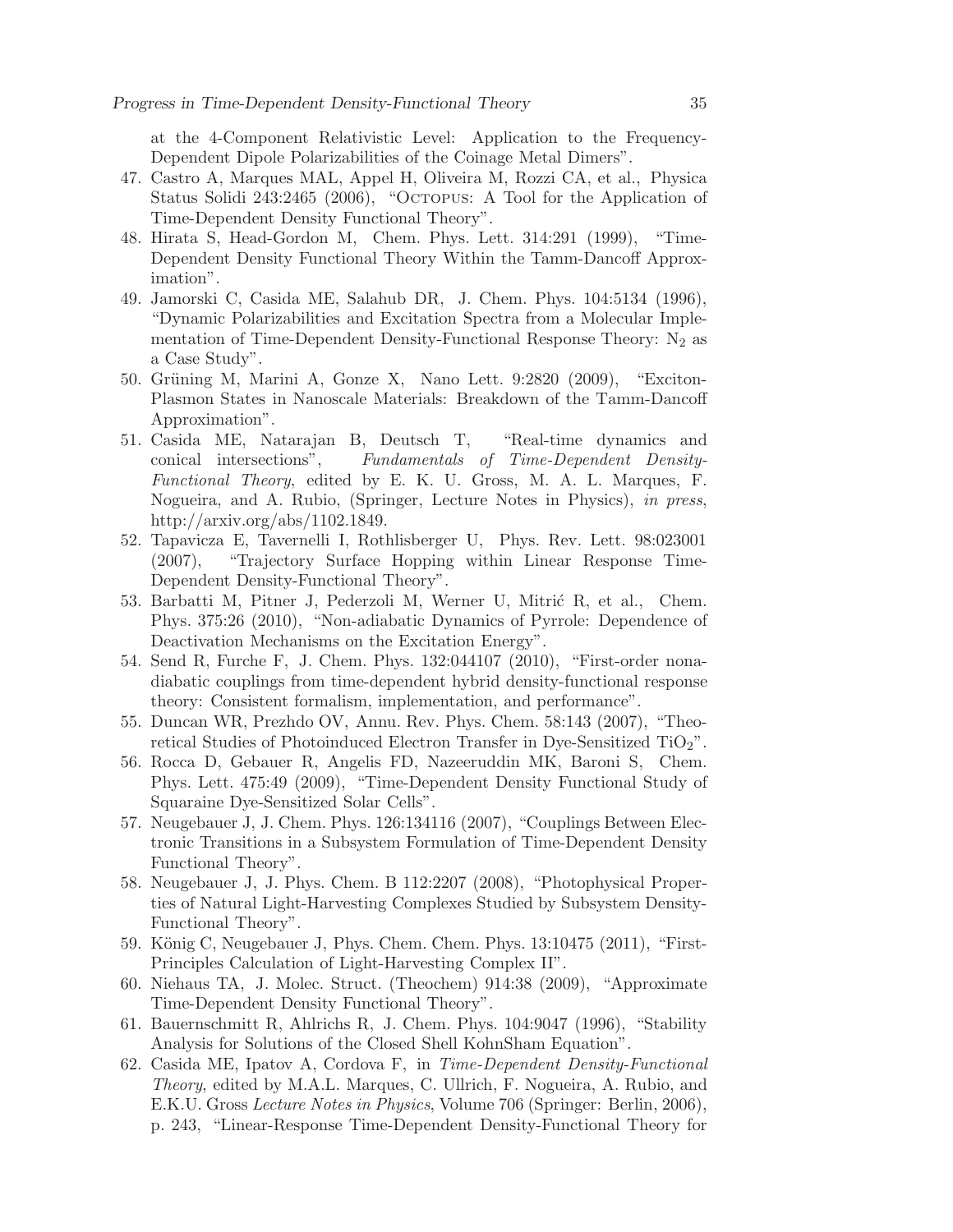Open-Shell Molecules".

- <span id="page-35-0"></span>63. Huix-Rotllant M, Natarajan B, Ipatov A, Wawire CM, Deutsch T, Casida ME, Phys. Chem. Chem. Phys. 12:12811 (2010), "Assessment of Noncollinear Spin-Flip Tamm-Dancoff Approximation Time-Dependent Density-Functional Theory for the Photochemical Ring-Opening of Oxirane".
- <span id="page-35-2"></span><span id="page-35-1"></span>64. Löwdin PO, Shull H, Phys. Rev.  $101:1730$  (1956), "Natural Orbitals in the Quantum Theory of Two-Electron Systems".
- <span id="page-35-3"></span>65. Müller AMK, Phys. Lett. A 105:446 (1984), "Explicit Approximate Relation Between Reduced Two- and One-Particle Density Matrices".
- <span id="page-35-4"></span>66. Goedecker S, Umrigar C, Phys. Rev. Lett. 81:866 (1998), "Natural Orbital Functional for the Many-Electron Problem".
- 67. Lathiotakis NN, Sharma S, Dewhurst JK, Eich FG, Marques MAL, Gross EKU, Phys. Rev. A 79:040501 (2009), "Density-Matrix-Power Functional: Performance for Finite Systems and the Homogeneous Electron Gas".
- <span id="page-35-5"></span>68. Levine BG, Ko C, Quenneville J, Martinez TJ, Mol. Phys. 104:1039 (2006), "Conical Intersections and Double Excitations in Density Functional Theory".
- <span id="page-35-6"></span>69. Casida ME, Jamorski C, Casida KC, Salahub DR, J. Chem. Phys. 108:4439 (1998), "Molecular Excitation Energies to High-Lying Bound States from Time-Dependent Density-Functional Response Theory: Characterization and Correction of the Time-Dependent Local Density Approximation Ionization Threshold".
- <span id="page-35-7"></span>70. Wasserman A, Maitra NT, Burke K, Phys. Rev. Lett. 91:263001 (2003), "Accurate Rydberg Excitations from the Local Density Approximation".
- <span id="page-35-8"></span>71. Hirata S, Zhan CG, Apra E, Windlus TL, Dixon DA, J. Phys. Chem. A 107:10154 (2003), "A New, Self-Contained Asymptotic Correction Scheme to Exchange-Correlation Potentials for Time-dependent Density Functional Theory".
- <span id="page-35-9"></span>72. Casida ME, Casida KC, Salahub DR, Int. J. Quant. Chem. 70:933 (1998), "Excited-State Potential Energy Curves from Time-Dependent Density-Functional Theory: A Cross Section of Formaldehyde's  $^1A_1$  Manifold".
- <span id="page-35-10"></span>73. Hamel S, Casida ME, Salahub DR, J. Chem. Phys. 116:8276 (2002), "Exchange-Only Optimized Effective Potential for Molecules from Resolution-Of-the-Identity Techniques: Comparison with the Local Density Approximation, with and without Asymptotic Correction".
- <span id="page-35-11"></span>74. Dreuw A, Weisman JL, Head-Gordon M, J. Chem. Phys. 119:2943 (2003), "Long-Range Charge-Transfer Excited States in Time-Dependent Density Functional Theory Require Non-Local Exchange".
- <span id="page-35-12"></span>75. Peach MJG, Benfield P, Helgaker T, Tozer DJ, J. Chem. Phys. 128:044118 (2008), "Excitation Energies in Density Functional Theory: An Evaluation and a Diagnostic Test".
- <span id="page-35-13"></span>76. Stein T, Kronik L, Baer R, J. Am. Chem. Soc. 131:2818 (2009), "Reliable Prediction of Charge Transfer Excitations in Molecular Complexes using Time-Dependent Density Functional Theory".
- <span id="page-35-14"></span>77. Gimon T, Ipatov A, Heßelmann A, Görling A, J. Chem. Theory Comput. 5:781 (2009), "Qualitatively Correct Charge-Transfer Excitation Energies in HeH by Time-Dependent Density-Functional Theory Due to Exact Exchange Kohn-Sham Eigenvalue Differences".
- <span id="page-35-15"></span>78. Heßelmann A, Ipatov A, Görling A, Phys. Rev. A 80:012507 (2009),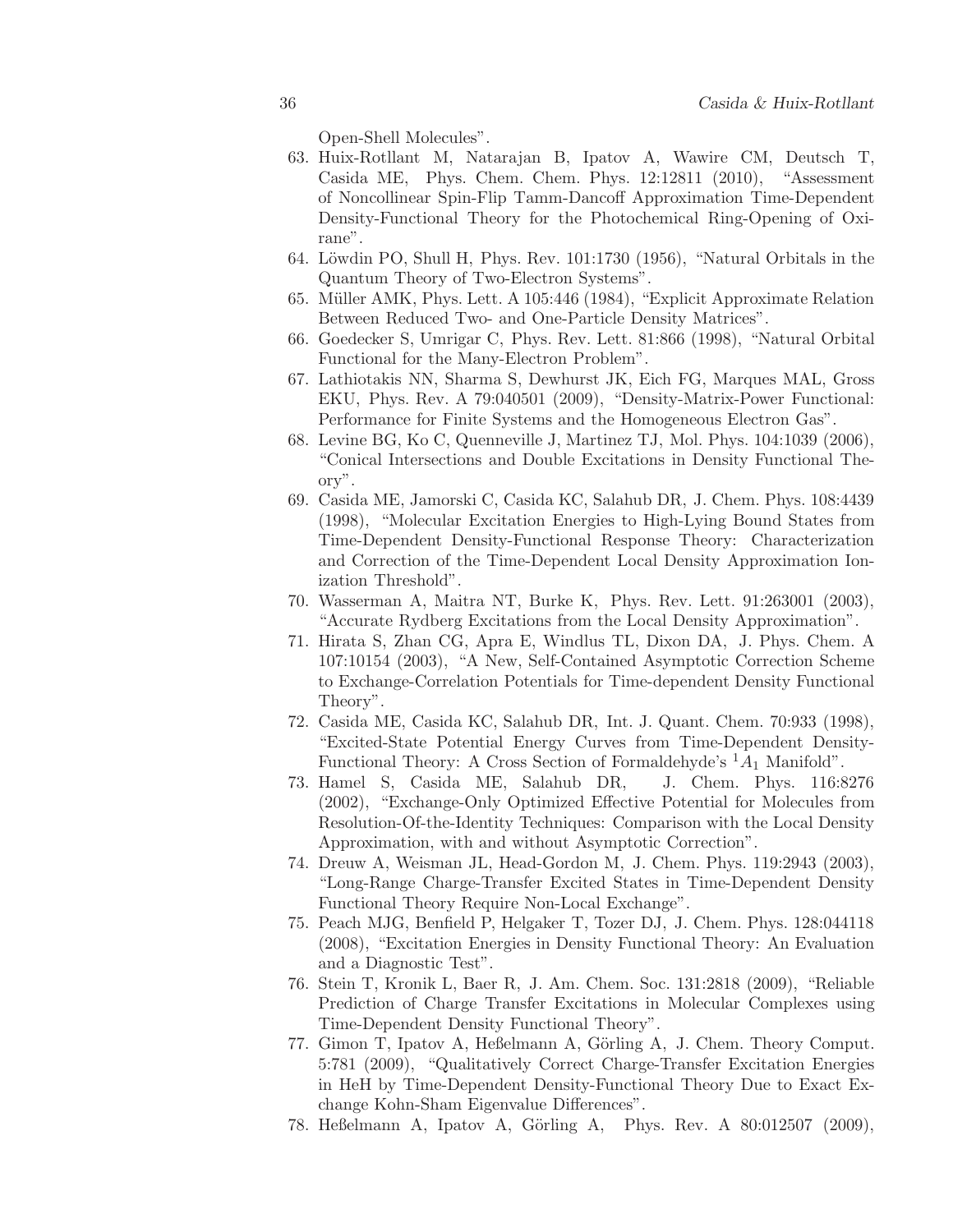"Charge-Transfer Excitation Energies with a Time-Dependent Density-Functional Method Suitable for Orbital-Dependent Exchange-Correlation Functionals".

- <span id="page-36-0"></span>79. Mikhailov IA, Tafur S, Masunov AE, Phys. Rev. A 77:012510 (2008), "Double Excitations and State-to-State Transition Dipoles in  $\pi - \pi^*$  Excited Singlet States of Linear Polyenes: Time-Dependent Density-Functional Theory Versus Multiconfigurational Methods".
- <span id="page-36-1"></span>80. Casida ME, J. Chem. Phys. 122:054111 (2005), "Propagator Corrections to Adiabatic Time-Dependent Density-Functional Theory Linear Response Theory".
- <span id="page-36-2"></span>81. Gross EKU, Dobson JF, Petersilka M, Topics in Current Chemistry 181:81 (1996), "Density-Functional Theory of Time-Dependent Phenomena".
- <span id="page-36-4"></span><span id="page-36-3"></span>82. Tretiak S, Chernyak V, J. Chem. Phys. 119:8809 (2003), "Resonant nonlinear polarizabilities in the time-dependent density functional theory".
- 83. Isborn CM, Li X, J. Chem. Phys. 129:204107 (2007), "Modeling the Doubly Excited State with Time-Dependent Hartree-Fock and Density Functional Theories".
- <span id="page-36-5"></span>84. Hirata S, Head-Gordon M, Bartlett RJ, J. Chem. Phys. 111:10774 (1999), "Configuration Interaction Singles, Time-Dependent HartreeFock, and Time-Dependent Density Functional Theory for the Electronic Excited States of Extended Systems".
- <span id="page-36-6"></span>85. Champagne B, Perpète EA, van Gisbergen SJA, Baerends EJ, Snijders JG, J. Chem. Phys. 109:10489 (1998), Erratum, J. Chem. Phys. 110:1164 (1999), "Assessment of Conventional Density Functional Schemes for Computing the Polarizabilities and Hyperpolarizabilities of Conjugated Oligomers: An Ab Initio Investigation of Polyacetylene Chains".
- <span id="page-36-7"></span>86. Champagne B, Perp`ete EA, Jacquemin D, van Gisbergen SJA, Baerends E, et al., J. Phys. Chem. A 104:4755 (2000), "Assessment of Conventional Density Functional Schemes for Computing the Dipole Moment and (Hyper)polarizabilities of Push-Pull  $\pi$ -Conjugated Systems".
- <span id="page-36-8"></span>87. Champagne B, Perpète EA, van Gisbergen SJA, Baerends EJ, Snijders JG, J. Chem. Phys. 110:11664 (1999), "Erratum: 'Assessment of conventional density functional schemes for computing the polarizabilities and hyperpolarizabilities of conjugated oligomers: An ab initio investigation of polyacetylene chains' ".
- <span id="page-36-9"></span>88. Petersilka M, Gossmann UJ, Gross EKU, Phys. Rev. Lett. 76:1212 (1996), "Excitation Energies from Time-Dependent Density-Functional Theory".
- <span id="page-36-10"></span>89. Tawada Y, Tsuneda T, Yanagisawa S, Yanai T, Hirao K, J. Chem. Phys. 120:8425 (2004), "A Long-Range-Corrected Time-Dependent Density Functional Theory".
- <span id="page-36-11"></span>90. Tokura S, Tsuneda T, Hirao K, J. Theoretical and Computational Chem. 5:925 (2006), "Long-Range-Corrected Time-Dependent Density Functional Study on Electronic Spectra of Five-Membered Ring Compounds and Free-Base Porphyrin".
- <span id="page-36-12"></span>91. Vydrov OA, Scuseria GE, J. Chem. Phys. 125:234109 (2006), "Assessment of a Long-Range Corrected Hybrid Functional".
- <span id="page-36-13"></span>92. Peach MJG, Tellgrent EI, Sałek P, Helgaker T, Tozer DJ, J. Phys. Chem. A 111:11930 (2007), "Structural and Electronic Properties of Polvacetylene and Polyyne from Hybrid and Coulomb-Attenuated Density Functionals".
- <span id="page-36-14"></span>93. Qian Z, Constantinescu A, Vignale G, Phys. Rev. Lett. 90:066402 (2003),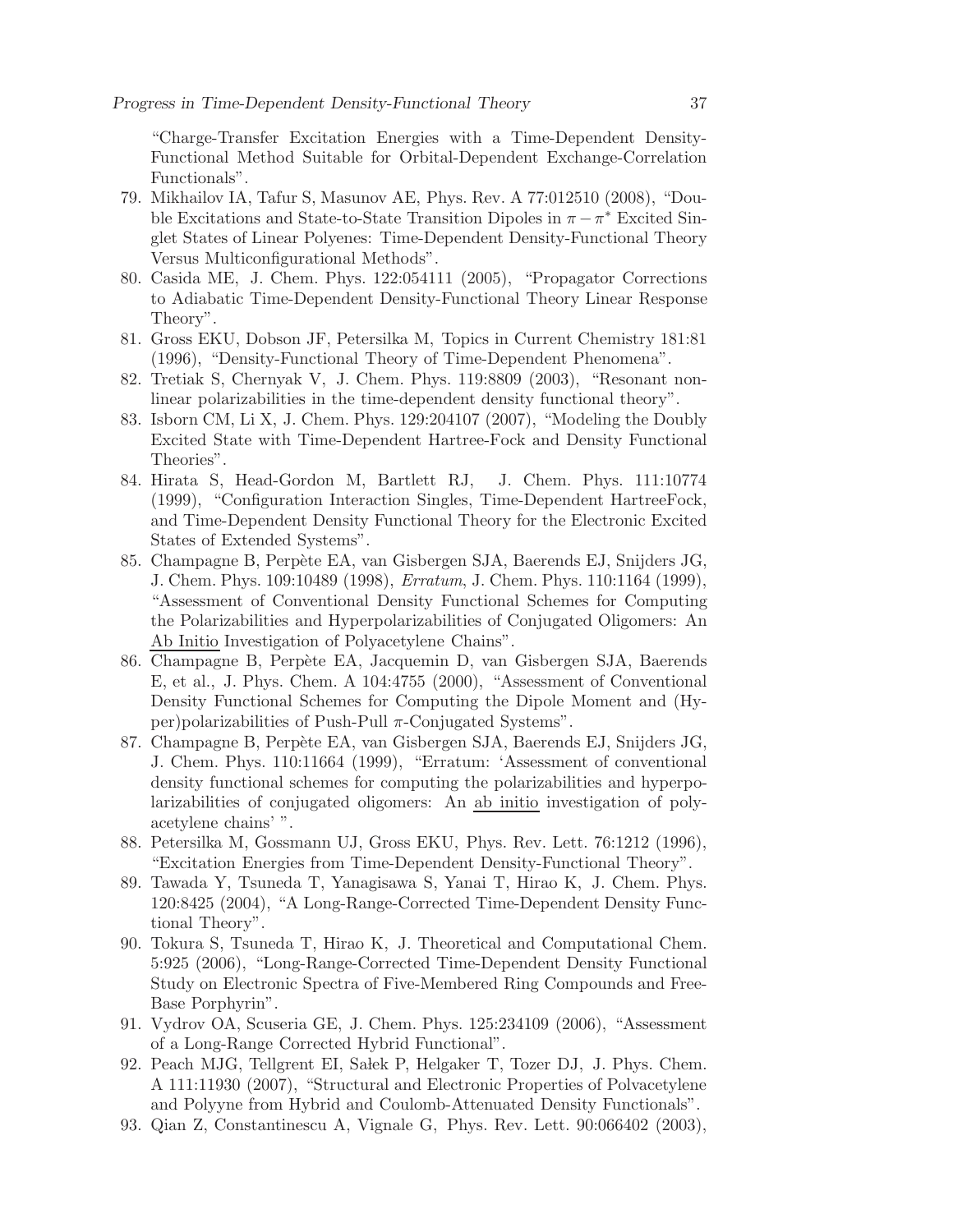"Solving the Ultranonlocality Problem in Time-Dependent Spin-Density-Functional Theory".

- <span id="page-37-0"></span>94. Cave RJ, Zhang F, Maitra NT, Burke K, Chem. Phys. Lett. 389:39 (2004), "A Dressed TDDFT Treatment of the  $2^1A_q$  States of Butadiene and Hexatriene".
- <span id="page-37-1"></span>95. Giesbertz KJH, Baerends EJ, Chem. Phys. Lett. 461:338 (2008), "Failure of Time-Dependent Density Functional Theory for Excited State Surfaces in Case of Homolytic Bond Dissociation".
- <span id="page-37-2"></span>96. van Fassen M, de Boeij PL, van Leeuwen R, Berger JA, Snijders JG, Phys. Rev. Lett. 88:186401 (2002), "Ultranonlocality in Time-Dependent Current-Density-Functional Theory: Application to Conjugated Polymers".
- <span id="page-37-3"></span>97. Varsano D, Marini A, Rubio A, Phys. Rev. Lett. 101:133002 (2008), "Optical Saturation Driven by Exciton Confinement in Molecular Chains: A Time-Dependent ensity-Functional Theory Approach".
- <span id="page-37-4"></span>98. Onida G, Reining L, Rubio A, Rev. Mod. Phys. 74:601 (2002), "Electronic Excitations: Density-Functional Versus Many-Body Green's-Function Approaches".
- <span id="page-37-5"></span>99. Reining L, Olevano V, Rubio A, Onida G, Phys. Rev. Lett. 88:066404 (2002), "Excitonic Effects in Solids Described by Time-Dependent Density-Functional Theory".
- <span id="page-37-6"></span>100. Sole RD, Adragna G, Olevano V, Reining L, Phys. Rev. B 67:045207 (2003), "Long-Range Behavior and Frequency Dependence of Exchange-Correlation Kernels in Solids".
- <span id="page-37-7"></span>101. Kurzweil Y, Baer R, J. Chem. Phys. 121:8731 (2004), "Time-Dependent Exchange-Correlation Current Density Functionals with Memory".
- <span id="page-37-8"></span>102. Wagner LO, Burke K, arXiv:1102.1706v2 [cond-mat.other], to appear in Fundamentals of Time-Dependent Density-Functional Theory, edited by E.K.U. Gross, M.A.L. Marques, F. Nogueira, and A. Rubio, Lecture Notes in Physics (Springer: Berlin, in press), "The Role of Exact Conditions in TDDFT".
- <span id="page-37-9"></span>103. Gross EKU, Kohn W, Phys. Rev. Lett. 55:2850 (1985), "Local Density-Functional Theory of Frequency-Dependent Linear Response".
- <span id="page-37-10"></span>104. Vignale G, Current Density Functional Theory, in Time-Dependent Density-Functional Theory, edited by M.A.L. Marques, C.A. Ullrich, F. Nogueira, A. Rubio, K. Burke and E.K.U. Gross, Lecture Notes in Physics, Volume 706 (Springer: Berlin, 2006), p. 75, "Current Density Functional Theory".
- <span id="page-37-11"></span>105. Dobson JF, Bünner MJ, Gross EKU, Phys. Rev. Lett. 79:1905 (1997), "Time-Dependent Density Functional Theory beyond Linear Response: An Exchange-Correlation Potential with Memory".
- <span id="page-37-12"></span>106. Kurzweil Y, Baer R, Phys. Rev. B 77:085121 (2008), "Adapting Approximate-Memory Potentials for Time-Dependent Density Functional Theory".
- <span id="page-37-13"></span>107. Vignale G, Kohn W, Phys. Rev. Lett. 77:2037 (1996), "Current-Dependent Exchange-Correlation Potential for Dynamical Linear Response Theory".
- <span id="page-37-14"></span>108. Vignale G, Ullrich CA, Conti S, Phys. Rev. Lett. 79:4878 (1997), "Time-Dependent Density Functional Theory Beyond the Adiabatic Local Density Approximation".
- <span id="page-37-15"></span>109. Ullrich CA, Vignale G, Phys. Rev. B 65:245102 (2002), "Time-Dependent Current-Density-Functional Theory for the Linear Response of Weakly Disordered Systems".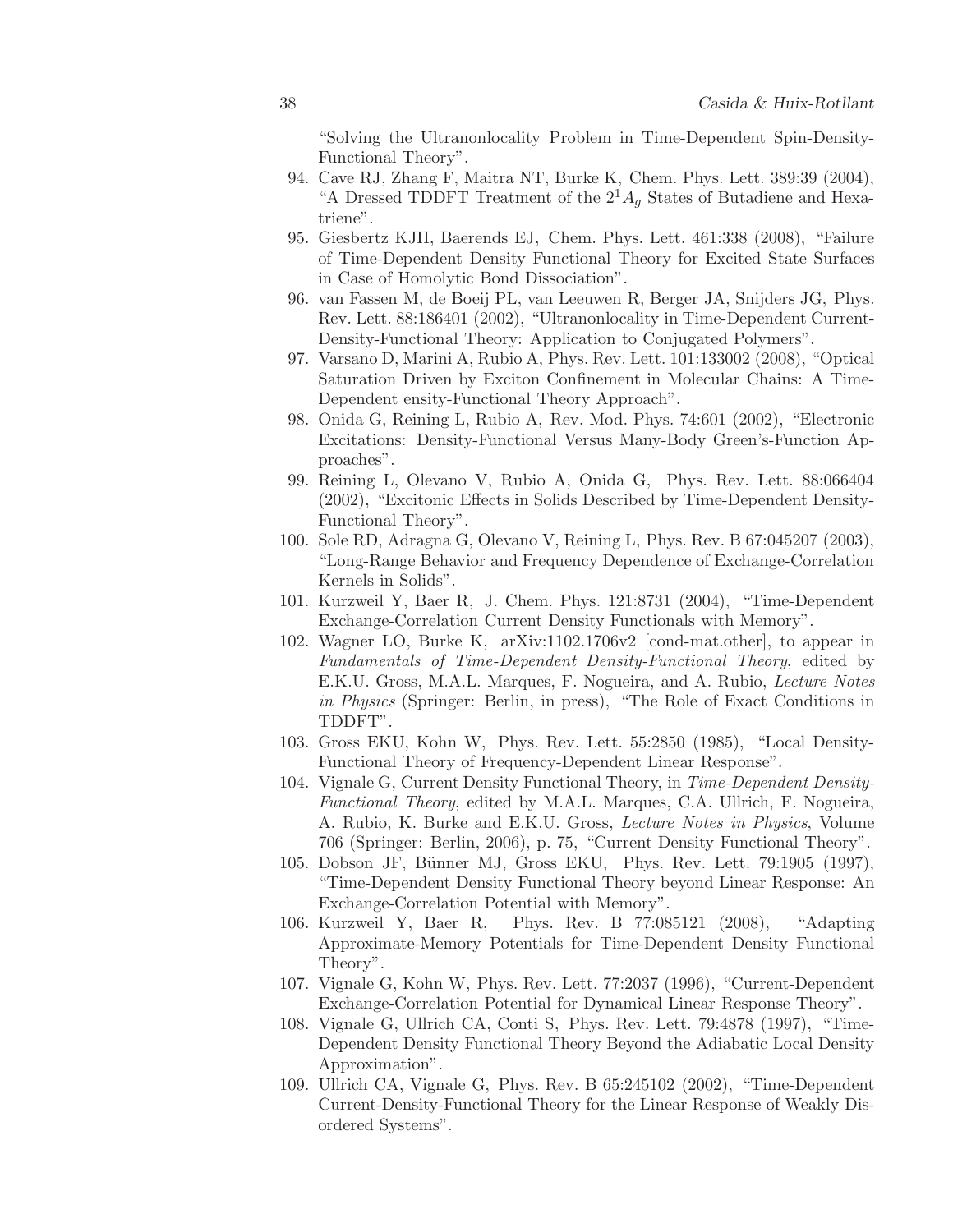- <span id="page-38-0"></span>110. Tokatly IV, Pankratov O, Phys. Rev. B 67:201103(R) (2003), "Local Exchange-Correlation Vector Potential with Memory in Time-Dependent Density Functional Theory: The Generalized Hydrodynamics Approach".
- <span id="page-38-1"></span>111. Tokatly IV, Phys. Rev. B 71:165104 (2005), "Quantum Many-Body Dynamics in a Lagrangian Frame: I. Equations of Motion and Conservation Laws".
- <span id="page-38-2"></span>112. Tokatly IV, Phys. Rev. B 71:165105 (2005), "Quantum Many-Body Dynamics in a Lagrangian Frame: II. Geometric Formulation of Time-Dependent Density Functional Theory".
- <span id="page-38-4"></span><span id="page-38-3"></span>113. Ullrich CA, Tokatly IV, Phys. Rev. B 73:235102 (2006), "Nonadiabatic Electron Dynamics in Time-Dependent Density-Functional Theory".
- <span id="page-38-5"></span>114. D'Agosta R, Vignale G, Phys. Rev. Lett. 96:016405 (2006), "Relaxation in Time-Dependent Current-Density-Functional Theory".
- 115. de Boeij PL, Kootstra F, Berger JA, van Leeuwen R, Snijders JG, J. Chem. Phys. 115:1995 (2001), "Current Density Functional Theory for Optical Spectra: A Polarization Functional".
- <span id="page-38-6"></span>116. Nazarov VU, Vignale G, Chang YC, J. Chem. Phys. 133:021101 (2010), "Communications: On the Relation Between the Scalar and Tensor Exchange-Correlation Kernels of the Time-Dependent Density-Functional Theory".
- <span id="page-38-7"></span>117. Ullrich CA, Grossman UJ, Gross EKU, Phys. Rev. Lett. 74:872 (1995), "Time-dependent Optimized Effective Potential".
- <span id="page-38-8"></span>118. Görling A, Int. J. Quant. Chem. 69:265 (1998), "Exact Exchange Kernel for Time-Dependent Density-Functional Theory".
- <span id="page-38-9"></span>119. van Leeuwen R, Phys. Rev. Lett. 76:3610 (1996), "The Sham-Schlüter Equation in Time-Dependent Density-Functional Theory".
- <span id="page-38-10"></span>120. Hirata S, Ivanov S, Grabowski I, Bartlett RJ, J. Chem. Phys. 116:6468 (2002), "Time-Dependent Density Functional Theory Employing Optimized Effective Potentials".
- <span id="page-38-11"></span>121. von Barth U, Dahlen NE, van Leeuwen R, Stefanucci G, Phys. Rev. B 72:235109 (2005), "Conserving Approximations in Time-Dependent Density Functional Theory".
- <span id="page-38-12"></span>122. Bruneval F, Sottile F, Olevano V, Sole RD, Reining L, Phys. Rev. Lett. 94:186402 (2005), "Many-Body Perturbation Theory Using the Density-Functional Concept: Beyond the GW Approximation".
- <span id="page-38-13"></span>123. Huix-Rotllant M, Casida ME, Formal foundations of dressed time-dependent density-functional theory for many-electron excitations, http://arxiv.org/abs/1008.1478, 2010.
- <span id="page-38-14"></span>124. Gonze X, Scheffler M, Phys. Rev. Lett. 82:4416 (1999), "Exchange and Correlation Kernels at the Resonance Frequency: Implications for Excitation Energies in Density-Functional Theory".
- <span id="page-38-15"></span>125. Gatti M, Olevano V, Reining L, Tokatly IV, Phys. Rev. Lett. 057401:1 (2007), "Transforming Nonlocality into a Frequency Dependence : A Shortcut to Spectroscopy".
- <span id="page-38-16"></span>126. Mearns D, Kohn W, Phys. Rev. A 35:4796 (1987), "Frequency-Dependent v-Representability in Density-Functional Theory".
- <span id="page-38-17"></span>127. Hellgren M, von Barth U, J. Chem. Phys. 131:044110 (2009), "Exact-Exchange Kernel of Time-Dependent Density Functional Theory: Frequency Dependence and Photoabsorption Spectra of Atoms".
- <span id="page-38-18"></span>128. Heßelman A, Görling A, J. Chem. Phys. 134:034120 (2011), "Efficient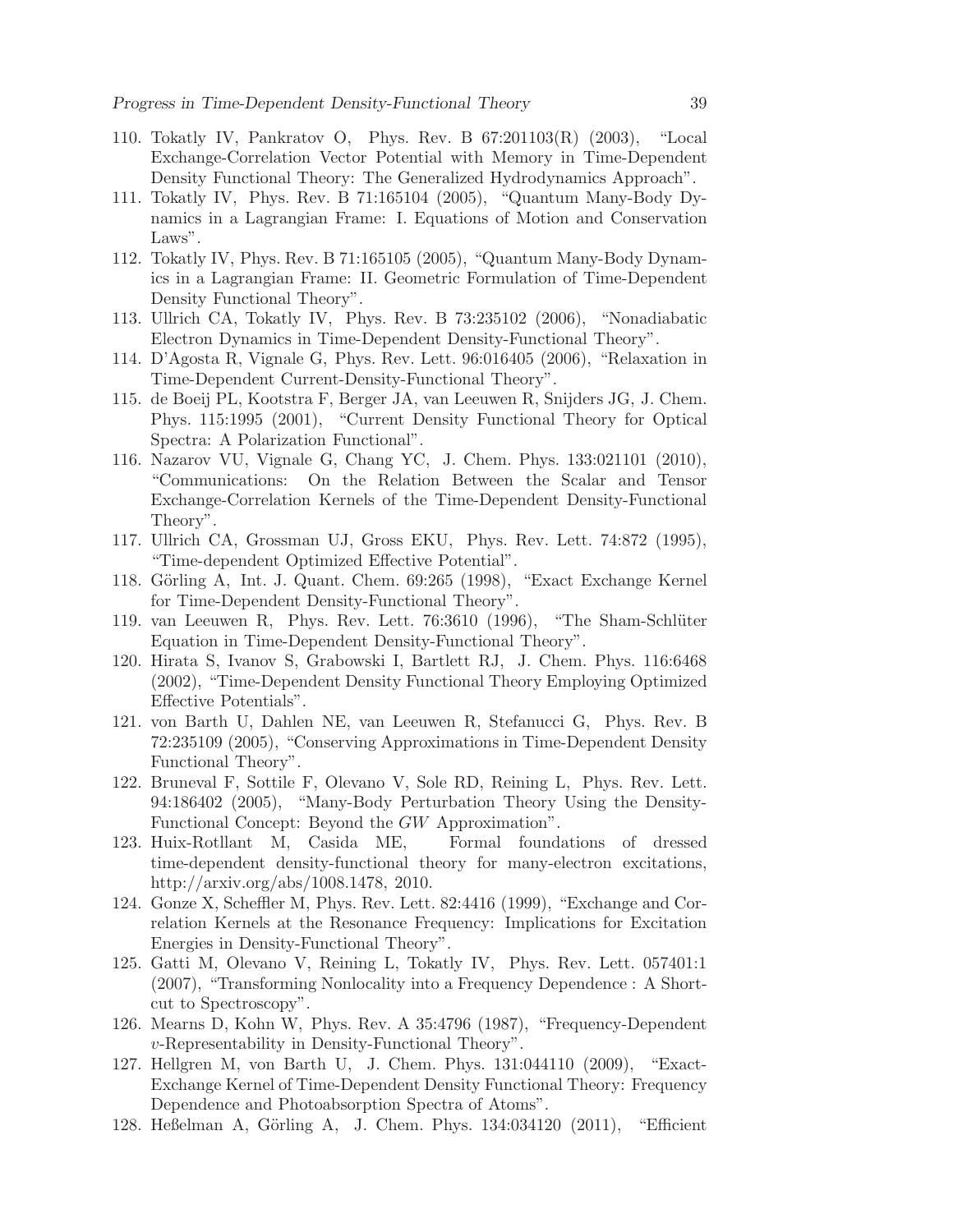Exact-Exchange Time-Dependent Density-Functional Theory Methods and Their Relation to Time-Dependent Hartree-Fock".

- <span id="page-39-0"></span>129. Wijewardane HO, Ullrich CA, Phys. Rev. Lett. 100:056404 (2008), "Real-Time Electron Dynamics with Exact-Exchange Time-Dependent Density-Functional Theory".
- <span id="page-39-1"></span>130. Helbig N, Fuks J, Tokatly I, Appel H, Gross E, Rubio A, Chem. Phys., in press, doi:10.1016/j.chemphys.2011.06.010, "Time-Dependent Density-Functional and Reduced Density-Matrix Methods for Few Electrons: Exact Versus Adiabatic Approximations".
- <span id="page-39-2"></span>131. Elliot P, Goldson S, Canahui C, Maitra NT, arXiv:1101.3379v1 [physics.chem-ph], Chem. Phys. in press, "Perspectives on Double-Excitations in TDDFT".
- <span id="page-39-3"></span>132. Romaniello P, Sangalli D, Berger JA, Sottile F, Molinari LG, et al., J. Chem. Phys. 130:044108 (2009), "Double Excitations in Finite Systems".
- <span id="page-39-4"></span>133. Sangalli D, Romaniello P, Onida G, Marini A, J. Chem. Phys. 134:034124 (2011), "Double Excitations in Correlated Systems: A ManyBody Approach".
- <span id="page-39-5"></span>134. Maitra NT, Zhang F, Cave FJ, Burke K, J. Chem. Phys. 120:5932 (2004), "Double Excitations Within Time-Dependent Density Functional Theory Linear Response".
- <span id="page-39-6"></span>135. Pernal K, Giesbertz K, Gritsenko O, Baerends E, J. Chem. Phys. 127:214101 (2007), "Adiabatic approximation of time-dependent density matrix functional response theory".
- <span id="page-39-7"></span>136. Giesbertz KJH, Baerends EJ, Gritsenko OV, Phys. Rev. Lett. 101:033004 (2008), "Charge Transfer, Double and Bond-Breaking Excitations with Time-Dependent Densitz Matrix Functional Theory".
- <span id="page-39-8"></span>137. Giesbertz KJH, Pernal K, Gritsenko OV, Baerends EJ, J. Chem. Phys. 130:114104 (2009), "Excitation Energies with time-dependent density matrix functional theory: Single two-electrons systems".
- <span id="page-39-9"></span>138. Giesbertz K, Gritsenko O, Baerends E, Phys. Rev. Lett. 105:013002 (2010), "Response Calculations with an Independent Particle System with an Exact One-Particle Density Matrix".
- <span id="page-39-10"></span>139. Giesbertz K, Gritsenko O, Baerends E, J. Chem. Phys. 133:174119 (2010), "The adiabatic approximation in time-dependent density matrix functional theory: Response properties from dynamics of phase-including natural orbitals".
- <span id="page-39-11"></span>140. Giesbertz KJH, Baerends EJ, J. Chem. Phys. 132:194108 (2010), "Aufbau derived from a unified treatment of occupation numbers in HartreeFock, KohnSham, and natural orbital theories with the KarushKuhnTucker conditions for the inequality constraints  $n_i \leq 1$  and  $n_i \geq 0$ ".
- <span id="page-39-12"></span>141. Casida M, in the On-line Workshop Proceedings of the Joint ITP/INT Workshop on Time-Dependent Density Functional Theory, 15-17 April 1999, Institute for Theoretical Physics, University of California at Santa Barbara: http://www.itp.ucsb.edu/online/tddft c99/ "Reconciling of the ∆SCF and TDDFT Approaches to Excitation Energies in DFT: A Charge-Transfer Correction for TDDFT with GGA Functionals".
- <span id="page-39-13"></span>142. Hu C, Sugino O, Miyamoto Y, Phys. Rev. A 74:032508 (2006), "Modified linear response for time-dependent density-functional theory: Application to Rydberg and charge-transfer excitations".
- <span id="page-39-14"></span>143. Hu C, Sugino O, J. Chem. Phys. 126:074112 (2007), "Average excitation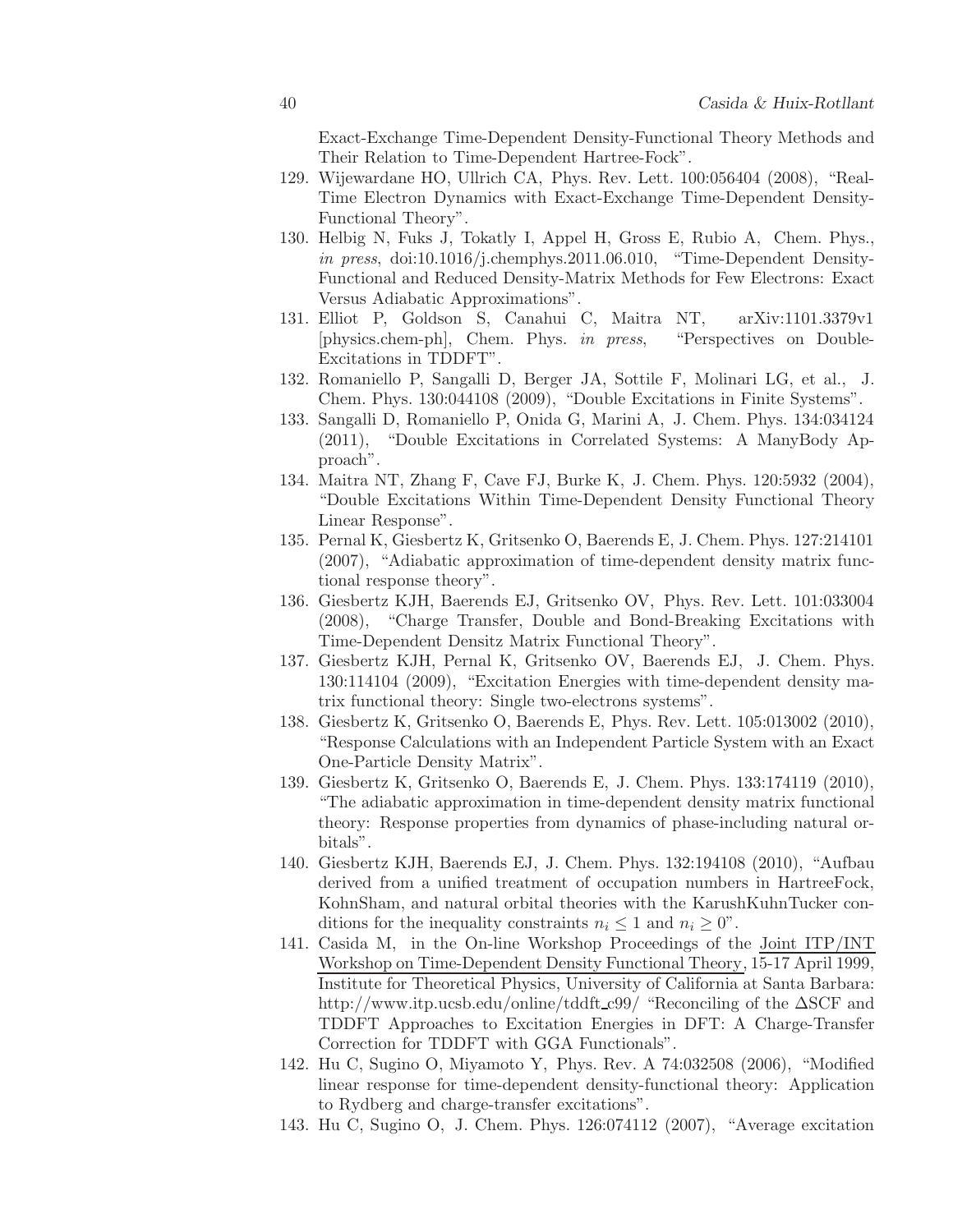energies from time-dependent density-functional theory".

- <span id="page-40-0"></span>144. Ziegler T, Seth M, Krykunov M, Auschbach J, J. Chem. Phys. 129:184114 (2008), "A revised electronic Hessian for approximate time-dependent density functional theory".
- <span id="page-40-1"></span>145. Ziegler T, Seth M, Krykunov M, Autschbach J, Wang F, J. Chem. Phys. 130:154102 (2009), "On the relation between time-dependent and variational density functional theory approaches for the determination of excitation energies and transition moments".
- <span id="page-40-2"></span>146. Ziegler T, Seth M, Krykunov M, Autschbach J, Wang F, J. Molec. Struct. (Theochem) 914:106 (2009), "Is Charge Transfer Transitions Really too Difficult for Standard Density Functionals or are They Just a Problem for Time-Dependent Density Functional Theory Based on a Linear Response Approach".
- <span id="page-40-3"></span>147. Ziegler T, Krykunov M, J. Chem. Phys. 133:074104 (2010), "On the calculation of charge transfer transitions with standard density functionals using constrained variational density functional theory".
- <span id="page-40-4"></span>148. Ziegler T, Krykunov M, J. Chem. Phys. 133:074104 (2010), On the calculation of charge transfer transitions with standard density functionals using constrained variational density functional theory.
- <span id="page-40-5"></span>149. Slipchenko LV, Krylov AI, J. Chem. Phys. 118:6874 (2003), "Electronic structure of the trimethylenemethane diradical in its ground and electronically excited states: Bonding, equilibrium geometries, and vibrational frequencies".
- <span id="page-40-6"></span>150. Shao Y, Head-Gordon M, Krylov AI, J. Chem. Phys. 118:4807 (2003), "The spin-flip approach within time-dependent density functional theory: Theory and applications to diradicals".
- <span id="page-40-7"></span>151. Kishi R, Nakano M, Ohta S, Takebe A, Nate M, et al., J. Chem. Theory Comput. 3:1699 (2007), "Finite-field spin-flip configuration interaction calculation of the second hyperpolarizabilities of singlet diradical systems".
- <span id="page-40-8"></span>152. Thomas A, Srinivas K, Prabhakara C, Bhanuprakasha K, Rao VJ, Chem. Phys. Lett. 454:36 (2008), "Estimation of the first excitation energy in diradicaloid croconate dyes having absorption in the near infra red (NIR): A DFT and SF-TDDFT study".
- <span id="page-40-9"></span>153. Lande ADL, , Gérard H, Parisel O, Int. J. Quant. Chem. 108:1898 (2008), "How to optimize a CH cleavage with a mononuclear copper-dioxygen adduct?".
- <span id="page-40-10"></span>154. Minezawa N, Gordon MS, Phys. Chem. A 113:12749 (2009), "Optimizing conical intersections by spin-flip density functional theory: Application to ethylene".
- <span id="page-40-11"></span>155. Wang F, Ziegler T, J. Chem. Phys. 121:12191 (2004), "Time-dependent density functional theory based on a noncollinear formulation of the exchangecorrelation potential".
- <span id="page-40-12"></span>156. Gao J, Zou W, Liu W, Xiao Y, Peng D, et al., J. Chem. Phys. 123:054102 (2005), "Time-dependent four-component relativistic density functional theory for excitation energies: II. The exchange-correlation kernel".
- <span id="page-40-13"></span>157. Wang F, Ziegler T, J. Chem. Phys. 122:074109 (2005), "The performance of time-dependent density functional theory based on a noncollinear exchangecorrelation potential in the calculation of excitation energies".
- <span id="page-40-14"></span>158. Seth M, Ziegler T, J. Chem. Phys. 123:144105 (2005), "Calculation of excitation energies of open-shell molecules with spatially degenerate ground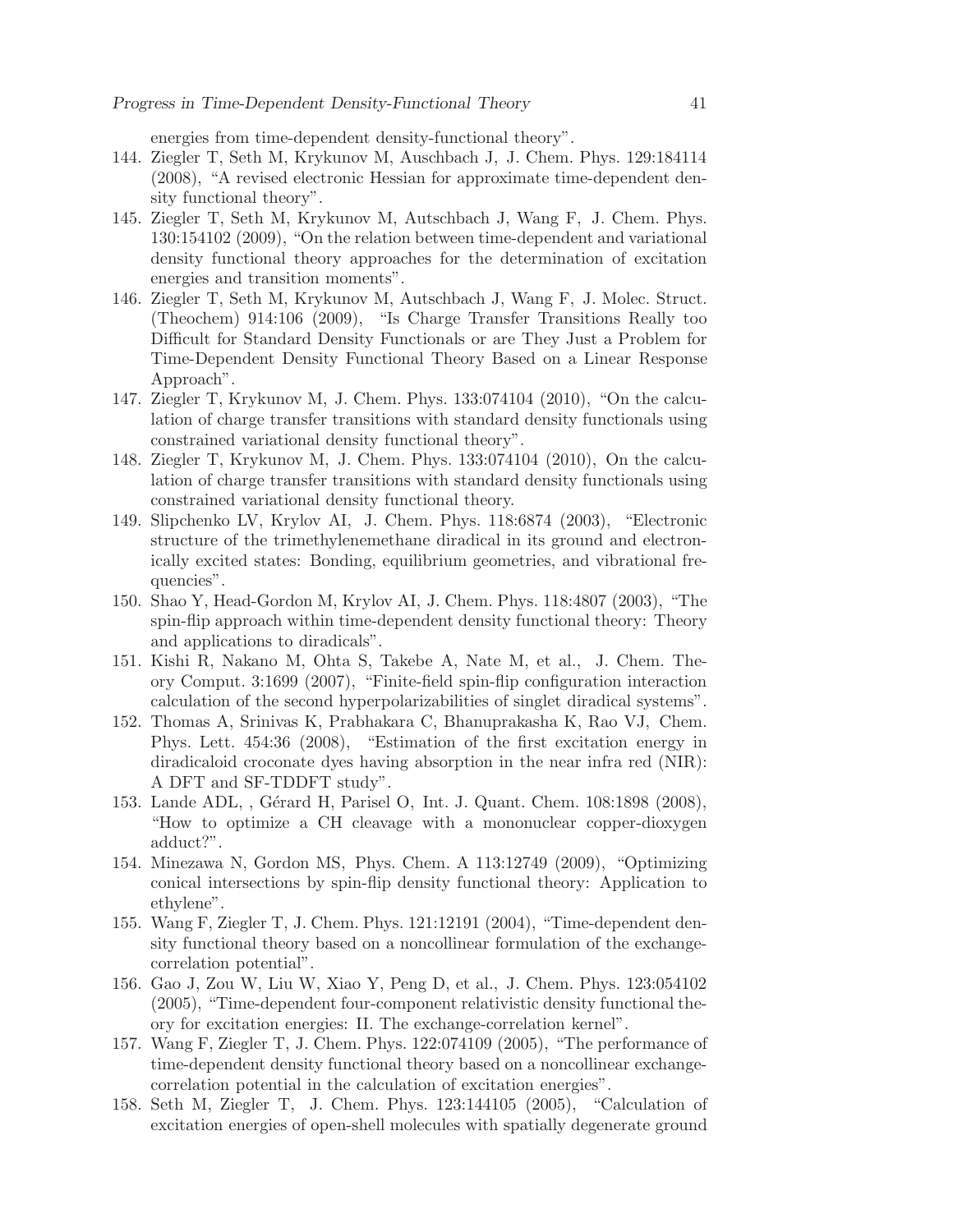states. I. Transformed reference via an intermediate configuration Kohn-Sham density-functional theory and applications to  $d^1$  and  $d^2$  systems with octahedral and tetrahedral symmetries".

- <span id="page-41-0"></span>159. Guan J, Wang F, Ziegler T, Cox H, 125:044314 (2006), "Time-dependent density functional study of the electronic potential energy curves and excitation spectrum of the oxygen molecule".
- <span id="page-41-1"></span>160. Seth M, Mazur G, Ziegler T, Theor. Chem. Acc. 129:331 (2011), "Timedependent density functional theory gradients in the Amsterdam density functional package: geometry optimizations of spin-flip excitations".
- <span id="page-41-3"></span><span id="page-41-2"></span>161. Vahtras O, Rinkevicius Z, J. Chem. Phys. 126:114101 (2007), "General excitations in time-dependent density functional theory".
- 162. Rinkevicius Z, Ågren H, Chem. Phys. Lett. 491:132 (2010), "Spin-flip time dependent density functional theory for singlet-triplet splittings in  $\sigma$ ,  $\sigma$ biradicals".
- <span id="page-41-5"></span><span id="page-41-4"></span>163. Li Z, Liu W, 133:064106 (2010), "Spin-adapted open-shell random phase approximation and time-dependent density functional theory. I. Theory".
- 164. Li Z, Liu W, Zhang Y, Suo B, J. Chem. Phys. 134:134101 (2011), "Spinadapted open-shell time-dependent density functional theory. II. Theory and pilot application".
- <span id="page-41-6"></span>165. Ipatov A, Cordova F, Doriol LJ, Casida ME, J. Molec. Struct. (Theochem) 914:60 (2009), "Excited-State Spin-Contamination in Time-Dependent Density-Functional Theory for Molecules with Open-Shell Ground States".
- <span id="page-41-7"></span>166. Rinkevicius Z, Vahtras O, Ågren H, J. Chem. Phys. 133:114104 (2010), "Spin-flip time dependent density functional theory applied to excited states with single, double, or mixed electron excitation character".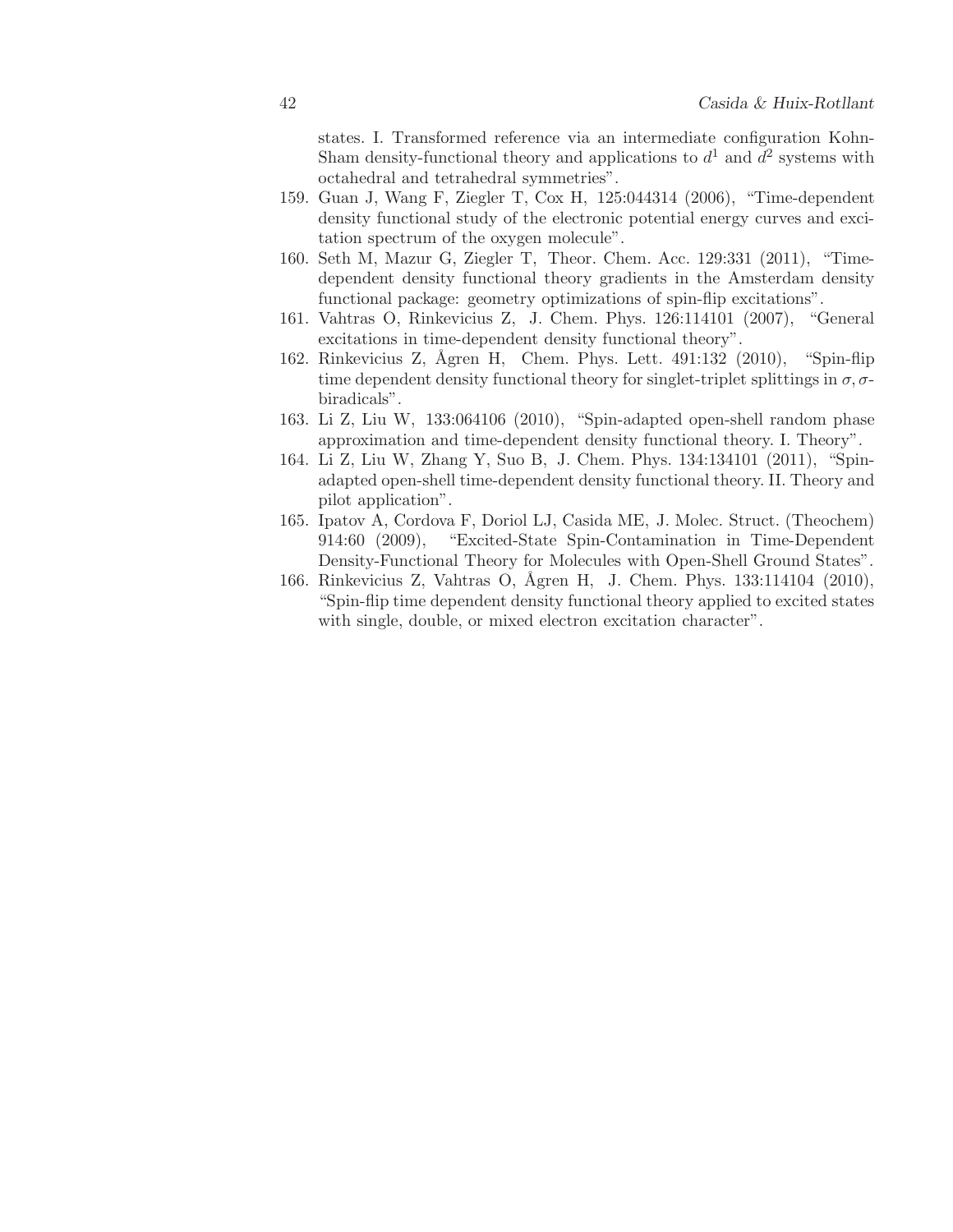*Progress in Time-Dependent Density-Functional Theory* 43



<span id="page-42-0"></span>Figure 1: Schematic representation of potential energy surfaces for photophysical and photochemical processes:  $S_0$ , ground singlet state;  $S_1$ , lowest excited singlet state;  $T_1$ , lowest triplet state; ABS, absorption; FLUO, fluorescence; PHOS, phosphorescence; ISX, intersystem crossing; CX, conical intersection; TS, transition state.



<span id="page-42-1"></span>Figure 2: Schematic of excitations in the two-orbital two-electron model. Excitations on the left hand side of the diagram are spin-flip excitations while those on the right hand side are spin-preserving excitations.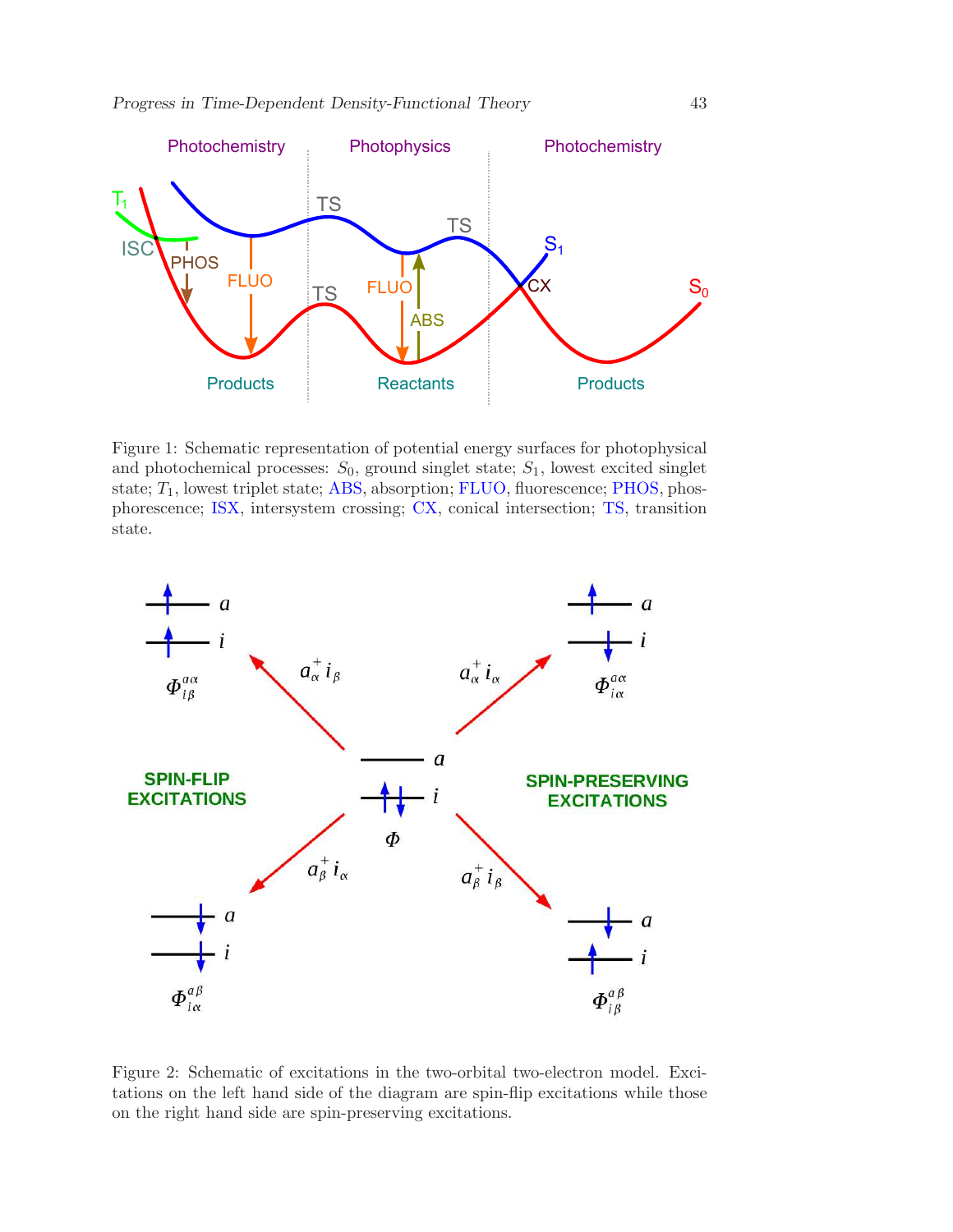<span id="page-43-0"></span>Table 1: Summary of formulae within the two-orbital two-electron model (Fig. [2](#page-42-1)).  $I_i$  is minus the ionization potential of orbital i.  $A_a$  is minus the electron affinity of orbital a.  $A_a(i^{-1})$  is minus the electron affinity of orbital a for the ion formed by removing an electron from orbital i.  $\omega_T$ ,  $\omega_S$ , and  $\omega_M$  are, respectively,  $i \rightarrow a$  excitation energies to the triplet, singlet, and mixed symmetry states. The mixed symmetry state has energy  $\omega_M = A_a(i^{-1}) - I_i$ .  $\Delta SCF$ quantities are obtained by the usual multiplet sum procedure [\(12\)](#page-32-14) except that a truncated Taylor expansion of the xc-functional has been used in the DFT case [\(13\)](#page-32-15). The identification of  $I_i$  and  $A_a$  in the TD-DFT case is based upon OEP theory [\(14\)](#page-32-16).)

| $\triangle$ SCF HF                                                                                    | CIS (TDA-TD-HF)                                                                 |
|-------------------------------------------------------------------------------------------------------|---------------------------------------------------------------------------------|
| $I_i = \epsilon_i$                                                                                    | $I_i = \epsilon_i$                                                              |
| $A_a = \epsilon_a$                                                                                    | $A_a = \epsilon_a$                                                              |
| $A_a(i^{-1}) = A_a - (aa f_H ii) + (ai f_H ia)$                                                       | $A_a(i^{-1}) = A_a - (aa f_H ii) + (ai f_H ia)$                                 |
| $\omega_M = \epsilon_a - \epsilon_i - (aa f_H ii) + (ai f_H ia)$                                      | $\omega_M = \epsilon_a - \epsilon_i - (aa f_H ii) + (ai f_H ia)$                |
| $\omega_T = \omega_M - (ia f_H ai)$                                                                   | $\omega_T = \omega_M - (ia f_H ai)$                                             |
| $\omega_S = \omega_M + (ia f_H ai)$                                                                   | $\omega_S = \omega_M + (ia f_H ai)$                                             |
| linearized $\Delta$ SCF DFT                                                                           | TDA-TD-DFT                                                                      |
| $I_i = \epsilon_i - \frac{1}{2}(ii f_H + f_{xc}^{\uparrow,\uparrow} ii)$                              | $I_i = \epsilon_i$                                                              |
| $A_a = \epsilon_a + \frac{1}{2}(aa[f_H + f_{xc}^{\uparrow,\uparrow}]aa)$                              | $A_a = \epsilon_a + (aa f_H ii) + (ai f_{rc}^{\uparrow,\uparrow} ia)$           |
| $A_a(i^{-1}) = A_a - (aa f_H + f_{rc}^{\uparrow,\uparrow} ii)$                                        | $A_a(i^{-1}) = A_a - (aa f_H i i) + (ai f_H i a)$                               |
| $\omega_M = \epsilon_a - \epsilon_i + \frac{1}{2}(aa - ii) f_H + f_{xc}^{\uparrow,\uparrow} aa - ii)$ | $\omega_M = \epsilon_a - \epsilon_i + (ai[f_H + f_{xc}^{\uparrow,\uparrow}]ia)$ |
| $\omega_T = \omega_M + (aa f_{xc}^{\uparrow,\uparrow} - f_{xc}^{\uparrow,\downarrow} ii)$             | $\omega_T = \omega_M - (ia f_H + f_{xc}^{\uparrow,\downarrow} ai)$              |
| $\omega_S = \omega_M - (aa f_{xc}^{\uparrow,\uparrow} - f_{xc}^{\uparrow,\downarrow} ii)$             | $\omega_S = \omega_M + (ia f_H + f_{rc}^{\uparrow,\downarrow} ai)$              |
|                                                                                                       |                                                                                 |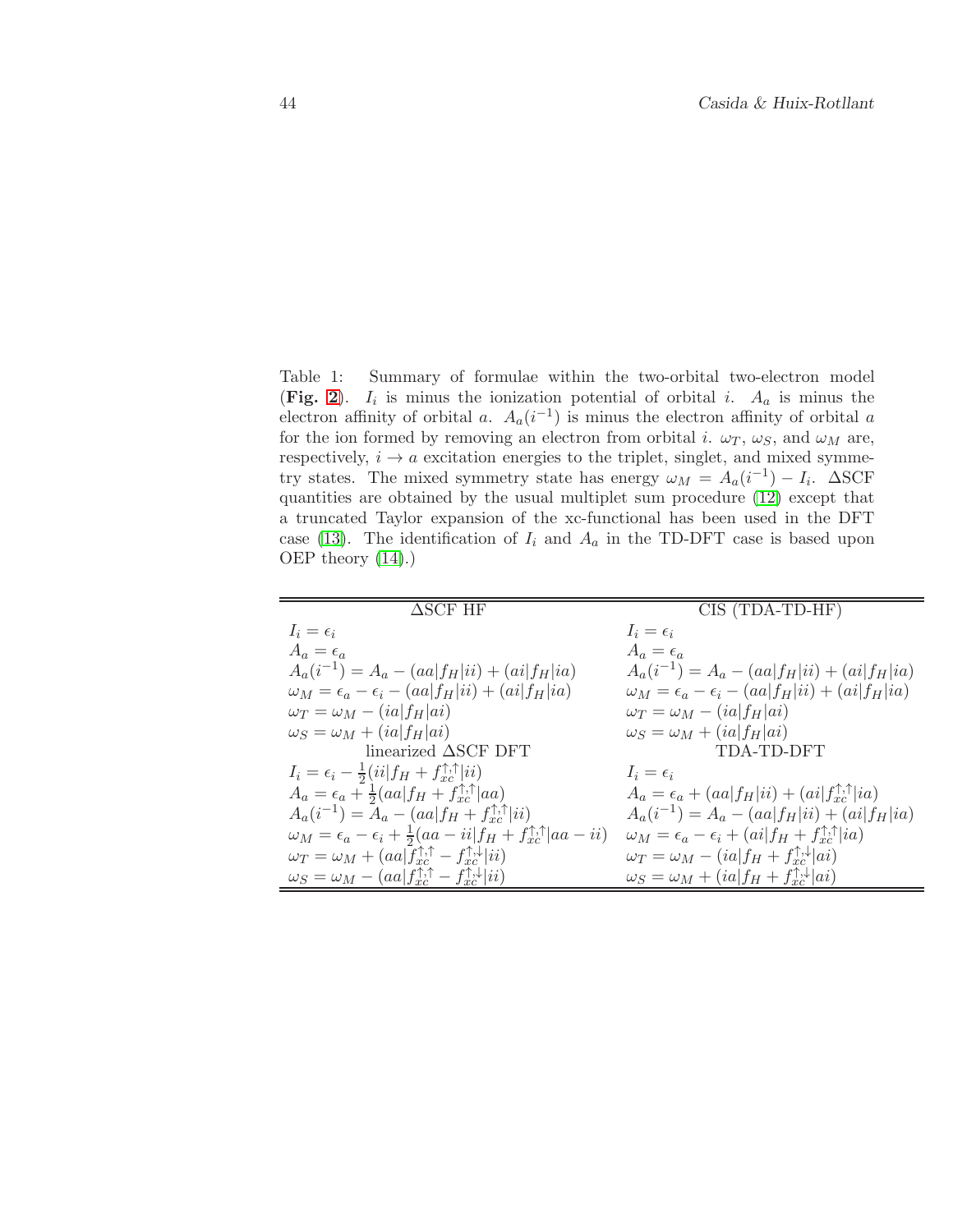

<span id="page-44-0"></span>Figure 3: The front (black) ladder of Jacob's jungle gym [\(22\)](#page-32-10) is Jacob's ladder for  $E_{xc}$  [\(23\)](#page-32-17). Spin indices have been dropped for simplicity, however present practice is to always use spin-density functional theory where the density is a two-component object,  $(\rho_{\alpha}, \rho_{\beta})$ . LDA, local density approximation, involves only the density,  $\rho(\mathbf{r})$ , at each point; GGA, generalized gradient approximation, involves both  $\rho(\mathbf{r})$  and the reduced gradient,  $x(\mathbf{r}) = |\vec{\nabla}\rho(\mathbf{r})|/\rho^{4/3}(\mathbf{r});$  mGGA, meta generalized gradient approximation, involves  $\rho(\mathbf{r}), x(\mathbf{r})$ , and the local kinetic energy,  $\tau(\mathbf{r}) = \sum_p n_p \psi_p(\mathbf{r}) \nabla^2 \psi_p(\mathbf{r})$ , or the Laplacian of the density,  $\nabla^2 \rho(\mathbf{r})$ ; in climbing to the fourth rung — that of hybrid functionals, exact exchange, and related functionals — explicit information about occupied orbitals is also incorporated into the functional; finally on the fifth and highest rung — that of double hybrids, functionals based upon the adiabatic connection fluctuation-dissipation theorem, and related functionals — explicit information is added about unoccupied orbitals and their orbital energies. Effectively at the highest level DFT closely approaches conventional many-body theory.